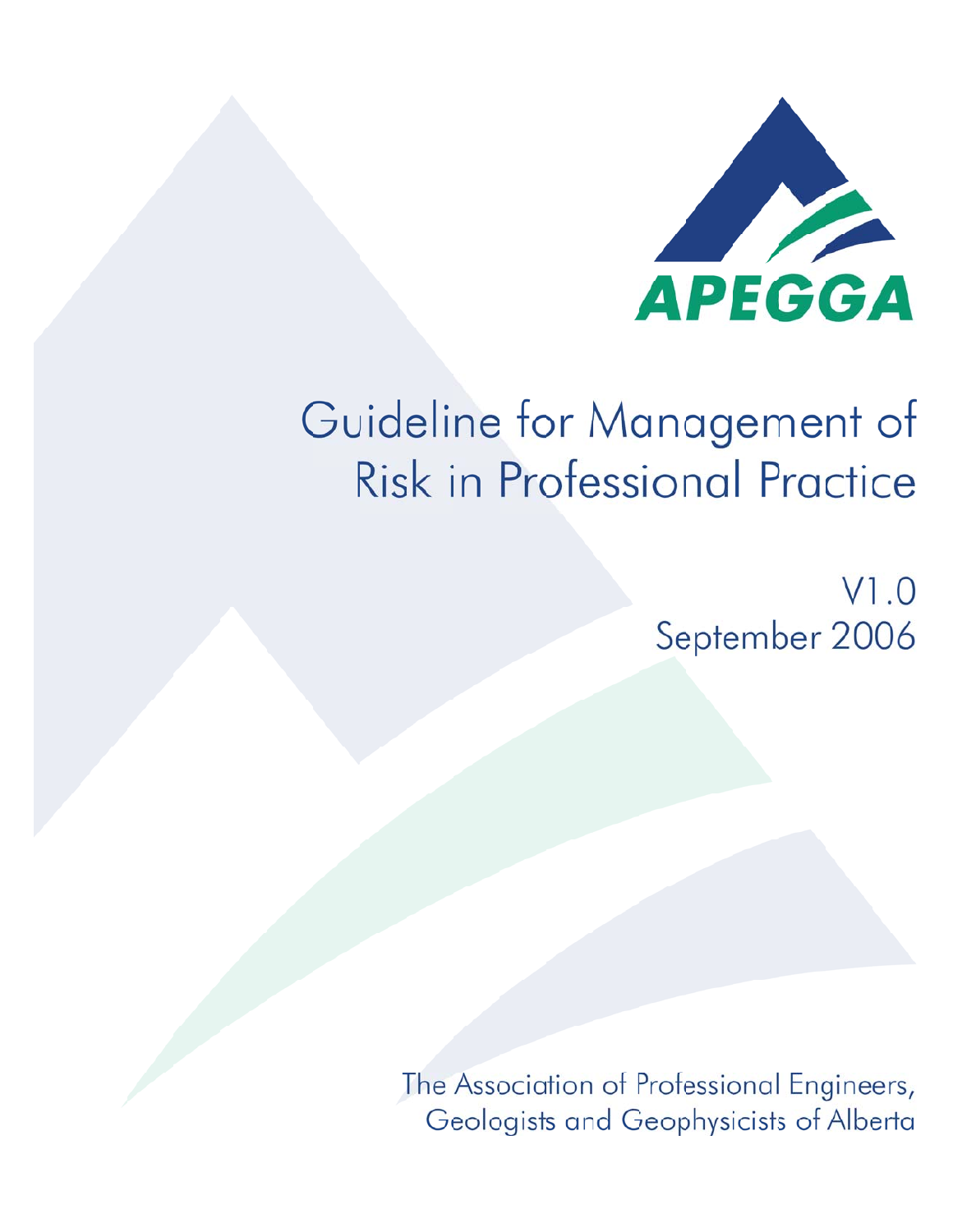# **FOREWORD**

An APEGGA guideline presents procedures and practices that are recommended by APEGGA. Variations may be made to accommodate special circumstances if they do not detract from the intent of the guideline.

Guidelines use the word *should* to indicate that among several possibilities, one is recommended as particularly suitable without necessarily mentioning or excluding others; or that a certain course of action is preferred but not necessarily required; or that (in the negative form) a certain course of action is disapproved of but not prohibited *(should* equals *is recommended that)*. The word *shall* is used to indicate requirements that must be followed (s*hall* equals *is required to*). The word *may* is used to indicate a course of action permissible within the limits of the guideline *(may* equals *is permitted)*.

This guideline is an update and replacement of the APEGGA document *Management of Risk in Professional Practice - A Guideline* first published in 1989, to give a more thorough and up to date summary of the identification, assessment, and management of *risk*s associated with the practice of engineering, geology, and geophysics.

# **PARTICIPANTS**

APEGGA's Practice Standards Committee (PSC) publishes practice standards and guidelines to achieve uniformly high standards of *professional practice*, which meet the intent of the *Engineering, Geological and Geophysical Professions Act* and which identify what the public should expect from any *professional member* of APEGGA. The goal of the committee is also to achieve an atmosphere in which a competent and effective consulting industry can thrive and produce direct benefits to the public. A subcommittee of the PSC was established to revise this guideline with the following membership:

Mr. B. (Barry) Colledge, P.Eng., *Chair* Mr. R.J. (Roger) Clissold, P.Geol. Mr. D. (Derek) Holloway Dr. S.E. (Steve) Hrudey, P.Eng. Mr. R.W. (Ron) Kozak, P.Eng.

Mr. D.J. (Doug) McCutcheon, P.Eng. Mr. S.A. (Alex) Nagy, P.Eng. Dr. M.A. (Maher) Nessim, P.Eng. Mr. B.E. (Ben) Novak, P.Eng.

The final development of the guideline was greatly assisted by:

Mr. M. (Mohammed) Al-Sayed, EIT Mr. M.F. (Mark) Bowman, P.Geoph. Mr. J.D. (Jeff) Cullen, P.Eng. Dr. D.W. (Dave) Devenny, P.Eng., P.Geol. Mr. M. (Mark) Hughes, P.Eng. Mr. D. (David) Lapp, P.Eng.

Ms. S. (Susan) McRory, LLB Dr. N.R. (Norbert) Morgenstern, P.Eng. Mr. I.F. (Ian) Morrison, P.Eng. Mr. D. (David) Myrol, LLB Mr. J.R.G. (Rick) Prentice, P.Eng.

Comments to help improve this document should be addressed to:

Ms. L.M. (Lianne) Lefsrud, P.Eng. Assistant Director, Professional Practice APEGGA 1500 Scotia One, 10060 Jasper Avenue Edmonton, Alberta T5J 4A2 E-mail: <llefsrud@apegga.org> Fax: (780) 426-1877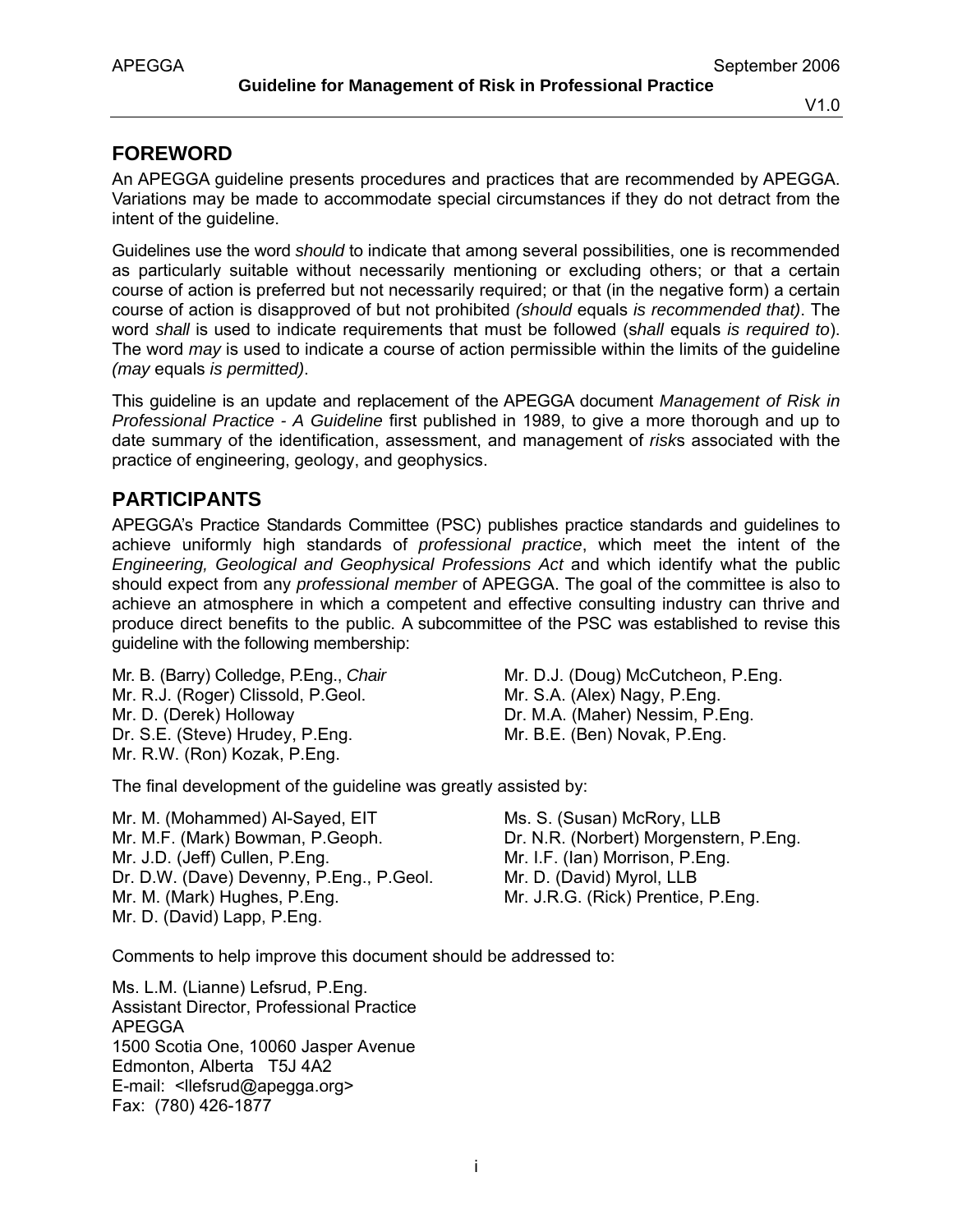# TABLE OF CONTENTS

| 1              |     | <b>OVERVIEW</b>             |  |  |  |  |
|----------------|-----|-----------------------------|--|--|--|--|
|                | 1.1 |                             |  |  |  |  |
|                | 1.2 |                             |  |  |  |  |
|                | 1.3 |                             |  |  |  |  |
| $\overline{2}$ |     |                             |  |  |  |  |
|                | 2.1 |                             |  |  |  |  |
|                | 2.2 |                             |  |  |  |  |
|                | 2.3 |                             |  |  |  |  |
|                |     |                             |  |  |  |  |
| $\mathbf{3}$   |     |                             |  |  |  |  |
|                | 3.1 |                             |  |  |  |  |
|                | 3.2 |                             |  |  |  |  |
|                | 3.3 |                             |  |  |  |  |
| 4              |     |                             |  |  |  |  |
|                | 4.1 |                             |  |  |  |  |
|                | 4.2 |                             |  |  |  |  |
|                |     |                             |  |  |  |  |
|                |     |                             |  |  |  |  |
| 5              |     |                             |  |  |  |  |
|                | 5.1 |                             |  |  |  |  |
|                |     | 511                         |  |  |  |  |
|                |     | 5.1.2                       |  |  |  |  |
|                | 5.2 |                             |  |  |  |  |
|                | 5.3 |                             |  |  |  |  |
|                | 5.4 |                             |  |  |  |  |
|                | 5.5 |                             |  |  |  |  |
|                |     | 5.5.1                       |  |  |  |  |
|                |     | 5.5.2                       |  |  |  |  |
|                |     | 5.5.3                       |  |  |  |  |
|                |     | 5.5.4                       |  |  |  |  |
| 6              |     | <b>EVALUATING THE RISKS</b> |  |  |  |  |
|                | 6.1 |                             |  |  |  |  |
|                | 6.2 |                             |  |  |  |  |
|                | 6.3 |                             |  |  |  |  |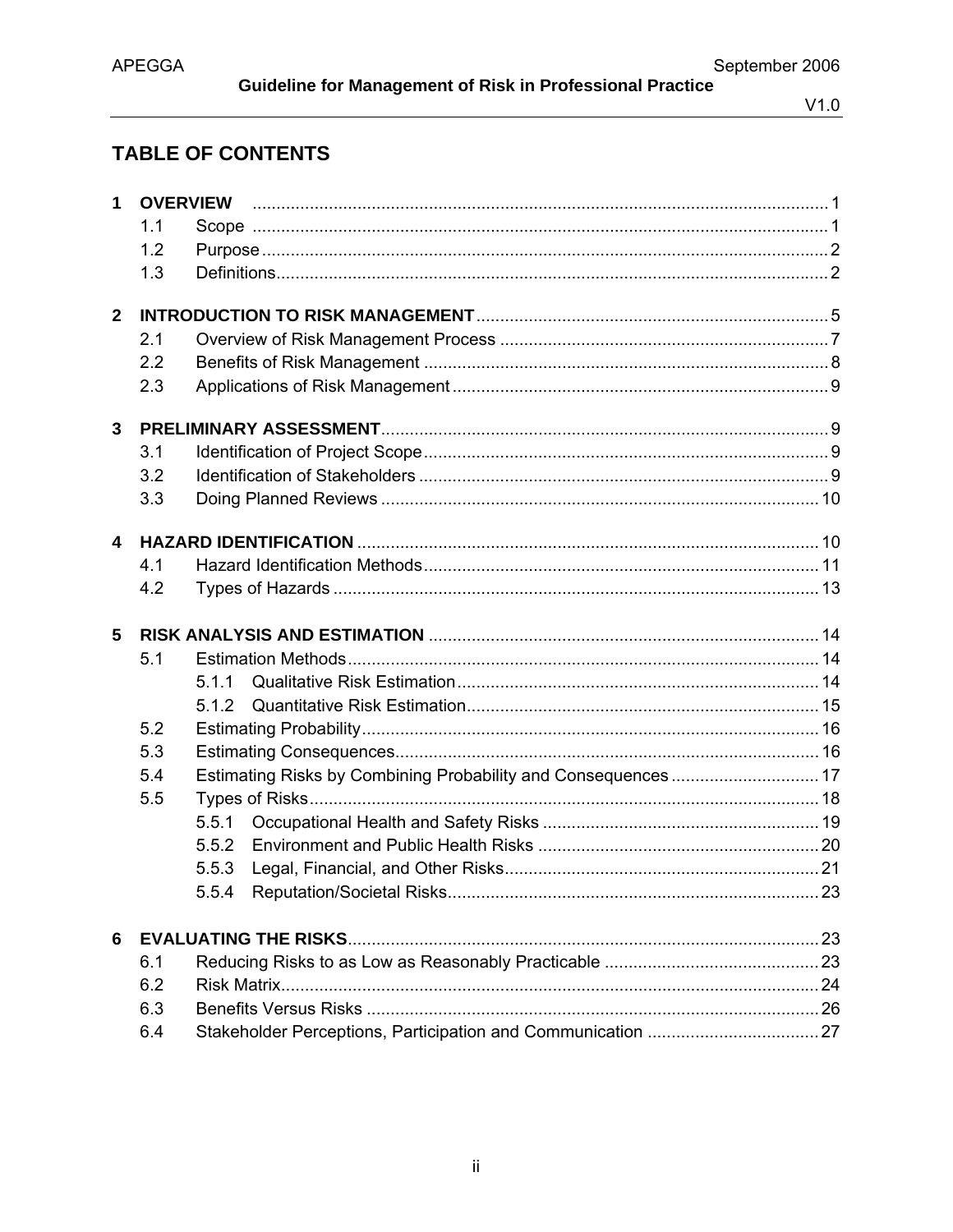| $\overline{7}$ |                |       |                                                                       |  |  |  |  |
|----------------|----------------|-------|-----------------------------------------------------------------------|--|--|--|--|
|                | 7.1            |       |                                                                       |  |  |  |  |
|                | 7.2            |       |                                                                       |  |  |  |  |
|                |                | 7.2.1 | Management Leadership, Commitment, and Accountability 30              |  |  |  |  |
|                |                | 7.2.2 |                                                                       |  |  |  |  |
|                |                | 7.2.3 | Community Awareness and Emergency Preparedness32                      |  |  |  |  |
|                |                | 7.2.4 |                                                                       |  |  |  |  |
|                |                | 7.2.5 |                                                                       |  |  |  |  |
|                |                | 7.2.6 | Program Evaluation, Continuous Improvement, and Peer Review  33       |  |  |  |  |
|                |                | 7.2.7 |                                                                       |  |  |  |  |
|                |                | 7.2.8 |                                                                       |  |  |  |  |
|                |                | 7.2.9 |                                                                       |  |  |  |  |
|                |                |       |                                                                       |  |  |  |  |
|                |                |       | 7.2.11 Operations and Facilities Information and Documentation37      |  |  |  |  |
|                |                |       |                                                                       |  |  |  |  |
| 8              |                |       |                                                                       |  |  |  |  |
|                | 8.1            |       |                                                                       |  |  |  |  |
|                | 8.2            |       |                                                                       |  |  |  |  |
| 9              | <b>SUMMARY</b> |       |                                                                       |  |  |  |  |
|                |                |       |                                                                       |  |  |  |  |
|                |                |       |                                                                       |  |  |  |  |
|                | <b>Books</b>   |       |                                                                       |  |  |  |  |
| Websites       |                |       |                                                                       |  |  |  |  |
|                |                |       |                                                                       |  |  |  |  |
|                |                |       | APPENDIX B - RISK MANAGEMENT CHECKLIST FOR A PROFESSIONAL PRACTICE 42 |  |  |  |  |
|                |                |       |                                                                       |  |  |  |  |
|                |                |       |                                                                       |  |  |  |  |
|                |                |       |                                                                       |  |  |  |  |
|                |                |       |                                                                       |  |  |  |  |
|                |                |       |                                                                       |  |  |  |  |
|                |                |       |                                                                       |  |  |  |  |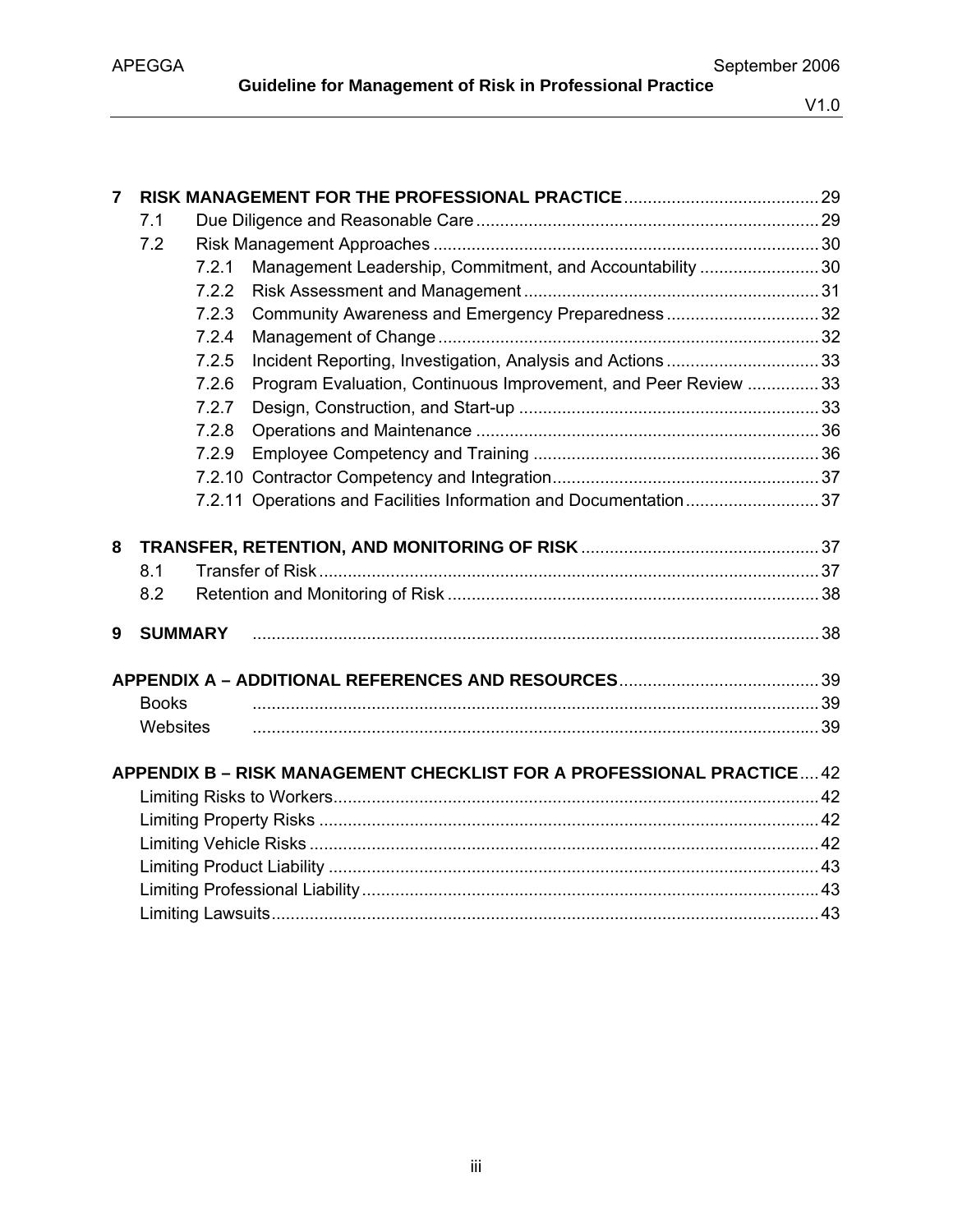# **1 OVERVIEW**

APEGGA's *professional members* hold diverse occupations and responsibilities. They explore resources and design economic and sustainable methods of developing them. They develop new projects and public infrastructure and keep existing facilities operating effectively. They touch every industrial sector in Alberta.

Why do *professional members* need to understand the principles of *risk*? Professional engineers, geologists, and geophysicists deal with the management of *risk* on a continual and ongoing basis. *Professional* members make *risk* trade-off decisions on a daily basis; yet these decisions are usually implicit.

If a *professional practice* does not properly assess, evaluate, and manage *risk*s, there may be serious occupational health and safety, environmental, legal/financial, and social/reputation *consequence*s. For example in Alberta in 2005, there were 143 fatalities and 35,460 workplace injuries with a median of seven workdays lost per injury.<sup>1</sup> Most of these losses could have been avoided with an appropriate *risk management* program.

*Professional members* are ethically, legally, and morally responsible to uphold the protection of the public, employees, and environment as paramount - regardless of their area of practice. The first rule of the *Code of Ethics* states that: "Professional engineers, geologists, and geophysicists shall, in their areas of practice, hold paramount the health, safety, and welfare of the public, and have regard for the environment." This responsibility is not reduced or diminished when the *professional member* provides service to the public through an employer.

In some organizations, *professional members* are the only employees who have a legal obligation to protect the public interest. Employers must encourage professional employees to come forward with the potential *consequences* if other authorities overrule professional judgment on technical or ethical issues.<sup>2</sup> If *professional members* explicitly analyze, evaluate, and appropriately manage *risk*s*,* then losses can be avoided and they have acted ethically and with due diligence.

# **1.1 SCOPE**

This guideline focuses on what *professional members* can do to assess and manage the *risks* associated with their *professional practices.* First, this guideline outlines the generic *risk assessment* process including: identification of project scope, *stakeholder* involvement, planned reviews, *hazard identification*, and *risk assessment*. The various types of *risks* that *professional member*s may affect and/or be affected by are presented. *Risk evaluation* principles are discussed. Then, this guideline focuses on the management of *risk* by *professional members* in their *professional practice*. Standard of care and due diligence are discussed.

Specific *risk management* principles are presented, including: commitment from leadership; *risk assessment* and *management*, community awareness and emergency preparedness; incident investigations; continuous improvement; project design; construction and start-up; management of change; employee and contractor training;

 $\overline{a}$ 1 Occupational Injuries and Diseases in Alberta Lost-Time Claims and Claim Rates 2005 Summary, July 2006, Alberta Human Resources and Employment.

<sup>2</sup> Guideline for Ethical Practice. APEGGA, 2003.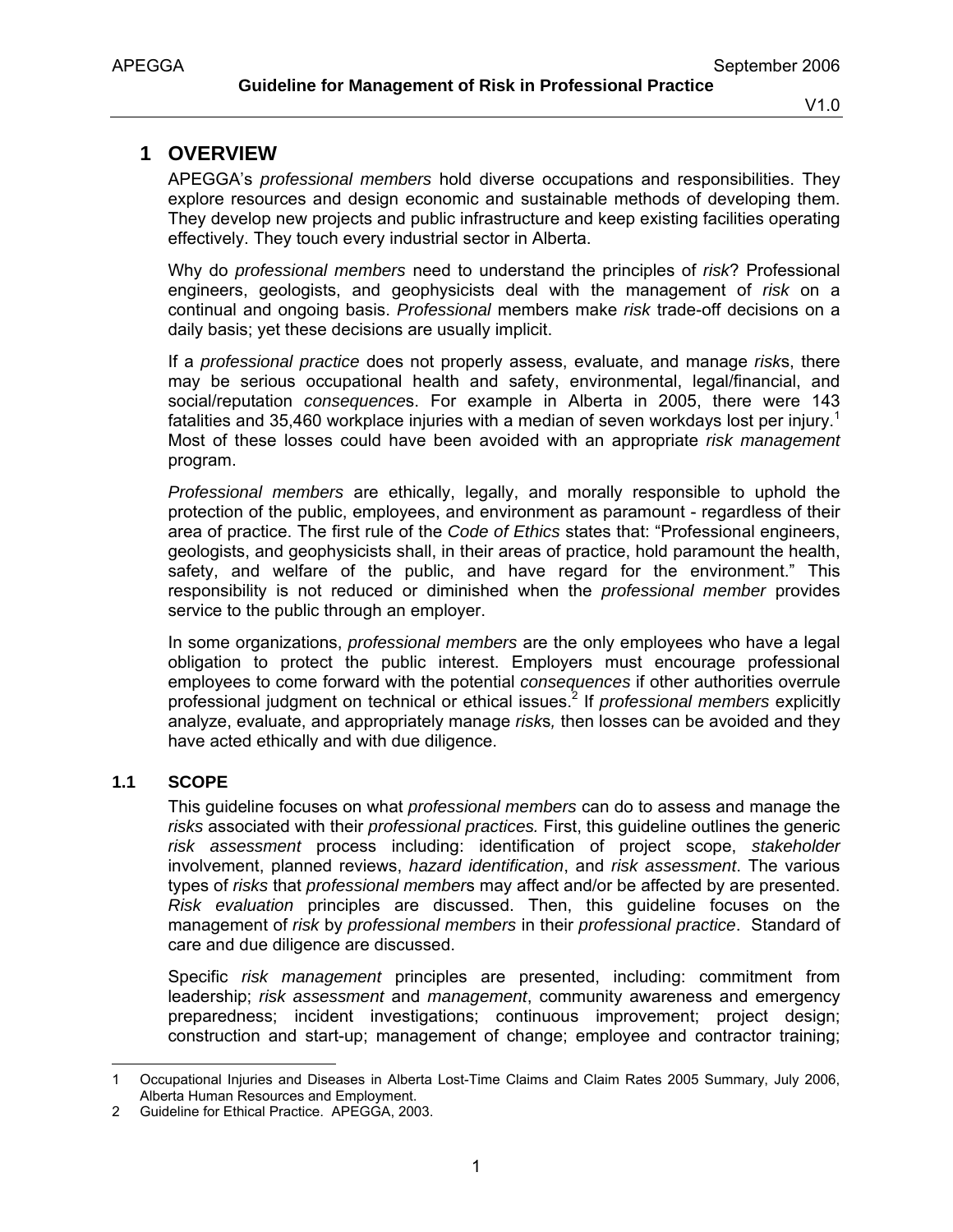and operations/facility management. Lastly, the *risk* transfer via contractual agreements or insurance, *risk* retention, and the need for continuous *risk* monitoring are discussed.

#### **1.2 PURPOSE**

The purpose of this guideline is to introduce *professional members* to the assessment and management of the *risk*s specific to their *professional practice*. Whether the *professional member* is a consultant and sole proprietor or a vice-president of operations for an oil and gas company – the *risk management* principles are the same. To illustrate the concepts, examples are given in textboxes throughout. This is not a guideline for completing a comprehensive *risk assessment* or evaluating *risk management*. Although some methodology is developed, the guideline is limited in this regard and *professional members* are directed to the references provided in Appendix A.

The purpose is also to remind *professional members* of their ethical and legal obligations: they cannot allow any retention, transfer, or externalization of *risk* that would harm the public, their employees, or the environment. In conveying the knowledge of appropriate, effective *risk management* processes to *professional members*, ethical behaviour and good judgment are reinforced.

#### **1.3 DEFINITIONS**

For the purposes of this guideline, the following terms and definitions apply and are italicized throughout. Definitions drawn from other references are marked  $(ISO)^3$  or (CSA)<sup>4</sup> and have been supplemented.

#### *Acceptable level of risk*

The level of *risk* that is considered by *stakeholders* to pose minimal potential for adverse effects.

#### *Code of Ethics*

Scheduled *Code of Ethics* established pursuant to section 19(1)(j) of the *Engineering, Geological and Geophysical Professions (EGGP) Act*.

#### *Consequence* **(ISO)**

Outcome of an *event.* There can be more than one *consequence* from one *event*. *Consequences* can range from positive to negative. However, *consequences* are always negative for occupational safety and health *risks*. *Consequences* can be expressed qualitatively or quantitatively.

#### *Decision maker* **(CSA)**

A *person* or group of *persons* given the accountability and authority to make decisions. *Decision makers* are also *stakeholders*. In most cases, the *decision makers* will include senior management of the *professional practice*.

#### *Event* **(ISO)**

 $\overline{a}$ 

An occurrence of a particular set of circumstances. The *event* can be certain or uncertain. The *event* can be a single occurrence or a series of occurrences. The *probability* associated with the *event* can be estimated for a given period of time.

<sup>3</sup> ISO Guide 73 – Risk Management Vocabulary – Guidelines for Use in Standards, 2002.

<sup>4</sup> *Risk Management Guideline for* Decision *Makers*, CAN/CSA-Q850-97 (Reaffirmed 2002), A National Standard for Canada.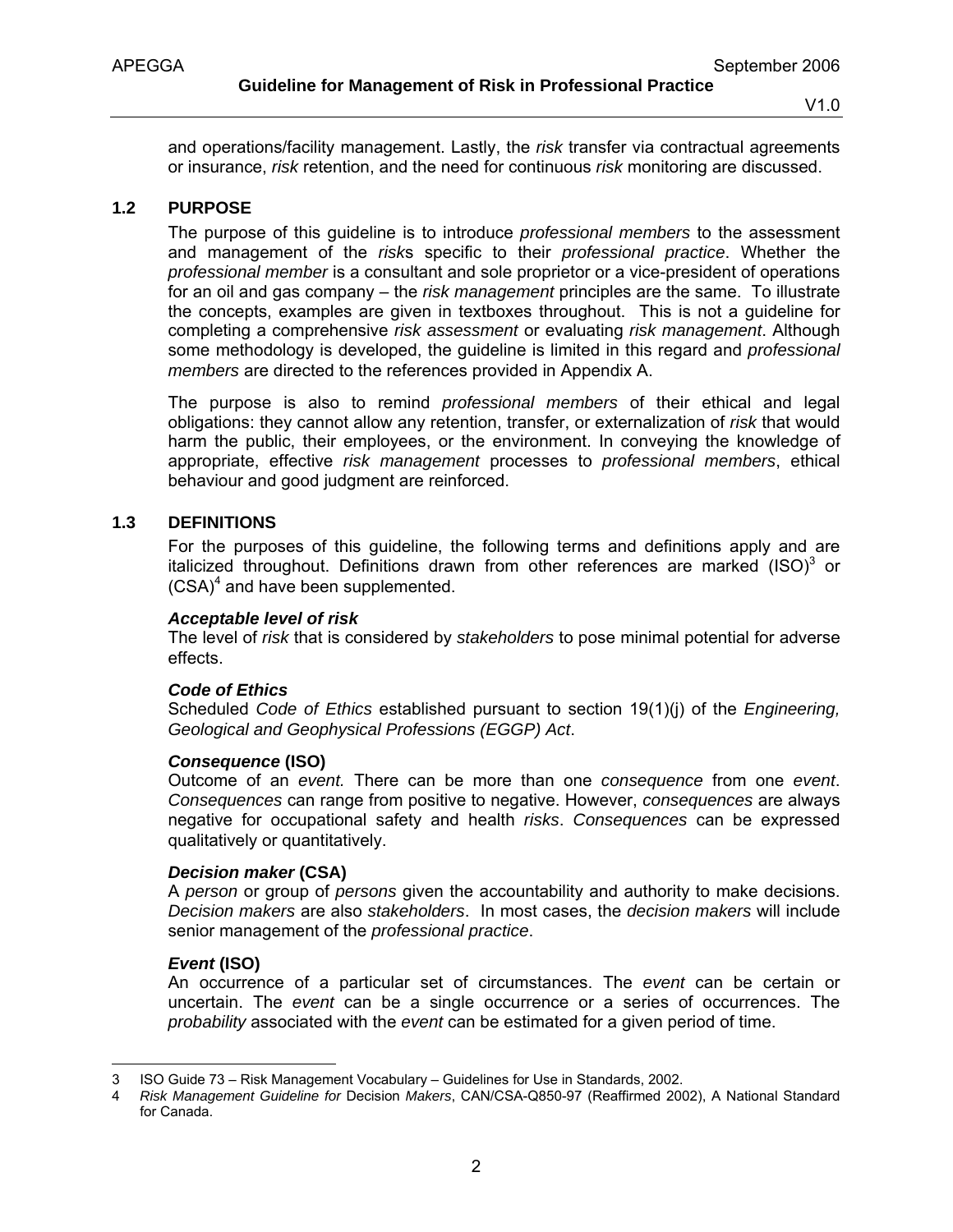#### *Hazard* **(CSA)**

A *source* of potential harm, or an *event* with a potential for causing harm, in terms of human injury; damage to health, property, the environment and other things of value; or some combination of these. Equivalent terms are incident, accident, and near failure. The term 'near miss' is also used by industry, which is inaccurate – a miss is a miss, near or otherwise. For this reason, currently the term "near hit" is more often used.

## *Hazard identification* **(CSA)**

The systematic process of using information to recognize *hazards* and define their characteristics.

#### *Likelihood*

A general expression used for *probability* or frequency, can be expressed qualitatively or quantitatively.

#### *Objective*

Applied to *risk* analysis, this implies that any analyst would reach an identical prediction, so absolute objectivity must be free of any individual judgment.

#### *Person*

An individual, corporation, company, association, firm, partnership, society, or other entity/organization.

#### *Probability* **(ISO)**

The extent to which an *event* is likely to occur. ISO 3534-1: 1993, definition 1.1, gives the mathematical definition of *probability* as "a real number in the scale 0 to 1 attached to a random event. It can be related to the long–run relative frequency of occurrence or to a degree of belief that an event will occur. For a high degree of belief, the *probability* is near 1." Frequency rather than *probability* may be used in describing risk. Degrees of belief about *probability* can be chosen as classes or ranks, such as:

- rare/unlikely/moderate/likely/almost certain
- incredible/improbable/remote/occasional/probable/frequent
- In civil proceedings, if something is probable, the likelihood of it occurring is greater than 50%. Whereas, if something is possible, the likelihood of it occurring is less than 50%.

#### *Professional member*

A professional engineer, professional geologist, professional geophysicist, registered professional technologist (engineering), registered professional technologist (geological), registered professional technologist (geophysical), or licensee entitled to engage in the practice of engineering, geology, and geophysics under the *EGGP Act*.

#### *Professional practice*

A professional corporation, company, association, firm, partnership, society, or other organization entitled to engage in the practice of engineering, geology and geophysics under the *EGGP Act*.

#### *Risk* **(ISO)**

Combination of the *probability* of an *event* and its *consequences*. The term "*risk*" is generally used only when there is at least a possibility of negative *consequences*. In some situations, *risk* arises from the possibility of deviation from the expected outcome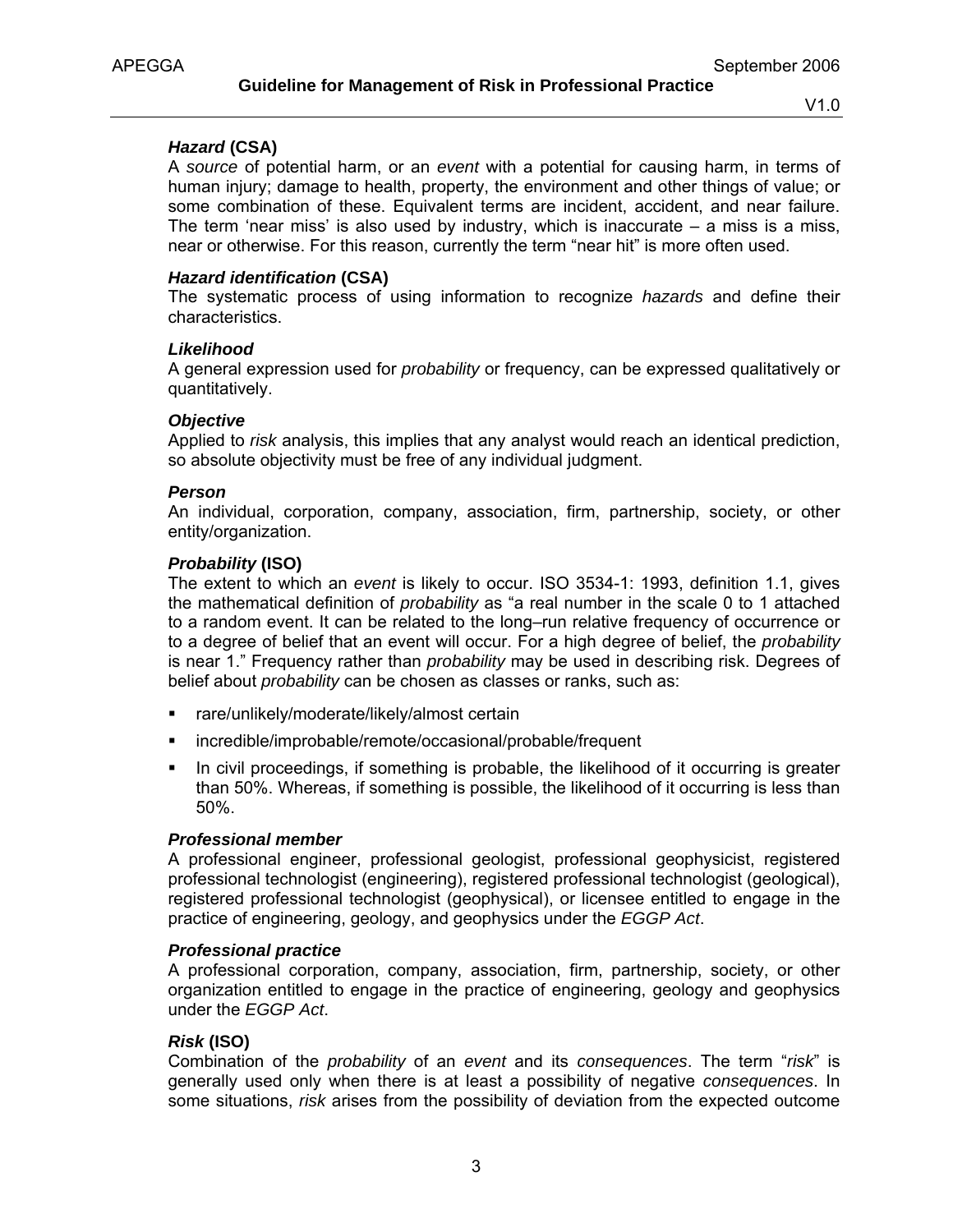**Guideline for Management of Risk in Professional Practice** 

V1.0

or *event*. This guideline focuses on negative *consequences* and minimizing the possibility of loss.

#### *Risk assessment*

The overall process of *risk* analysis (process of identifying *hazards* and estimating their *probability* and *consequences*), *risk* estimation (process of combining the *probabilities* and *consequences*), and *risk* evaluation (process of evaluating the *risk* to determine if it can be *tolerated* or *accepted*).

#### *Risk management* **(ISO)**

Coordinated activities to direct and control an organization with regard to *risk*. *Risk* management generally includes *hazard identification*, *risk assessment*, risk control or treatment, *risk* acceptance and *risk* communication.

#### *Severity*

The seriousness, magnitude, or degree of impact from an event occurring.

#### *Source* **(ISO)**

Item or activity having a potential for a *consequence*. In the context of safety, *source* is a *hazard*.

#### *Stakeholder* **(CSA)**

A *person*, group, organization, company, etc. able to affect, be affected by, or believing it might be affected by a decision or activity related to the *risk assessment*. *Decision makers* are also *stakeholders*. <sup>5</sup> *Stakeholders* may include senior management of the *professional practice*, project managers, technical experts, regulatory agencies, special interest groups, etc. In the context of a project or other engineering/geoscience related initiatives the *stakeholders* also typically include the owner(s), users and the public at large who may be impacted by the *consequences* of the *risks*.

#### *Subjective*

-

Applied to *risk* analysis, this indicates that individual judgment is applied which includes elements of prejudice, bias, or interest. At the negative extreme, such individual judgment would be based on no evidence, only personal opinion. As the judgment is increasingly based on evidence and less on personal opinion, it is said to become less *subjective* and more *objective*.

#### *Tolerable level of risk*

Expressing the *tolerable level of risk* is usually based on a variety of benchmarks including industry standards, local and foreign government regulations, practices of industry partners, and a qualitative assessment by *stakeholders* of what is fair and reasonable. "*Tolerability* does not mean *acceptability*. It refers to the willingness to live with a *risk* to secure certain benefits and in the confidence that it is being properly controlled. To tolerate a *risk* means that we do not regard it as negligible or something we might ignore, but rather as something we need to keep under review and reduce still further if and as we can."<sup>6</sup>

<sup>5</sup> *Risk* Management *Guideline for Decision Makers*, CAN/CSA-Q850-97 (Reaffirmed 2002), A National Standard for Canada.

<sup>6</sup> Paragraph No. 10, *The Tolerability of Risk from Nuclear Power Stations* U.K. Health and Safety Executive (HSE), 1992.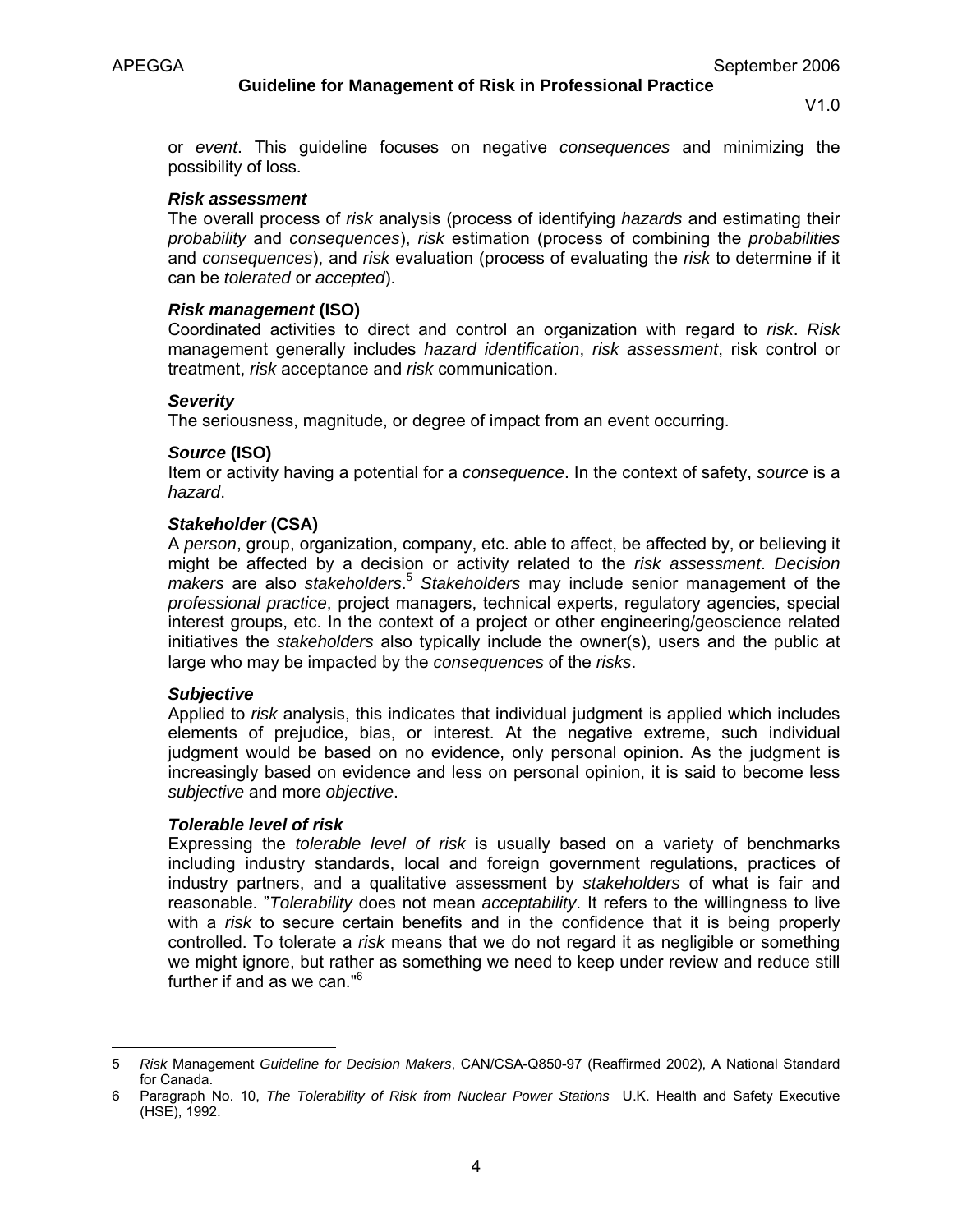#### *Vulnerability*

Inability to absorb *consequences*.

# **2 INTRODUCTION TO RISK MANAGEMENT**

What is *risk, risk assessment,* and *risk management? Risk is a c*ombination of the *probability* of an *event* and its *consequence*s, usually when there is at least a possibility of negative *consequences*. *Risk assessment* includes *risk* analysis (process of identifying *hazards* and estimating their *consequences* and *probability*), *risk* estimation (process of combining the *probabilities* and *consequences*), and *risk* evaluation (process of evaluating the *risk* to determine if it can be tolerated or accepted). *Risk management* is systematic application of management policies, procedures, and practices to the tasks of analyzing evaluating, controlling, and communicating *risks.*

*Risk assessment* and *risk management* must be part of every *professional member's* decisions, whether it is as simple as driving to work or as complex as a multi-million dollar business decision. It is this range of types of

For some, the ordering of lunch can be a life threatening decision due to a medical condition, while for most it is a simple matter of personal preference.

*risk*s, coupled with the factors that affect the outcomes from decisions made by the *professional practice* and the tolerance to those outcomes that make the discussion of *risk* so difficult. Every decision is based on the personal perspective, the understanding of the information available, and the familiarity with the tasks performed. This will vary depending on the situation, the *person* or *persons* involved and the specific point in time that the decision must be made.

The definitions in Section 1.3 provide a rigorous foundation for addressing *risk*, but these definitions by themselves do not communicate a full appreciation of the scope of *risk* and how it may affect a *professional member*. Accordingly, a functional description of *risk* that is entirely consistent with the rigorous definition is offered.7,8 *Risk assessment* may be considered as the set of answers to the following five questions:

# **1. What can go wrong?** *(hazard identification)*

- Operational factors
- **•** Organizational/ institutional factors
- **Human factors**
- **Economic factors**
- Natural factors

 $\overline{a}$ 

#### **2. What are the consequences?** *(consequence assessment)*

- Occupational health and safety i.e., effect to workers
- Environmental and public health i.e., effect on land, air, water, flora, fauna, and cultural heritage, effect to individual members of the public, societal (overall effect on the general public)

<sup>7</sup> S. Kaplan and B. Garrick. "On the Quantitative Definition of Risk", *Risk Analysis*, 1: pp. 11-27, 1991.

<sup>8</sup> W. Leiss and S.E. Hrudey. "On Proof and Probability", pp. 1-19. In: *Law and Risk*. Law Commission of Canada. UBC Press, 2005.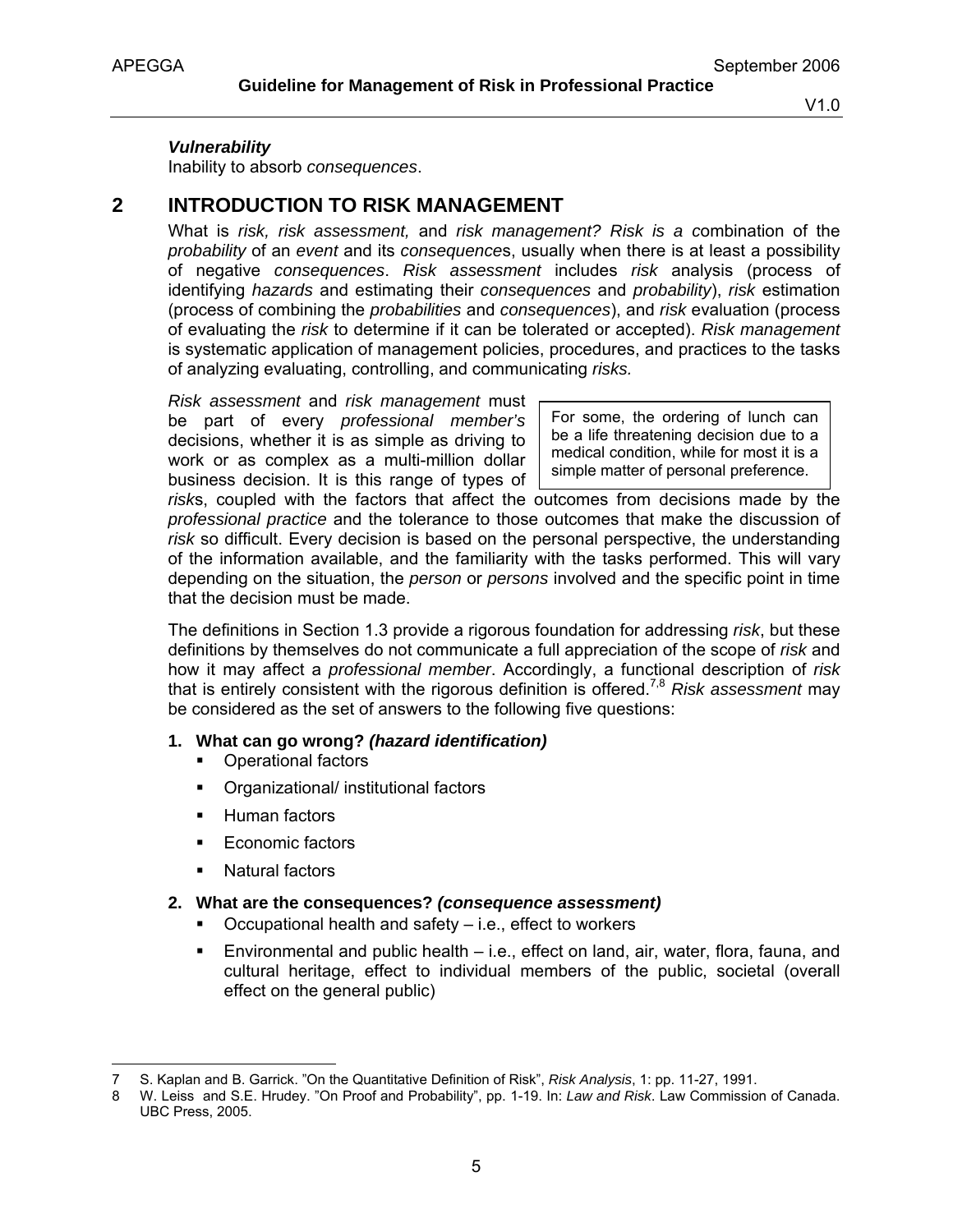**Guideline for Management of Risk in Professional Practice** 

- **Legal, Financial, and other i.e., damage to property or assets, economic losses** (lost production, penalties, etc.), liability, incarceration
- Reputation/Societal i.e., public perception, client perception

## **3. How likely is it?** *(probability assessment)*

- Probability
- **Estimation of probability i.e., professional judgment, historical data, etc.**

# **4. Over what time frame?** *(probability assessment)*

- Immediate or delayed
- Short term (days, weeks, months)
- Medium term (years)
- **-** Long term (life or lifecycle)

# **5. What matters to those who are affected?** *(risk evaluation)*

- How do *stakeholders* evaluate the *risks* and benefits?
- Are the *risks acceptable* when compared to the benefits?

What can go wrong is the *source* or *hazard*, which often results in an *event*. The *probability* of the *event* is often estimated on the basis of historical frequency or as a judgment reflecting a degree of belief in the *likelihood* of the hazardous *event* occurring. The *consequences* are outcomes arising from hazardous *event*(s) and what is affected by these *consequences* is vital to the effective management of *risk*. A time frame is necessary to give perspective to the estimates of *probability*. It is important to consider the probability of an event in the context of a particular timeframe or as a part of a life cycle analysis.

Finally, the issue of what matters to those affected is vital to the effective management of *risk*. *Professional member*s who are used to dealing with tangible, physical details in their practice may misjudge the reactions of those affected. Those reactions will often determine the range of difficulties that may arise from management of any *risk*. Failure to carefully consider this very real aspect of *risk* can lead to substantial expense or responsibility that might otherwise be readily avoided.

*Risk management* may be considered as the set of answers to a sixth question:

- **6. What can be done to manage the** *probability* **or** *consequences* **associated with a** *risk***?** *(risk management)*
	- What options are available to prevent, eliminate, mitigate, transfer or retain the risk?
	- What are the associated trade-offs in terms of all costs and benefits?
	- What are the impacts of current management decisions on the future?

In business, *risk management* is usually viewed as means of minimizing the *probability* or *consequences* associated with the *event*s or circumstances that can lead to a loss. For total *risk management*, the *hazards* must first be identified, the *risk* with the associated outcomes estimated and evaluated and, the methods to address these risks assessed. Only then can the *risk* be considered to be managed.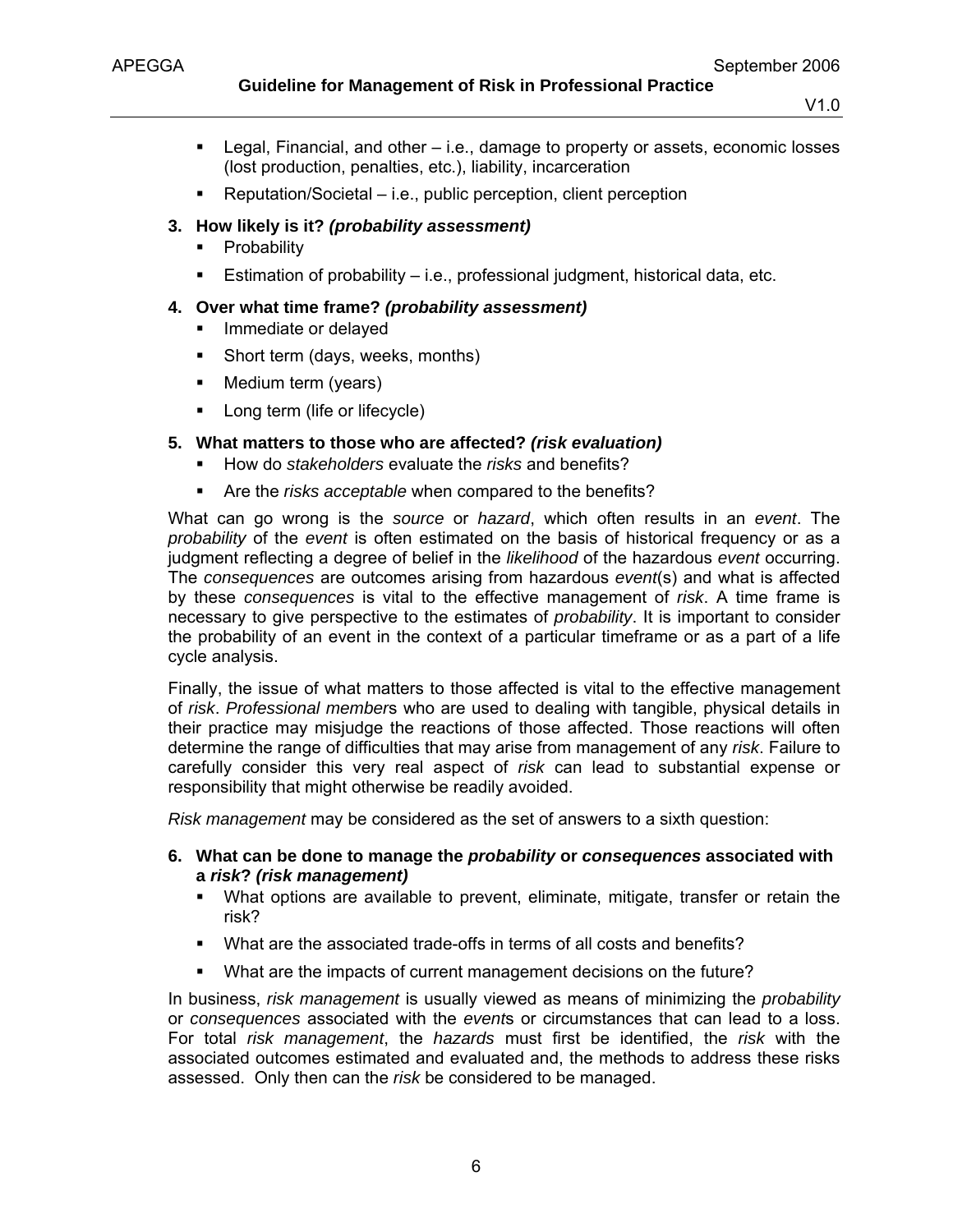# **2.1 OVERVIEW OF RISK MANAGEMENT PROCESS**

These six *risk* management questions are operationalized as a flow chart (refer to Figure 1).



Figure 1 – *Risk management* flow chart

This flow chart is typically used for hazardous industries but is also applicable to other industries or organizations. Its purpose is to provide a general approach to *risk* and provide a method for ensuring unintended outcomes have been considered. By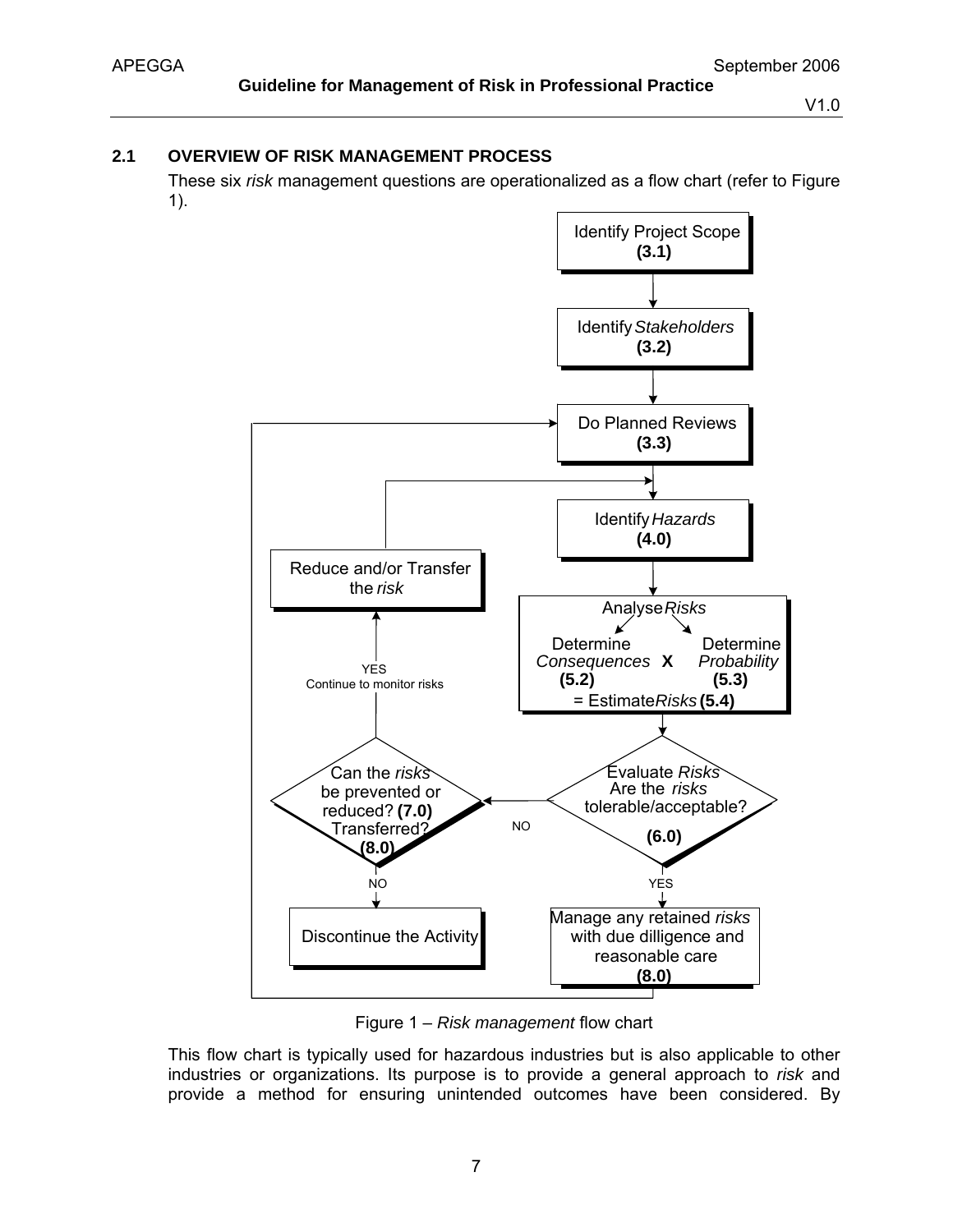-

V1.0

approaching projects in this manner, well considered approaches can be used to minimize the *risks* of negative outcomes.

This *risk management* process promotes explicit and appropriate decision making and meets the criteria for *due diligence*. *Risk management* does not necessarily require a formal, complex analysis. Often *risk management* can be based on simple, commonsense approaches. However, the identification of *hazards*, assessment of *risk*, *risk management*, and rationale for decisions must be documented. For those doing work internationally, there may be additional *risk management* requirements imposed by those authorities having jurisdiction. It is important to understand that once a *risk* is determined to be *acceptable*, it does not go away. It must be continually monitored and managed.

This figure serves as an outline for the remainder of this guideline. Section 3 discusses problem identification and scope, *stakeholder* identification, and doing planned reviews. Section 4 discusses *hazard identification.* Section 5 presents *risk analysis -* determining *consequences* and *probability,* estimation methods and various *risk* types. Section 6 discusses *risk evaluation* to determine the *tolerability/acceptability* of the *risk.* Section 7 reviews approaches for a *professional practice* to prevent, reduce and otherwise manage *risks*. And, lastly, Section 8 discusses the transfer, retention, and monitoring of *risk*.

#### **2.2 BENEFITS OF RISK MANAGEMENT**

For some industries and in some jurisdictions, *risk* management is a regulatory requirement. However, for those who must be convinced of its utility, there are numerous benefits of *risk management* to a *professional practice* including the following:<sup>9,10</sup>

- The control of *risks* is improved by identifying and minimizing the associated *probability* and *severity* of *consequences*.
- The explicit consideration of *risk* improves return on investment and allocation of resources by helping the *professional practice* to avoid harm, minimize losses, and save time. *Risk management* may indicate that the *professional practice* should back out of an overly risky project.
- The use of a comprehensive, documented, transparent approach to *risk management* demonstrates due diligence.
- There are fewer surprises. *Risk management* may help to uncover hidden *risk*s in situations that appear straightforward at first glance.
- *Risk management* and communication promotes of two-way dialogue with *stakeholders* regarding new operations, products, policies, or decisions; allowing them to understand and be part of the process.
- **Investors, lenders, insurers, clients, and customers are increasingly drawn to** *professional practices* that are able to manage *risks* effectively.

<sup>9</sup> *Risk Management* Guideline for Decision Makers, CAN/CSA-Q850-97 (Reaffirmed 2002), A National Standard for Canada.

<sup>10</sup> Handbook to Risk Management Guidelines Companion to AS/NZS 4360:2004. © 2004 Standards Australia/Standards New Zealand.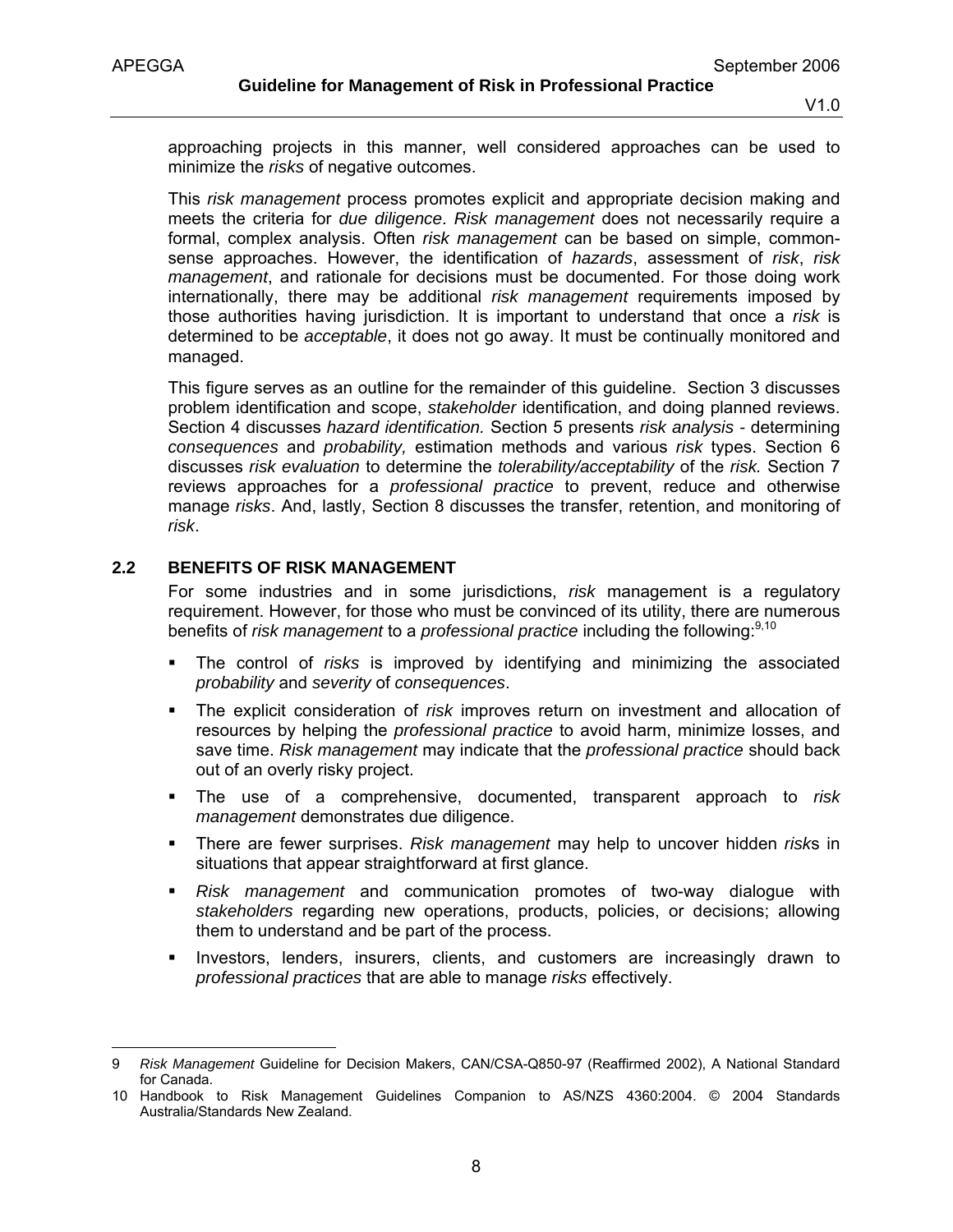# **2.3 APPLICATIONS OF RISK MANAGEMENT**

The *risk management* process can be applied, either informally or formally, to any *professional practice* or organization, at any level, to any decision. It is typically used when making decisions about significant issues such as: changing policy, introducing new strategies or procedures, managing projects, spending large amounts of money, managing organizational differences or managing politically sensitive issues.<sup>11</sup> Specific applications of *risk management* include the following:

- **Strategic, operational and business planning**
- **Asset management and resource planning**
- **-** Design and product liability
- **Environmental and public health issues**
- **Public risk and general liability**
- **Compliance**
- Occupational health and safety
- Operations and maintenance systems
- **Project management**
- **Purchasing and contract management**

# **3 PRELIMINARY ASSESSMENT**

The first three boxes in Figure 1 describe how *professional members* must be constantly reviewing problems, identifying *stakeholders,* and doing planned reviews to identify possible *hazards*.

## **3.1 IDENTIFICATION OF PROJECT SCOPE**

The first step is to assess the activity or project. This project will have a particular scope associated with it and may either be similar to previous projects or activities or mayhave some novel aspect about it.

Depending upon the nature of the work, formal risk management review may be required or a more informal approach may be sufficient. Is it the type of activity that can have the review done once and applied to many instances or does it require a separate approach for each project or activity? Can the *risk assessment* be dealt with in a simple manner? Using a formal, extensive *risk management* process for straightforward problems would be overly complicated and inefficient. For example, if customer relations or communication processes are inadequate, then improve those processes. If contractual disputes are seen as a *risk*, tighten up contract language.

# **3.2 IDENTIFICATION OF STAKEHOLDERS**

-

*Stakeholder* identification includes determining who should be involved in the *risk assessment, evaluation,* and *management* processes; what degree of involvement is required; and how should dialogue be initiated and sustained.

<sup>11</sup> Handbook to Risk Management Guidelines Companion to AS/NZS 4360:2004. © 2004 Standards Australia/Standards New Zealand.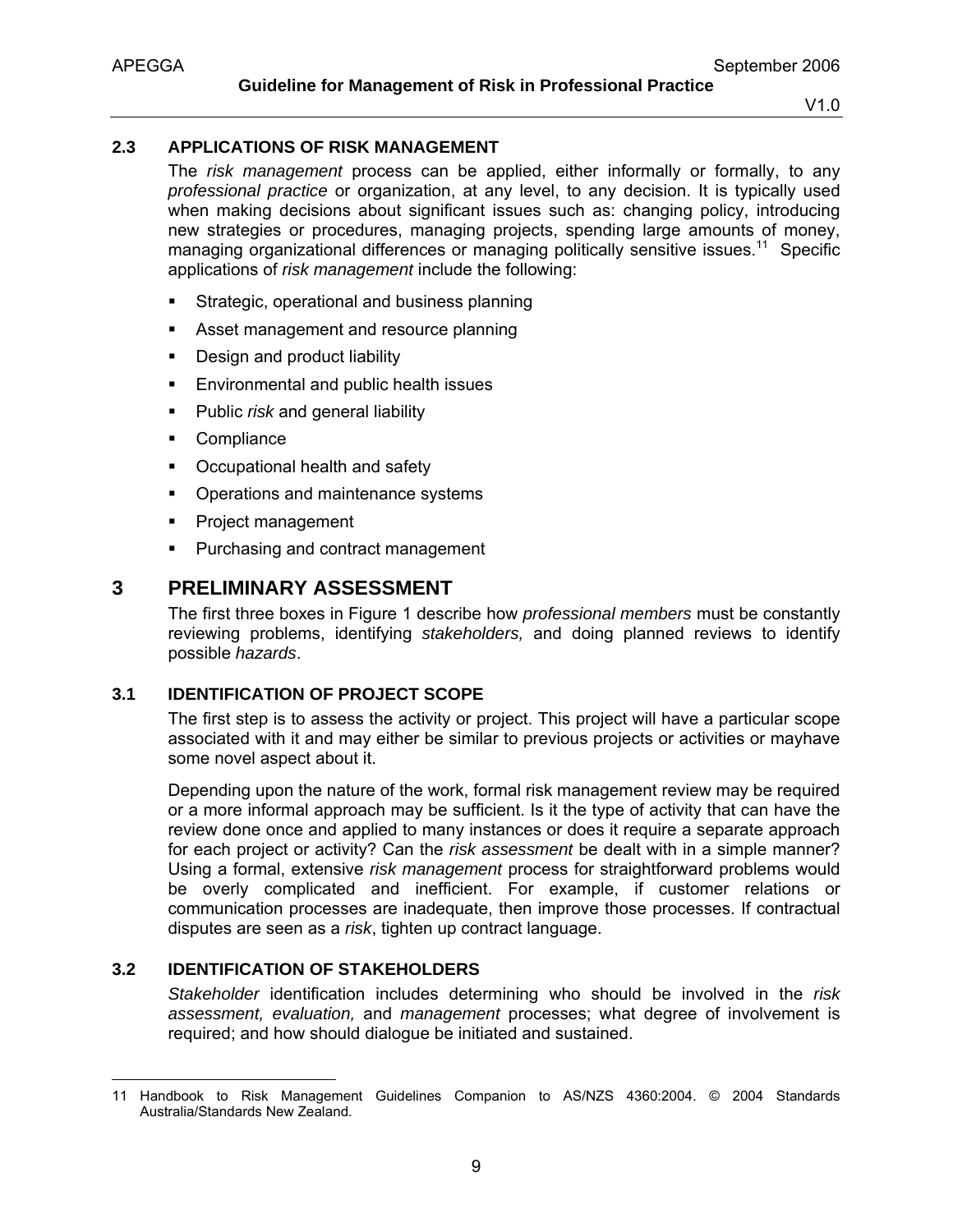Those involved in estimating and evaluating *risk* will need to develop a list of *stakeholders* based on the anticipated issues, required decisions, etc. *Stakeholders* are any *person*, group, organization, or company that are able to affect, be affected by, or believe it might be affected by a decision or activity related to the *risk assessment*. *Stakeholders* may include *decision makers*<sup>12</sup> such as senior management of the *professional practice*, project managers, technical experts, regulatory agencies, special interest groups, as well as the public at large. The process of identifying s*takeholder* must be documented in writing.

Levels of participation and responsibilities of *decision maker*s and *stakeholders* will vary depending on the nature of the *risk* being evaluated, the level of complexity, and the degree of expertise within the *professional practice*. The levels of participation should consider the following:

- Is this a concern with *stakeholders*?
- Is direct involvement in the problem identification, *risk assessment*, and *risk management* required?
- Does participation involve consultation during the investigation and validation of the results?
- Does participation involve an approval or decision?

Communication with *stakeholders* is critical during the scope investigation stage, as well as throughout the *risk assessment* and evaluation. Initial communication with *stakeholders* may result in additional or different *stakeholders* being identified.13 There is much literature on *risk* communication, which discusses effective interaction and relaying of information (refer to Appendix A). It is as much an art as a science; it is recommended that *professional member*s refer to this literature, as required.

# **3.3 DOING PLANNED REVIEWS**

The purpose of doing reviews on a regular, scheduled basis is to proactively gather data, do statistical and trend analyses, and foresee and manage potential problems for the *professional practice*. This ensures that the *risk management* for activities or projects is maintained as current. It entails the development of a database for the *professional practice*'s occupational health and safety system – to guide ongoing operations or new project designs. It would include documentation on incident investigations, insurance company reviews, regulatory activities (e.g., pressure vessel inspections, environmental reporting, asset renewal needs, changes to laws, code updates, etc.). It would also include the regular data collected on business operations and maintenance activities. Doing planned reviews is the responsibility of the *professional practice*'s management.

# **4 HAZARD IDENTIFICATION**

-

The purpose of *hazard identification* is the process of recognizing that one or more *hazards* exist and defining the characteristics. This determines which failures or *hazards* may affect the project or activity and the possible *consequences*. It is important to note that if *professional members* do identify *hazards,* they have a legal obligation under the

<sup>12</sup> *Risk* Management Guideline for Decision Makers, CAN/CSA-Q850-97 (Reaffirmed 2002), A National Standard for Canada.

<sup>13</sup> Risk Management Guideline for Decision Makers, CAN/CSA-Q850-97, Risk Management: Guideline for Decision-Makers.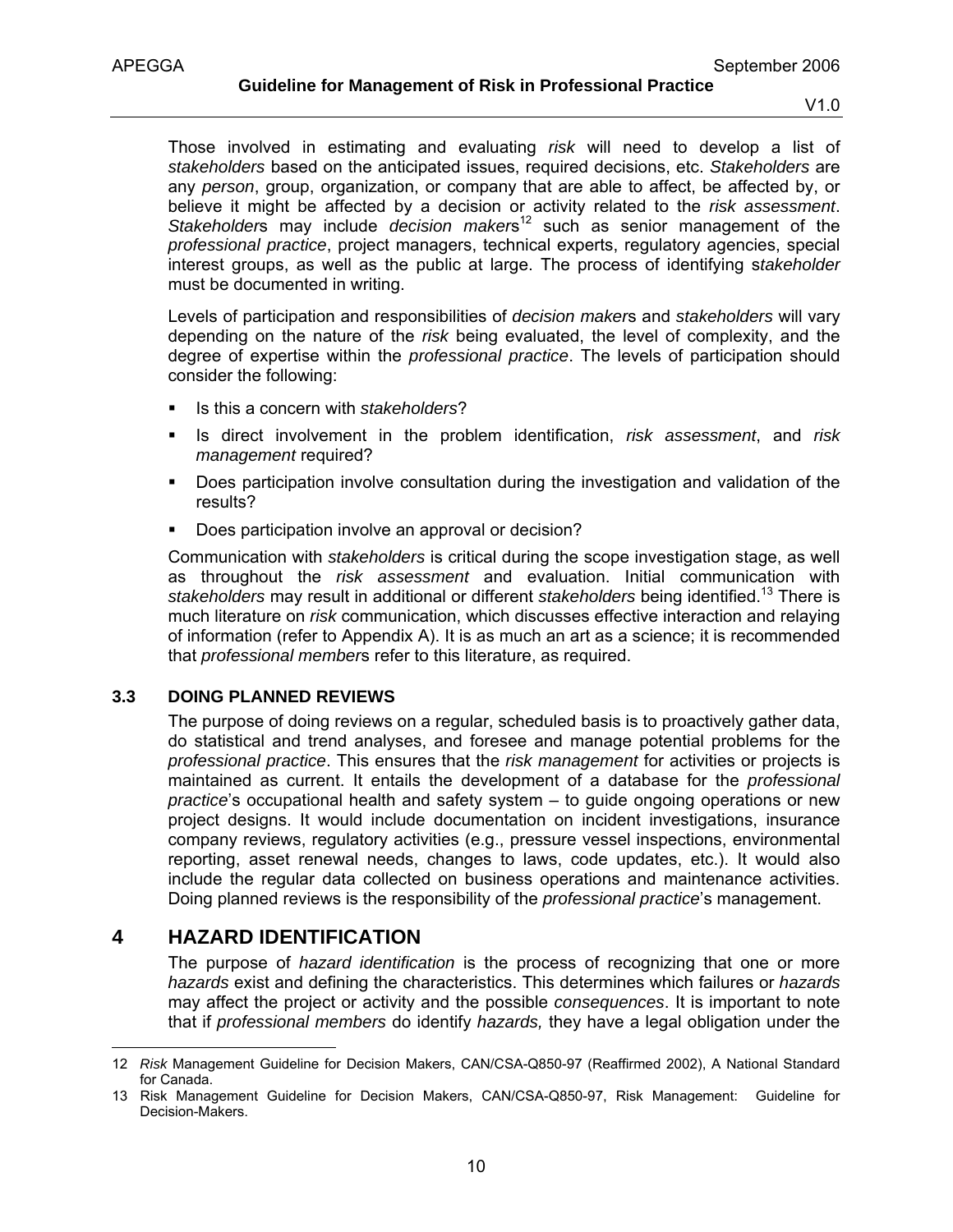*Occupational Health and Safety Act* and the *Code of Ethics* to communicate the associated *risks* to those possibly affected and to take measures to eliminate or reduce the *risks* to an *acceptable* level.

An overview of *hazard identification* methods and types of *hazards* is given in this section. A detailed discussion of *hazard identification* methods, is provided elsewhere.<sup>14</sup>

## **4.1 HAZARD IDENTIFICATION METHODS**

There are different methods of determining possible *hazards* and assessing the *consequences* of planned or existing processes. The choice of method depends upon the scope of the project or activity, the resources available, and the potential *hazards* and *severity* of *consequences* from those *hazards*. An informal or ad hoc method may be used by an individual for a straightforward, simple process while a more formal, structured method may be used by a larger organization with a complex operation for a larger-scale *risk*. These methods are listed in order of increasing complexity and formality:<sup>15</sup>

- **Personal observations** may be as informal as taking a walk around the site or more formal through planned task observations/analysis or workplace audits.
- **Check-lists** can be used during a workplace audit, to draw attention to where conditions deviate from standards. The checklists may be based on previous accident analysis, allowing the *risk* manager to identify symptoms that point to a *hazard*. Care must be taken in constructing the checklists to ensure that they are reasonably comprehensive for the activity or operation.<sup>16</sup>
- **Professional judgments of internal or external panel of experts** to do audits, which can be very effective in identifying *hazards*. Past experience is a powerful means of identifying a *hazard* since the *consequences* and actions may be already known. Although the knowledge can be judged as accurate, decisions can be affected by that past experience. A very negative experience can create a very cautious atmosphere while a positive experience can create carelessness.
- **Review of previous near-failure, close-call, or incident information** to determine the underlying causes. By recording and investigating unsafe behaviours/conditions, conclusions can be drawn regarding the causes of accidents or near accidents and proactive management of the causes same to prevent more serious consequences from occurring. Serious injuries and accidents, as defined by the *Occupational Health and Safety (OHS) Act*, must be reported to the OHS Council. Figure 2 shows the potential outcomes of a *hazard* with some estimates as to the *consequences*, to illustrate the relative *probability* of *consequences*. By learning from unsafe behaviours, a *professional practice* can avoid the more serious incidents from occurring.

<sup>14</sup> Guidelines for Hazard Evaluation Procedures. A.I.Ch.E., Center for Chemical Process Safety (CCPS), 1992, N.Y. ISBN 0-8169-0491-X.

<sup>15</sup> *Risk Management Guideline for Decision Makers*, CAN/CSA-Q850-97 (Reaffirmed 2002), A National Standard for Canada.

<sup>16</sup> The creation of operation specific checklists is presented in *Practical Loss Control Leadership – Revised Edition*  by Frank E. Bird Jr. & Robert G. Loftus, 1996.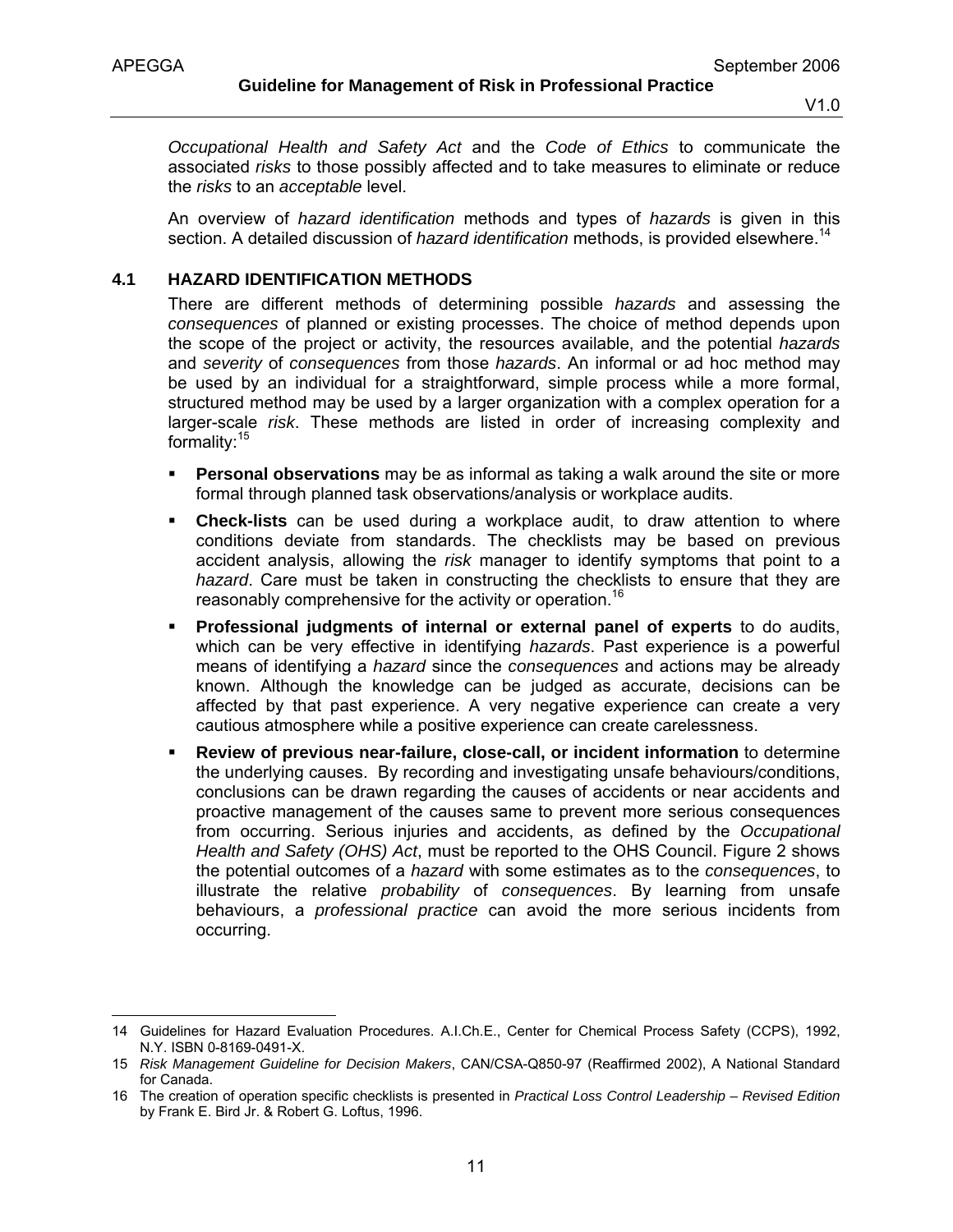#### **Guideline for Management of Risk in Professional Practice**

V1.0



Figure 2 – Incident pyramid portraying relative *probability* of *consequences*<sup>17</sup>

- **Analysis of historical accident data** from comparable activities or projects to determine a general level of *risk* for a particular activity. Similarly, if it is available, the historical record for comparable organizations or industries can provide benchmark assessments of *risks*. Some insurers will provide technical support for the assessment of *risk* for particular activities.
- **Hazard and operability study (HAZOP**) is a structured, systematic technique for identifying *hazards* and operating problems throughout an area or entire facility. This type of study is particularly useful in identifying unforeseen *hazards* designed into facilities due to lack of information, or introduced into existing facilities due to changes in process conditions or operating procedures. It is important to note that the HAZOP process may only identify the *hazards* or concerns needing immediate attention. It is not a comprehensive *risk assessment* but the first step leading into the *risk* analysis where *consequence* and *probability* for the identified *hazards* are determined. HAZOPs are mandatory for many facilities in many jurisdictions.

The following methods may be used for *hazard identification* and also for estimating *probability*, bridging into the analysis of the associated *risks*.

- **Failure modes and effects analysis (FMEA**) is a technique, primarily qualitative although it can be quantified, by which the effects or *consequences* of individual component failure modes are systematically identified. FMEA can be used for both *hazard identification* and *probability* estimation.
- **Fault-tree analysis (FTA)** is a technique, either qualitative or quantitative, by which conditions and factors that can contribute to a specified undesired *event* (called the top event) are deductively identified, organized in a logical manner, and represented pictorially. FTA may be used for *hazard identification*, although it is primarily used in *risk* analysis as a tool to provide estimates of failure *probabilities*. It is also an effective method for incident investigations (referred to as "Root Cause Analysis") and can be used as a follow-up from a HAZOP study.
- **Event-tree analysis (ETA)** is a technique, either qualitative or quantitative, that is used to identify the possible outcomes and, when used quantitatively, their *probabilities*, given the occurrence of an initiative *event*. ETA can be used for *hazard identification* and for *probability* estimation of a sequence of *events* leading to hazardous situations.

<sup>-</sup>17 Figure from *Loss Control Management* by Frank E. Bird Jr. & Robert G. Loftus, 1976 ISBN o-88061-000-X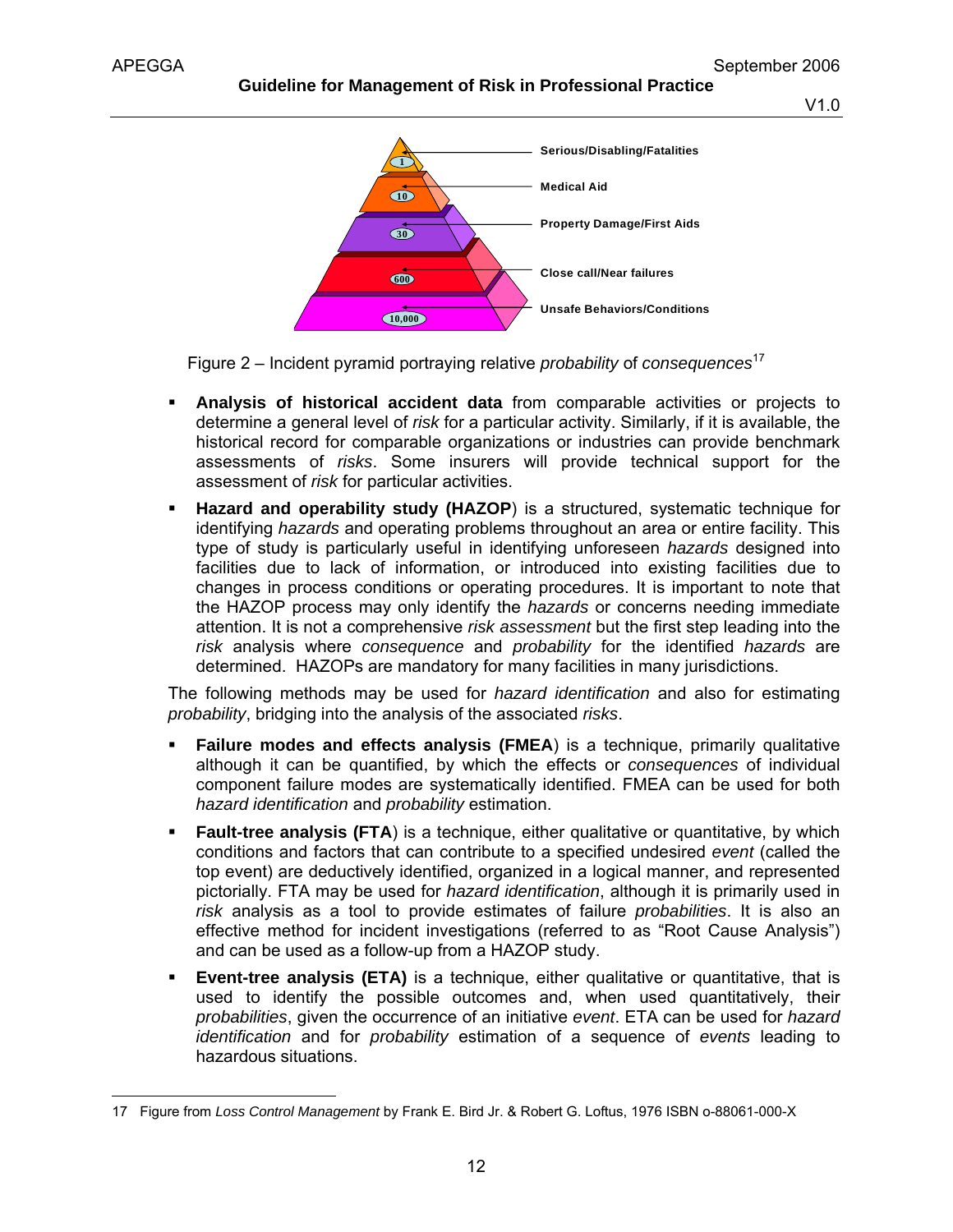# **4.2 TYPES OF HAZARDS**

*Hazards* may be grouped into five general categories: operational failure, organizational/institutional failure, human failure, economic failure, and natural failures. These groups are not mutually exclusive and are often compounding.

# **Operational factors**

- **Substandard quality or design**
- **Equipment/mechanical failure, worn equipment, obsolescence**
- **Hardware/software failure**
- **Noise**, vibration
- Toxic materials, carcinogens, radiation, or noxious materials release (pesticides, herbicides, pharmaceuticals, corrosives)
- **Electrocution**
- Flammable materials/explosion
- Objects with high potential energy
- Objects with high kinetic energy

# **Organizational/ institutional factors**

- Substandard practices or conditions
- **Insufficient training**
- **Personnel or job factors**
- **Security breach**

# **Human factors**

- **Worker fatigue, distraction**<sup>18,19</sup>
- **Substandard compliance**
- Political or legal issues

# **Economic factors**

- **Inflation**
- **Depression**
- Changes in tax levies

# **Natural factors**

- Floods
- Windstorms, hurricanes, tornadoes
- **Earthquakes**
- **Rockfalls, avalanches, landslides**

The levees and coastline around New Orleans have been continually deteriorating. Since the 1980s, the systems had been deemed insufficient to withstand anything greater than a category three hurricane. The cost to prevent failure by rebuilding the marshes and/or upgrading the levees to handle a category five storm was estimated to be \$10 - \$50 billion U.S. On August 29, 2005, Hurricane Katrina hit New Orleans, causing the levees surrounding the city to fail. Most of the city was flooded. This flood has cost thousands of lives and an estimated \$200 billion in damages.

<sup>-</sup>18 Trevor Kletz. *An Engineer's View of Human Error,* 3rd Edition. 2001. Taylor & Francis, New York, 281pp. ISBN 1- 56032-910-6. The theme of the book is 'try to change situations, not people'

<sup>19</sup> James Reason. *Managing the Risks of Organizational Accidents*. Ashgate, Aldershot, 252pp. ISBN 1 84014 105 0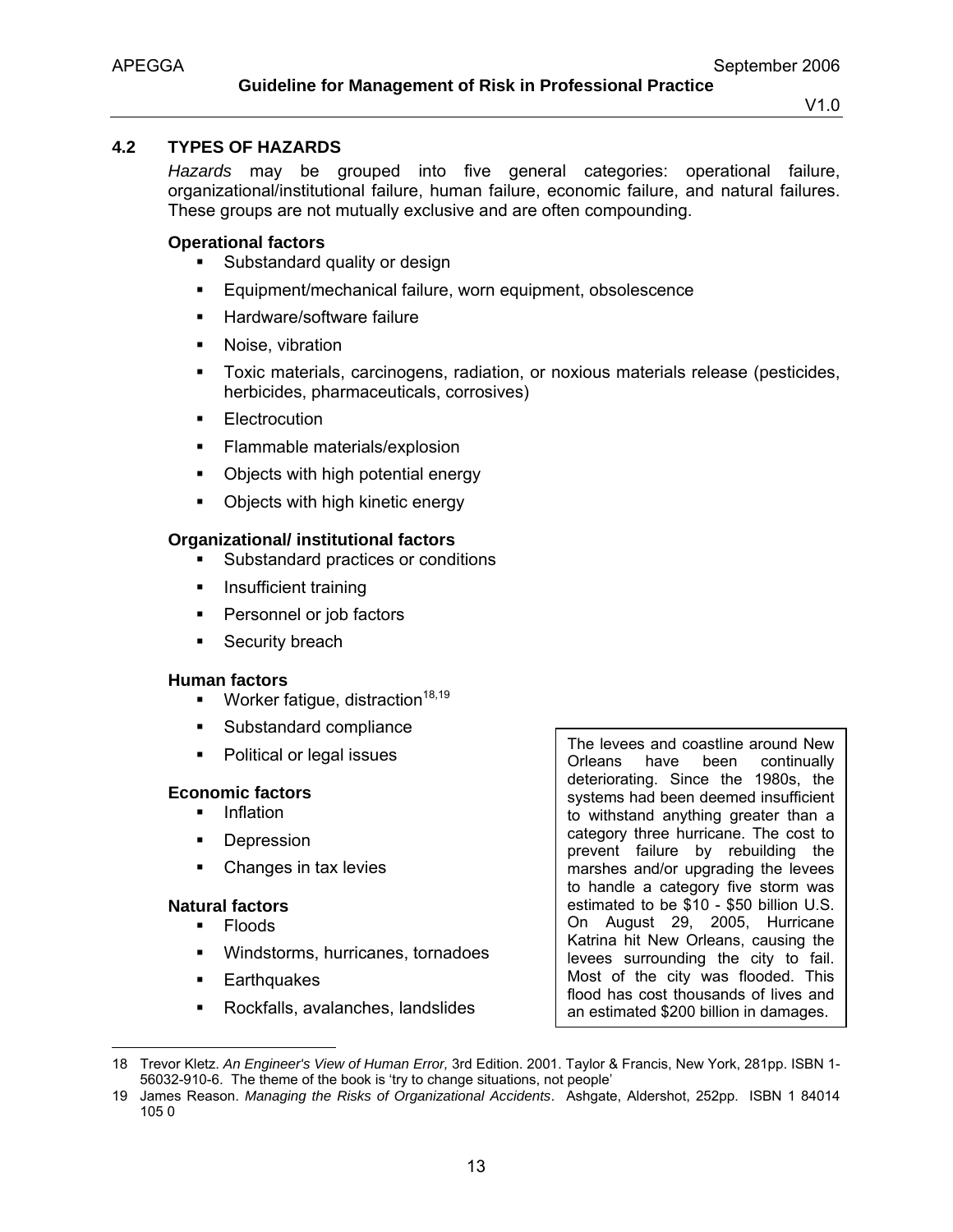#### **Guideline for Management of Risk in Professional Practice**

V1.0

 Biological *hazards,* dangerous microbiological substances, and other natural phenomena

# **5 RISK ANALYSIS AND ESTIMATION**

Upon identifying the *hazards*, then the associated *risks* are determined by assessing the *probability* of the *events* occurring and the potential *consequences*. This section presents an overview of estimation methods and considerations in the estimation of *probability* and *consequences*. For a detailed discussion of *risk estimation* methods, refer elsewhere.<sup>20</sup>

*Risk assessment* may include model building to simplify the analysis. However, *professional members* must not rely on an over simplified approach.

# **5.1 ESTIMATION METHODS**

The *risk estimation* method used can be qualitative or quantitative. The choice of method and the level of detail in the implementation must be compatible with the available information, the magnitude of the *risk*, and the resources available to perform the analysis. In some cases, the analysis can be phased, starting with simplified, general methods to screen *risks*, and progressing to more detailed methods for *risks* identified as significant. Both qualitative and quantitative *risk* estimation methods must be rational, with assumptions clearly stated using a transparent process.

*Risk* quantification may be useful for decisions regarding whether or not to provide services to a particular client, project or type of project. If the exposure to *risk* is significant in comparison to the benefit, the choice to not perform the work is always an option.

By examining a cross-section of typical owners, contractors, contracts, project types and staff available for an assignment, the *professional member* can assess the degree of *risk* in a relative or *subjective* manner. The *risks* can then be examined with respect to the potential for losses on a specific project.

# **5.1.1 Qualitative Risk Estimation**

In the qualitative approach *risk* is represented by qualitative descriptors, on a userdefined, relative *risk* scale. Examples would be to classify *risk*s as low, medium or high; or to represent the *risk* by an index that varies between 1 and 10. The *risk* descriptor or index is typically defined *subjectively*. *Risk* indices can also be calculated from individual

*likelihood* and *consequence* indices using simplified *subjective* formulae.

Qualitative *risk* estimation typically involves a significant degree of *subjective* judgment and produces relative (rather than absolute) *risk* estimates. For high level estimations, and in the absence of the data and resources required for quantitative analyses, qualitative *risk* analyses provide a structured and rational approach to reflect personal experience and expert opinion An example of applying judgment to frequency data is the use of motor vehicle fatality statistics to determine the specific *risk* of death to an individual. Given the average fatality *risk* in Canada, the *risk* to an individual would depend upon: the driver's gender, age, years of driving experience, wearing of a seatbelt, tendency to speed, mileage driven, urban/rural, season, etc.

<sup>20</sup> CSA has developed guidance documents to address risk analysis (CSA Standard CAN/CSA-Q634) and environmental risk assessment (CSA Standard Z763).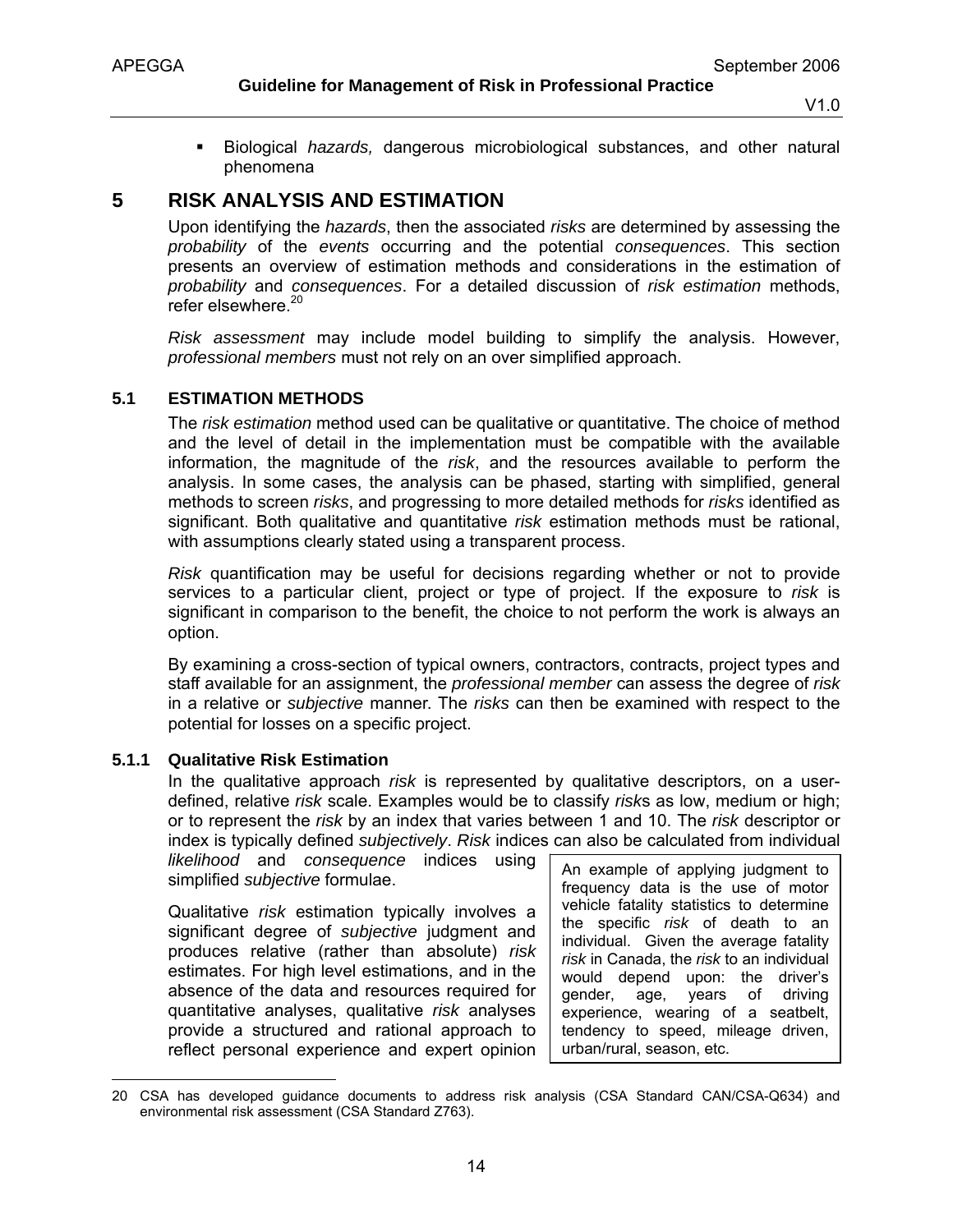in the decisions made. Qualitative evaluations are often used as a screening tool to determine whether more quantified forms of analyses are justified.

Qualitative methods are generally easy to use; however, the significant *subjective* input they require could lead to inaccuracies in the *risk* rankings. Consequently, a qualitative *risk* estimate may be difficult to defend to *stakeholders*, especially if they are overly technical. Defensibility should be improved if the *risk* estimate is tied directly to evidence. Because the *risk* scale is typically arbitrary, qualitative *risk* estimates for engineering or geoscience projects are not easily compared to other common *risk*s.

#### **5.1.2 Quantitative Risk Estimation**

In the quantitative approach *risk* is estimated on a physical quantified scale. This is typically achieved by estimating *likelihood* by the *probability* of occurrence, and *consequences* by a quantifiable attribute such as cost in dollars. The *risk* is therefore estimated in terms of such quantities as the expected cost in dollars (for financial *risk*) or the expected rate of fatality (for safety *risk*s).

Depending on the method used to estimate *probabilities* and *consequences*, quantitative methods will range from very *subjective* to very *objective* (see definitions). For example, *probability* estimates can be made purely on the basis of judgment, in which case the result would be quantified but *subjective*. The more that judgment can be grounded on evidence and critiqued by external review, the more it leads towards the *objective* end of the spectrum. Alternatively, *probabilities* may be quantified based on statistical or design data, in which case the outcome would appear to be more *objective*.

When quantitative methods are used, there is generally an attempt to make them as *objective* as possible by using relevant data and engineering/ geoscience models to define the underlying *probabilities* and *consequences*. It should be understood that any quantitative risk analysis is only as good as the data it is based on. The "garbage in − garbage out" adage is very applicable to this type of analysis. Also note that no method is purely *objective* as some *subjective* judgment is inevitably

It is often erroneously assumed that quantitative methods are always precise and *objective*. In reality, the key feature of quantitative methods is that they use probabilities and quantified *consequence* estimates, resulting in quantified *risk* estimates (e.g., expected costs or fatalities). While quantitative methods are typically associated with the use of *objective* data, it is necessary in many cases to supplement the data with *subjective* (but quantitative) judgment. The degree of *subjectivity* or *objectivity* of the quantitative approach depends on the available data and how they are used. Numbers do not assure *objectivity*.

required to establish relevance of the statistical data and models used. It should also be recognized that there are many cases in which data and model deficiencies exist that make it necessary to use some *subjective* judgment in the *risk* estimation process. Statistical analyses of data that demand major assumptions to establish their relevance may produce increasingly *subjective*, but quantitative results.

While quantitative methods typically require a higher level of effort, they have the potential to resolve some of the limitations associated with qualitative methods. The results are more easily interpreted because they are comparable to common *risk*s (i.e., the *risk* of fatality or the *risk* of losing money), and are well suited to cost optimization analyses. The results of quantitative methods can be easier to defend provided they are established on a more factual basis.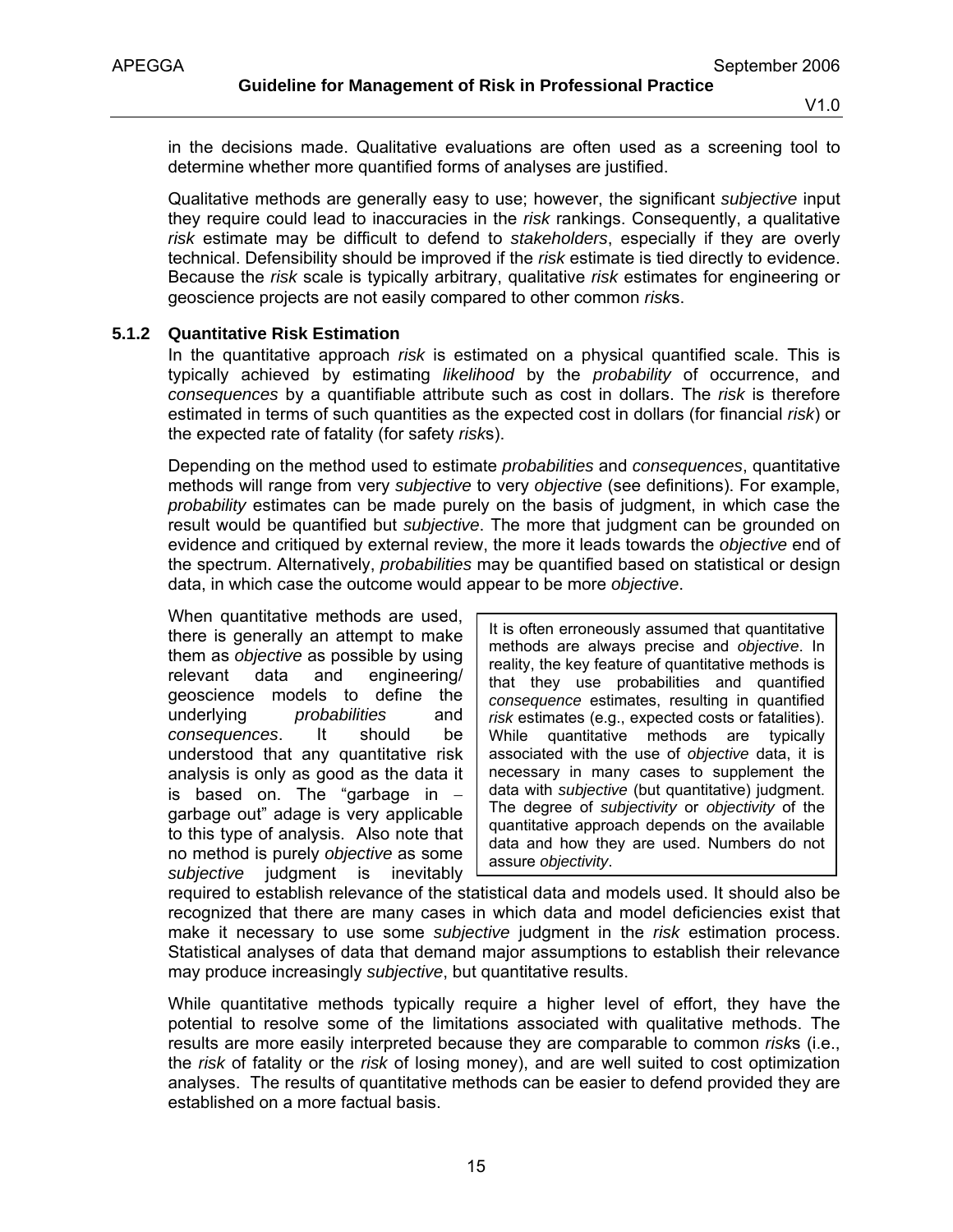The use of quantitative *probability* also provides an opportunity to improve communication regarding the level of uncertainty. *Objective* or unbiased data may be blended with *subjective* judgment to determine and quantify the *probability*. The processing of data should be *objective*. However, unless the frequency data is available for exactly the *risk* under investigation, some level of judgment in the interpretation of data will be inevitable. Transparency and clarity of the analysis allows *stakeholders* to discuss and agree upon the assumptions and, therefore, the results of the frequency data. If numeric data are used, it is imperative that they be credible and verifiable by the public.

There is no "correct" value for *probability*. The information used is the best that the *risk assessment* team can produce. *Probability* estimation involves gathering information (i.e., historical data), analyzing the information, and using the results of the analysis to estimate the *probability*. Analysis of the information should include determining if the information is accurate and relevant to the evaluation.

# **5.2 ESTIMATING PROBABILITY**

The *probability* or frequency of an incident occurring may be based on several means such as historical performance, manufacturer's data, experience, or general statistical data. Data may be available generically, however, if there are specific historical data related to the specific project or activity, these are often the better data to use. *Probability* may be quantifiable, but confidence in *probability* estimates will depend upon the quality of frequency data available. If data are not available, *probability* may be represented qualitatively.

As estimating the *probability* is vital to the *risk* estimation, if previous experience or historical information are inadequate to estimate the *risk*, outside resources may be required to define the project or activity constraints and associated exposure to *risk*, the potential outcomes / *events*, the *probability* of outcomes / *events* occurring, the identification of *stakeholders*, the communication plan, current regulatory requirements, etc. Monitor uncertainties, facts, values, assumptions, boundary conditions, etc. used to guide evaluation as the evaluation progresses to ensure key changes are captured and terms of reference are kept current. Estimates should be on the conservative side, to err on the side of safety.

# **5.3 ESTIMATING CONSEQUENCES**

One important component of assessing the *consequences* of a particular *risk,* is the process of identifying the possible routes of exposure to the *consequences* associated with the occurrence *hazards.* This assessment requires the specification of the safety, societal, economic and legal *consequences*.

As an example, Figure 3 presents a *hazard* – an underground fuel tank which is leaking. The risk analysis identifies the *hazards* and answers questions like why would the tank leak, how much, how often, and what would happen if it does leak. There are numerous routes of exposure: dermal contact with contaminated soil, ingestion of contaminated vegetables, inhalation of vapours in the air, dermal contact and/or ingestion of contaminated surface water, and dermal contact and/or ingestion of contaminated ground water. The *consequences* may be occupational safety and health, environment and public health, legal/financial, and reputation/societal.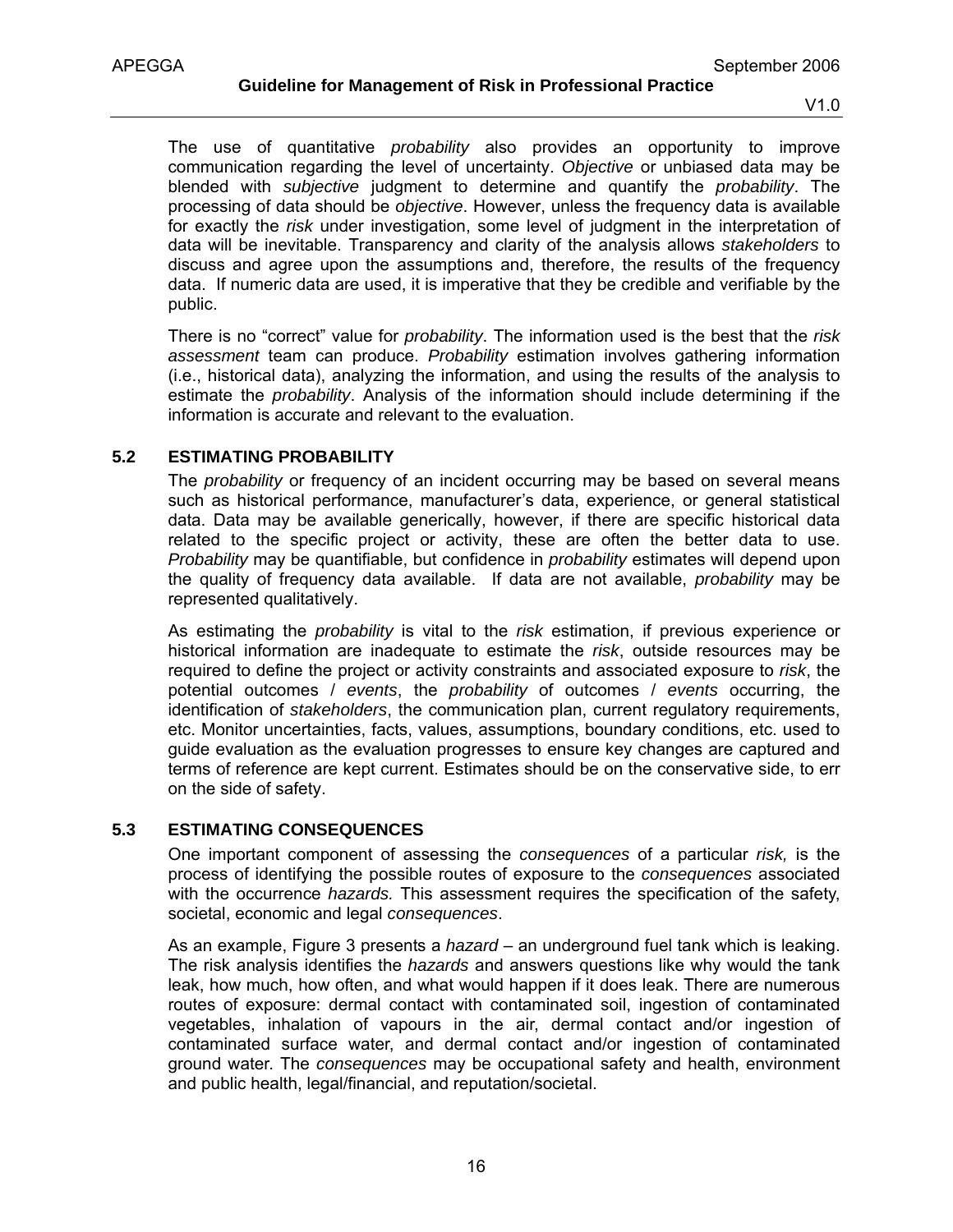

Figure 3 – Leaking fuel tank posing a *hazard*, with numerous routes of exposure, and resulting in various *consequences*<sup>21</sup>

The potential magnitude or *severity* of the *consequences* would consider maximum loss possible, annual loss, etc. It also depends upon the vulnerability of the *professional practice* or operation, other *stakeholders*, and the surrounding environment. Some ecosystems or companies have the stability to recover from a given loss while others may not. A wellestablished company with solid financial

The location of the project in relation to sensitive environments is key. Consider an underground storage that is leaking fuel. The *consequences* are much more severe if this spill occurs adjacent to a river and fish spawning ground than if it occurs in an industrial area with clay soils.

backing is much less *vulnerable* to financial *consequences* than an individual just starting a business.

# **5.4 ESTIMATE RISKS BY COMBINING PROBABILITY AND CONSEQUENCES**

*Risk* is estimated by combining the *probability* and *consequences* associated with the *hazards*. *Risk* may be represented as a statement: for a male aged 25-29, the annual risk of dying from cardiovascular diseases is approximately 1 in 21,000.<sup>22</sup> The *risks* associated with the *professional practice* or operation may be represented as a simple, qualitative *risk* matrix (see Figure 4).

<sup>21</sup> *Guidelines for* Environmental Risk Assessment and Management, Department of the Environment, Transport and the Regions, Eland House, Bressenden House, London, 2000. Adapted from Institute of Petroleum, Guidelines for the investigation and remediation of contaminated retail sites, Colchester, UK, Portland Press, 1998.

<sup>22</sup> S.P. Thomas and S.E. Hrudey, *Risk of Death in Canada – What We Know and How We Know It*, University of Alberta Press, 1997.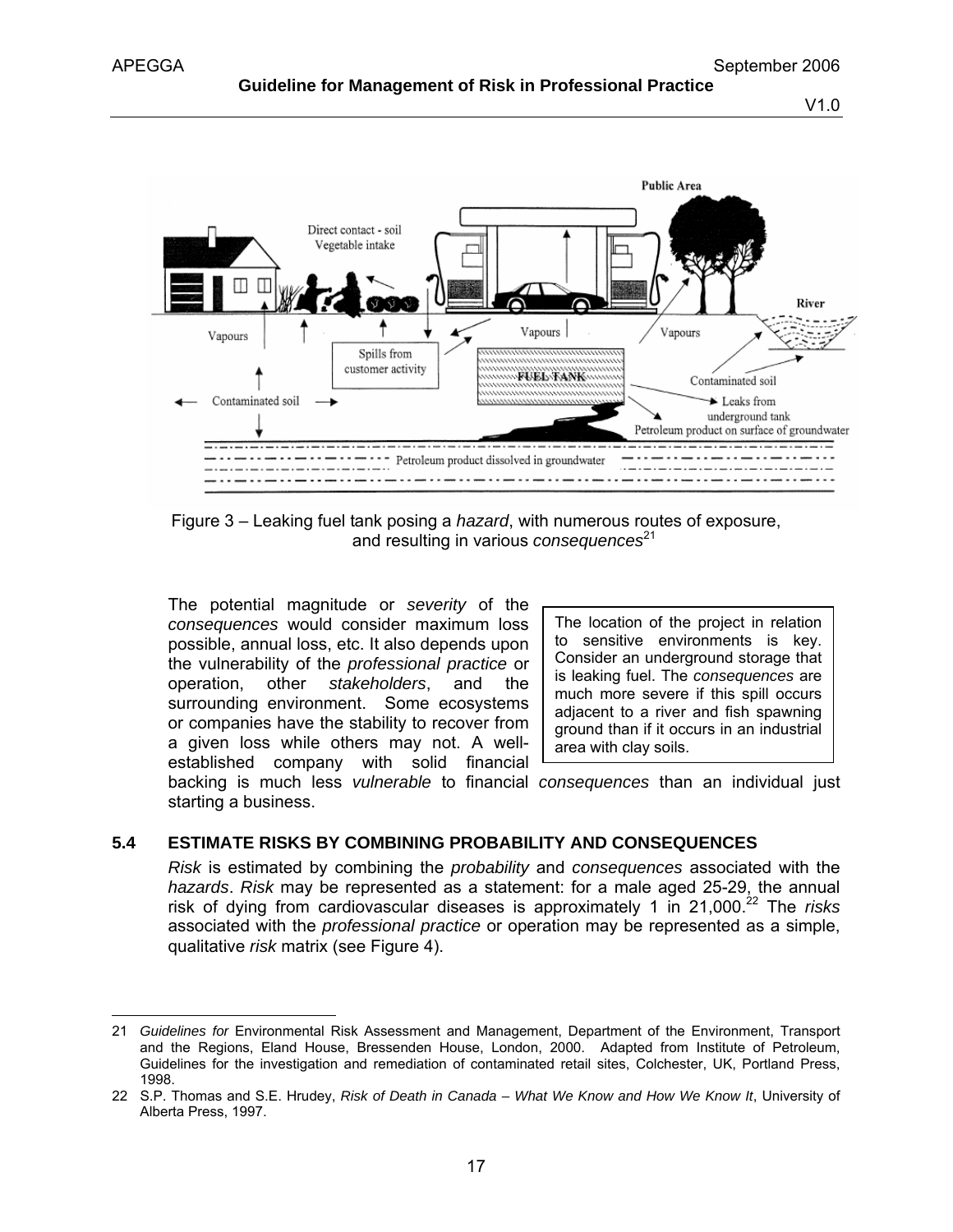

Figure 4 – Simple qualitative *risk* matrix

*Risk estimates* may also be represented graphically. As an example, Figure 5 illustrates the *frequency* and spatial distribution of *risks*. This figure is a *risk* diagram of a liquefied petroleum gas (LPG) tank at a service station. Known *hazards* include: a relief valve fire on the tank itself, a relief valve fire on the truck that fills it, major leak valve fires and a tank rupture with resulting in a vapour cloud explosion. Each event has a different *likelihood* of occurrence per annum (pa) and a different *consequence* radius, which is estimated as presenting a total *risk* of death of 37 X 10<sup>-6</sup> per annum (equal to the sum of all constituent risks =  $37 = 17 + 10 + 7 + 3$ ).



Figure 5 - *Risk* plot for a LPG Tank (plan is a 10m grid)<sup>23</sup>

 23 Risk & Reliability Associates, *Risk & Reliability - An Introductory Text, 5th Edition*, available URL: http://www.r2a.com.au/publications/5th\_Edition/13\_process.html.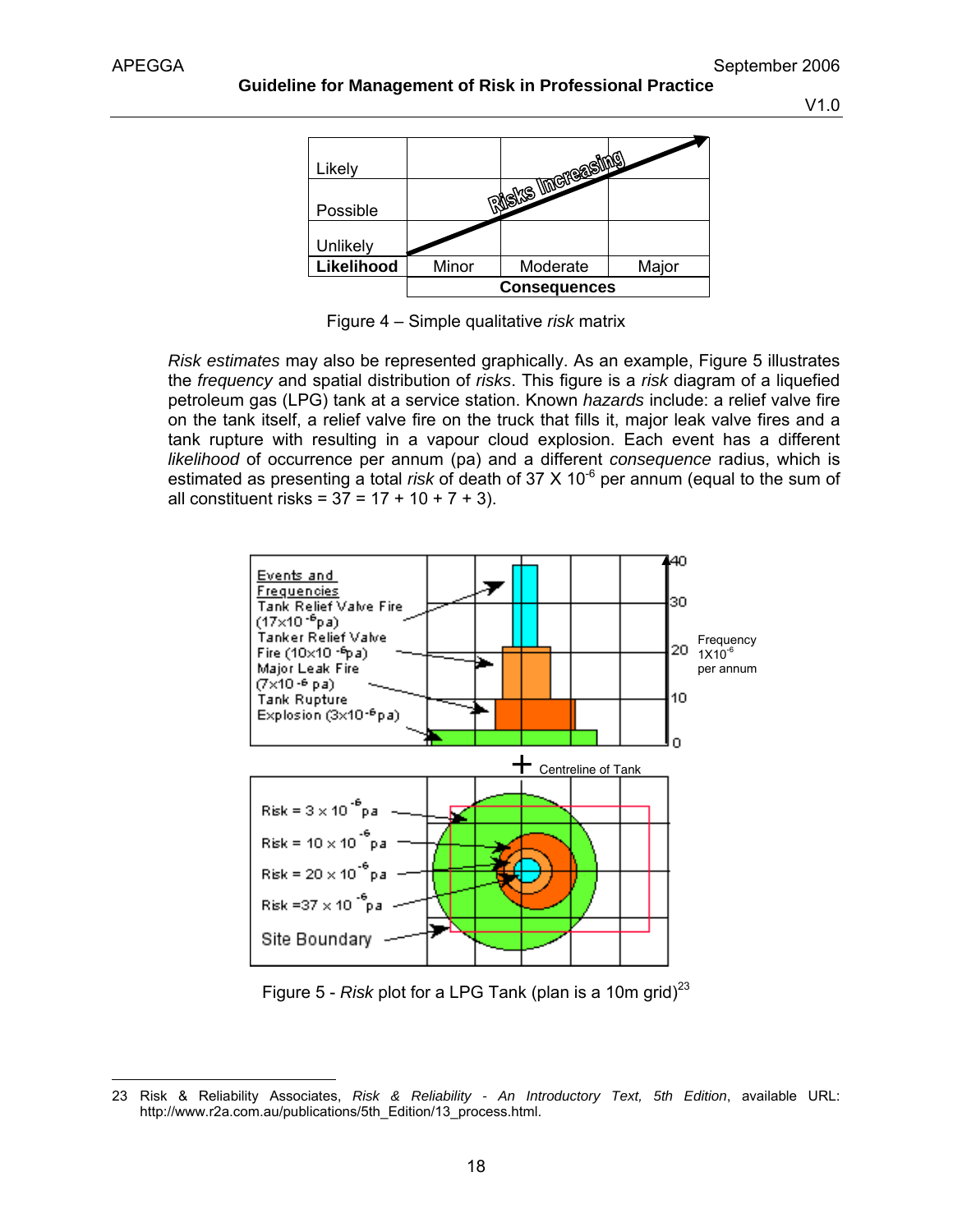# **5.5 TYPES OF RISKS**

The main *risk*s for a *professional practice* may be broadly characterized as occupational safety and health, environment and public health, legal and financial, and reputation/societal – depending on who or what is affected. A primary overview of each *risk* category follows for illustrative purposes. References are provided for a detailed discussion of these *risk* categories.

# **5.1.1 Occupational Health and Safety Risks**

Occupational health and safety *risks* include the health and safety of all workers present at a worksite and environmental impacts inside the company property lines. There may be direct effects to employees and site visitors, their health, and/or their quality of life.

Occupational health and safety *risks* may be identified by gathering the data from various assessment audits, reviews, etc., that are done in the workplace (as described in Section 4.1). There are many types of occupational health and safety *consequences* caused by various industrial *hazards*. The table below provides examples of *hazards* that could have *consequences* on employees or their environment. Some of these *consequences* could extend into the broader environment.

|                                                                                   | <b>Occupational Health and Safety Consequences</b>    |                                                                    |                                                                                                              |  |  |  |
|-----------------------------------------------------------------------------------|-------------------------------------------------------|--------------------------------------------------------------------|--------------------------------------------------------------------------------------------------------------|--|--|--|
| Type of Hazard                                                                    | <b>Odor/Irritation</b><br><b>Threshold</b>            | <b>Irreversible Effects</b><br><b>Threshold</b>                    | <b>Life Threatening</b><br><b>Effects</b><br><b>Threshold</b>                                                |  |  |  |
| <b>Toxic Release</b><br>(concentration - 1<br>hour exposure)                      | $ERPG-1*$                                             | ERPG-2*                                                            | ERPG-3*                                                                                                      |  |  |  |
| Fireball - Immediate<br>Ignition<br>(radiation intensity -<br>60 second exposure) | 1 <sup>st</sup> Degree Burns<br>2 kw/ $M^2$           | 2 <sup>nd</sup> Degree Burns<br>5 kw/ $M^2$                        | 3 <sup>rd</sup> Degree Burns<br>8 kw/ $M^2$                                                                  |  |  |  |
| Flash Fire - Delayed<br>Ignition<br>(flammable gas<br>dispersion)                 | <b>NOTE</b><br>There is no lower<br>level consequence | $1/2$ of Low<br><b>Flammability Limit</b>                          | $1/2$ of Lower<br><b>Flammability Limit</b>                                                                  |  |  |  |
| Pool / Jet Fire<br>(radiation intensity -<br>90 second exposure)                  | 1 <sup>st</sup> Degree Burns<br>1 kw/ $M^2$           | 2 <sup>nd</sup> Degree Burns<br>4 kw/ $M^2$                        | 3 <sup>rd</sup> Degree Burns<br>$6 \text{ kW/M}^2$                                                           |  |  |  |
| <b>Unconfined Vapor</b><br>Cloud Explosion<br>(overpressure)                      | Window Breakage<br>$0.3$ psig<br>$0.02$ bar           | Partial Demolition of<br><b>Houses</b><br>$1.0$ psig<br>$0.07$ bar | Threshold of Ear<br>drum rupture<br>Lower limit of<br>serious structural<br>damage<br>2.3 psig<br>$0.16$ bar |  |  |  |

\* ERPG = Emergency Response Planning Guideline, Emergency Response Planning Guide is a publication from American Industrial Hygienists Association, which has more than 30 technical committees that deal with workplace health and safety issues such as emergency response planning, exposure and *risk assessment* strategies, and workplace environmental exposure levels.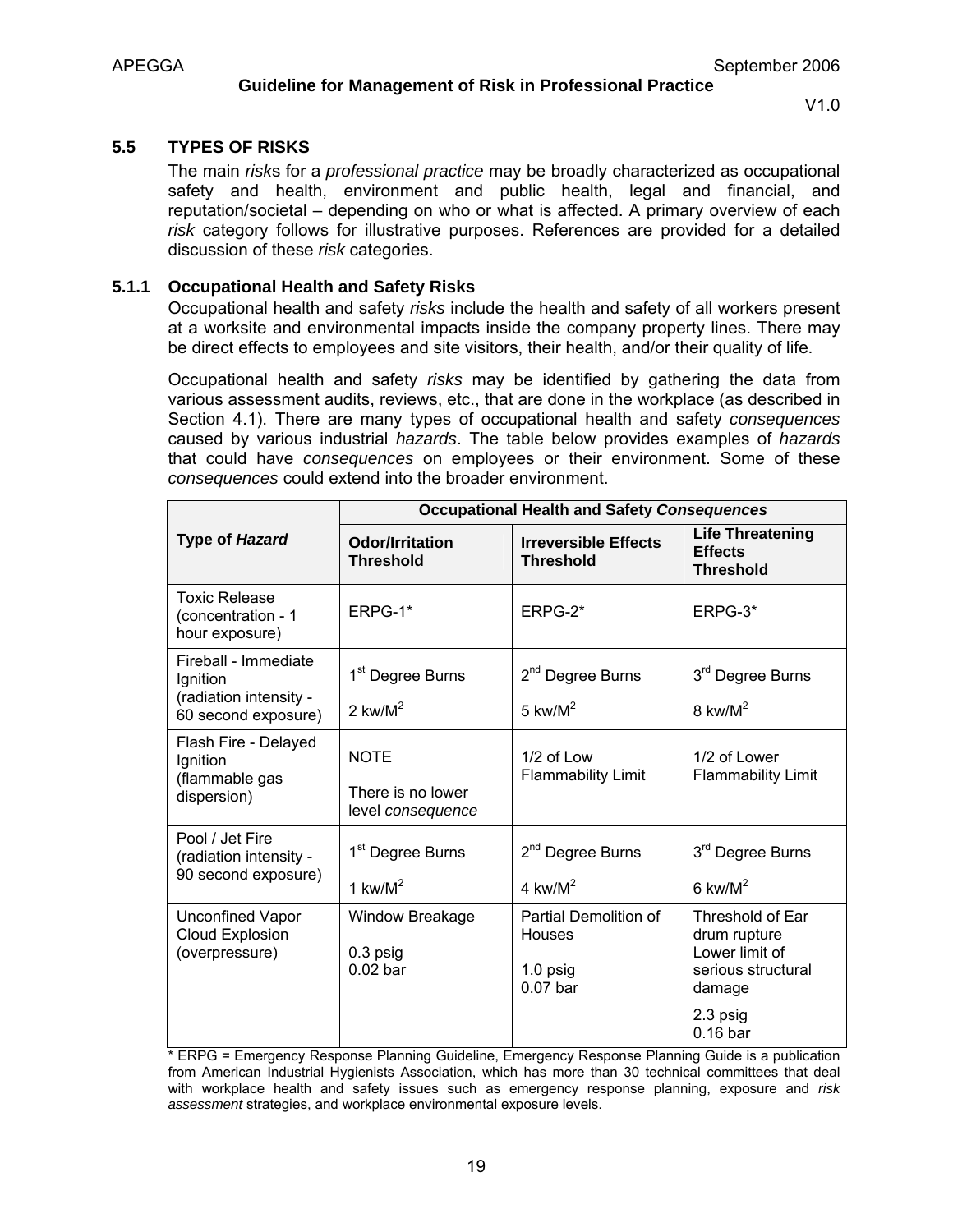By combining the *consequences* in this table with the associated *probabilities,* the *risk* may be estimated. There are many tools available to help do the *risk* analysis and resulting *risk assessment*. These tools help to quantify the *consequences* of all kinds of *hazards* (e.g. explosions, toxic cloud dispersion models, toxic exposures, lethality, noise, water pollution plumes, etc.) to assist a *professional practice*. Refer to Appendix A for a listing of occupational health and safety *risk assessment* references.

#### **5.5.2 Environment and Public Health Risks**

If the *consequences* extend beyond the property line, there may be *risks* to the environment (air, surface water, groundwater, soil) quality and/or quantity and to the public. The project impacts may take some time to appear and the causes may not be readily linked to actions from a specific project.

Environmental and public health *risks* are related because they rely on similar elements and similar approaches to *risk assessment* and *risk management*. 24,25,26 The first major distinction regards whether the focus is on human health effects arising from environmental exposures (public health *risk*s) or on effects on other species in the natural environment (ecological *risk*s). There will often be some inevitable overlap in these approaches. Both will focus on populations, but public health *risk assessment*s will often use hypothetical individuals as a means to make population health *risk*s relevant to potentially affected individuals.

The general approach to public health and environmental *risk*s must reflect the multimedia exposure to *risk*, including exposures via air, water, food or soil contact. Exposure to hazardous agents may arise from multiple *source*s and may involve multiple agents. Compared with industrial and occupational *risk*s the agents, the degree and mode of exposure are likely to be considerably more uncertain and complex. Generally, absolute exposure levels will be lower. Because certainty in adverse outcomes decreases with decreasing exposure, predictions of adverse effects for public health and ecological *risk*s will be much more uncertain than industrial and occupational *risk*s. This trend results from the reality that knowledge about adverse health effects for either humans or other species can only be generated from laboratory toxicology studies or population studies (observational epidemiology studies in the case of human *risk*s), both of which have practical limitations when dealing with low level exposures and/or complex mixtures of agents. $27,28$ 

The foregoing realities of the evidence upon which environmental and public health *risk*s assessments must be based, mean that many assessments are limited to predicting the levels of exposures to hazardous agents that may occur for various scenarios. The assessment of adverse effects is often limited to comparing predicted exposures with

<sup>24</sup> S. McColl, J. Hicks, L. Craig, and J. Shortreed. *Environmental Health Risk Management - A Primer for Canadians,* Network for Environmental Risk Assessment *and* Management (NERAM) c/o Institute for Risk Research, University of Waterloo, 2000.

<sup>25</sup> Environmental Health Risk Assessment - *Guidelines For Assessing Human Health Risks From Environmental Hazards,* Department of Health and Ageing and enHealth Council, June 2002.

<sup>26</sup> Presidential / Congressional Commission on Risk Assessment and Risk Management. 1997. Framework for Environmental Health Risk Management, Final Report, Vol. 1 Washington, D.C. Available URL: http://www.riskworld.com/Nreports/nr7me001.htm

<sup>27</sup> S.P. Thomas and S.E. Hrudey. 1997. *Risk of Death in Canada – What We Know and How We Know It.* University of Alberta Press. 272 pp.

<sup>28</sup> D.J. Paustenbach, Ed. *Human and Ecological Risk Assessment – Theory and Practice*. John Wiley and Sons. New York. 1556 pp, 2002.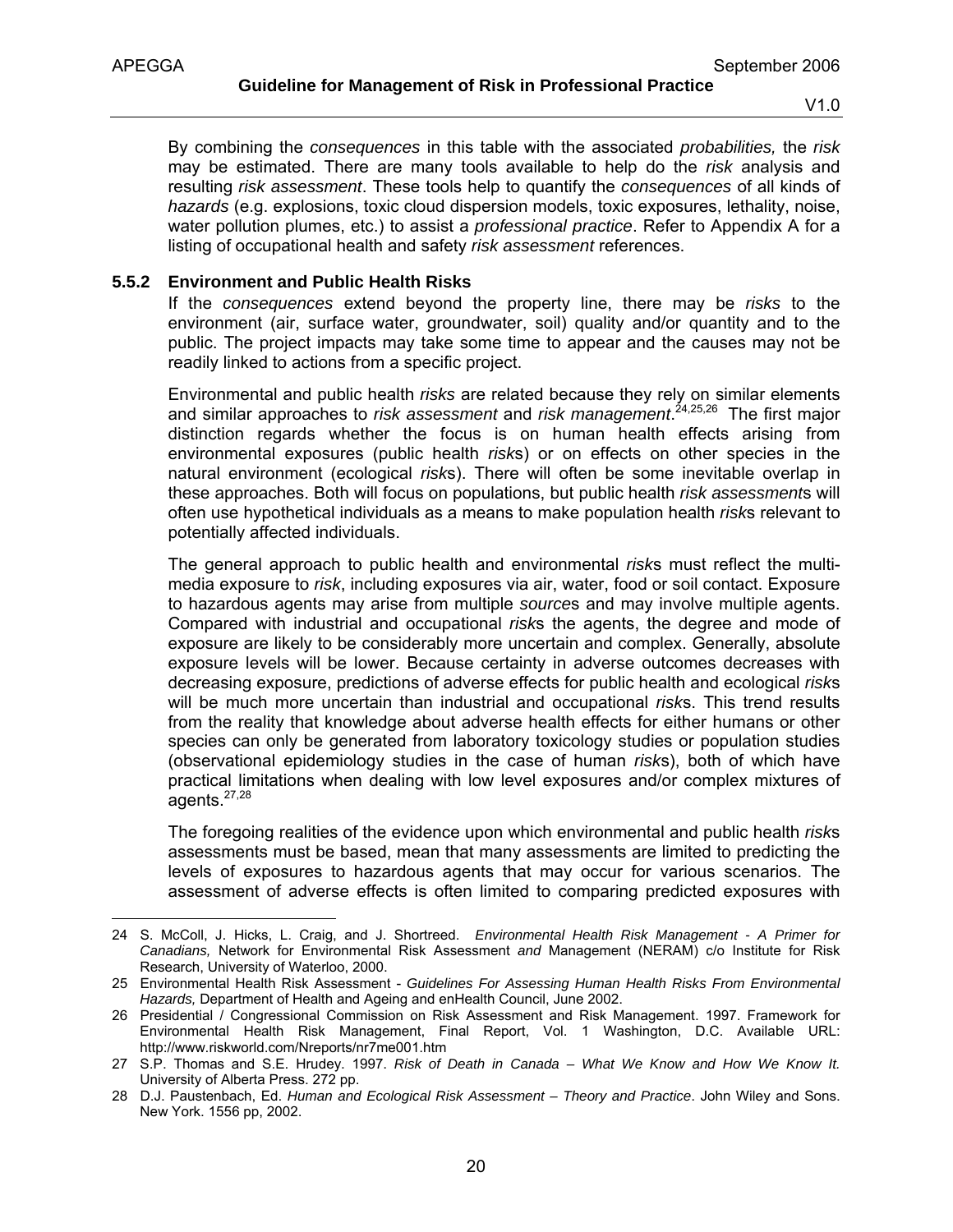various environmental quality criteria<sup>29</sup> (air quality, drinking water, maximum contaminant levels in food or soil) rather than specific predictions of health effects. The guidelines usually have substantial uncertainty factors built in, so that adverse health effects are not normally expected if guideline values are exceeded by a small margin.

Public expectations for public health or ecological safety are justifiably high. The mismatch between the level of certainty that can be achieved with public health and environmental *risk assessments* and public expectations for precaution in the face of uncertainty provide considerable scope for controversy. These realities underscore the need

Companies are now being held liable for *risks* that those affected had voluntarily assumed. Examples include smokers' class action suits against tobacco companies for giving them cancer and lawsuits against fastfood companies for causing obesity.

for early and effective involvement of *stakeholders* in public health and environmental safety issues because the scientific evidence alone will rarely be certain enough to be persuasive unless a common understanding and some level of trust has first been established. A narrow, strictly technical approach to managing public health or environmental *risks* is likely to create conflict that can be avoided by meaningful engagement of *stakeholders*, a transparent *risk management* program, and an effective communication plan.

#### **5.5.3 Legal, Financial, and Other Risks**

*Professional members* and *practices* have significant legal obligations. Failing to diligently perform their tasks to the required standard of care can result in significant legal, economic, and other *risks*. *Professional members* can avoid these *risks* by knowing and complying with the standard of care as defined by contractual agreements, civil and tort law, and legislation and regulations.

Contracts impose obligations upon all involved parties.  $30,31$  Contracts can be used to raise the standard of care to be met by the *professional practice,* may create liabilities that exceed those which would otherwise exist in law, and set out terms for establishing what and when damages are payable. These obligations are discussed in detail in the APEGGA guideline *Developing Consulting Rate Structures and Contracts*.

No contract needs to exist between parties for tort liability to occur.**<sup>32</sup>** A tort is "a civil wrong for which a remedy may be obtained, usually in the form of damages". $33$  The burden is on the plaintiff to prove that: the defendant owed the plaintiff a duty of care, the defendant breached that duty, that the defendant's conduct caused damage to the plaintiff, and the damages to the plaintiff would be reasonably foreseeable by the defendant. Tort liability can be established against the *professional member* and/or the *professional practice*.

<sup>29</sup> CCME 1999 (with updates). Canadian Environmental Quality Guidelines. Canadian Council of Ministers of the Environment. Winnipeg.

http://www.ccme.ca/publications/index.html#174

<sup>30</sup> Marston, D.L., Law for Professional Engineers – Canadian and International Perspectives, Third Edition. McGraw-Hill Ryerson, 1996.

<sup>31</sup> Excerpt taken from Dr. G. Jergeas' presentation Risk and Loss Management: Roles and Responsibilities of Professionals, given at APEGGA's Professional Development Days in Edmonton and Calgary, November 2004.

<sup>32</sup> J.G. Fleming, The Law of Torts, 8th edition. Law Book, Sydney, 1992.

<sup>33</sup> Black's Law Dictionary, Second Pocket Edition. Bryan A. Garner, Editor in Chief, West Group, A Thomson Company, St. Paul, Minnesota, 2001.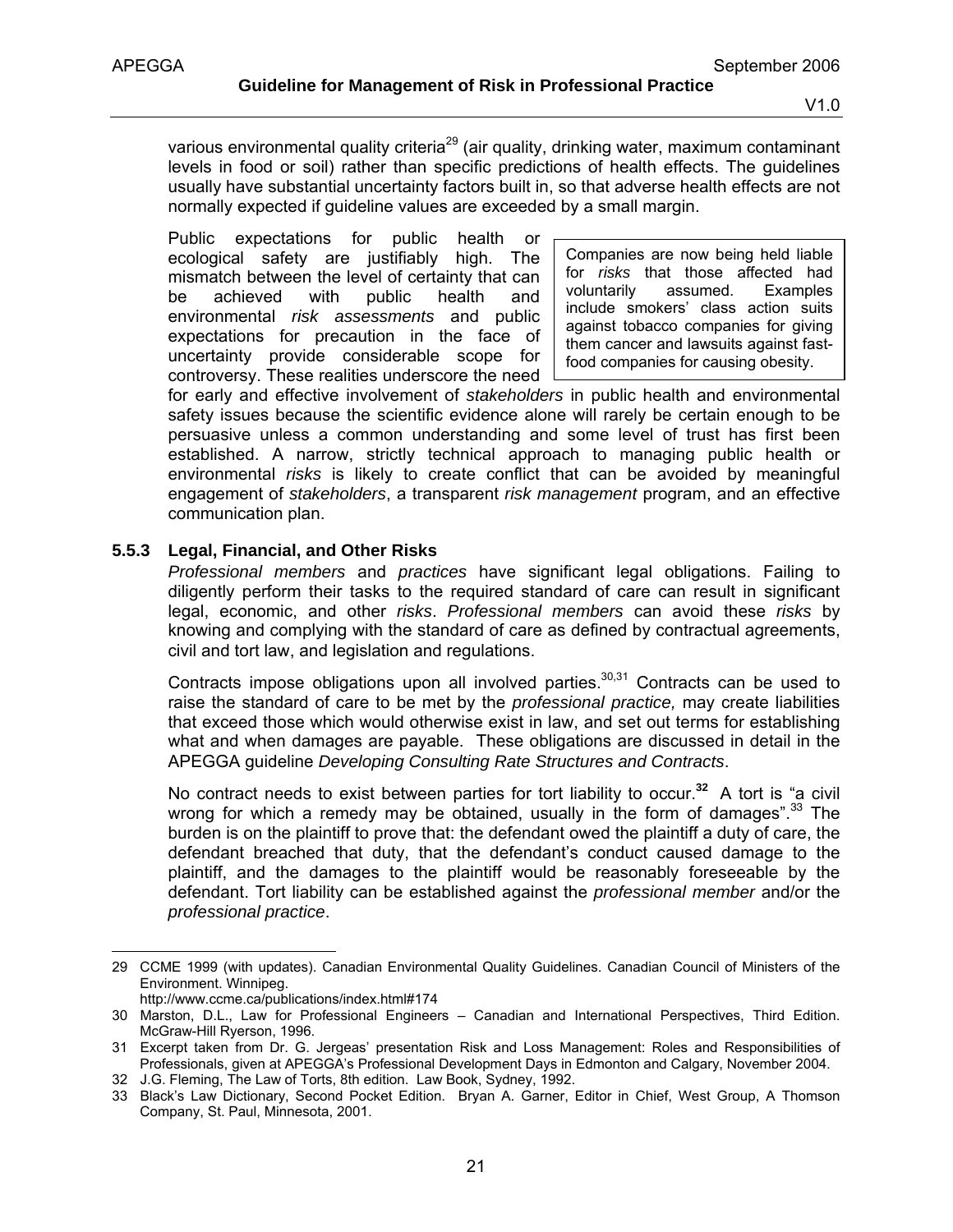For a *professional practice*, the two primary types of tort are intentional and negligent tort. Intentional tort is committed by someone acting with general or specific intent such as an abuse of power, abuse of rights, fraudulent misrepresentation, or defamation. Negligent tort is committed by failure to observe the standard of care required by law under the circumstances such as negligence of duty – failure to apply due diligence and a reasonable standard of care; breach of duty to warn; or negligent misrepresentation.

There are various municipal, provincial, and federal laws and regulations that govern the engineering and geoscience professions and set standards for the performance of services. Failure to meet these regulated standards can lead not only to claims for damages but also to fines, penalties and even criminal charges. As *professional practices* face a growing list of regulations, *professional members* need to be diligent in ensuring that they keep abreast of new legislation that may impact their practice. These laws also define potential liabilities, such as: negligence in design or operations, defective manufacturing, failure to provide a safe work place, or failure to warn of dangers associated with the product or activity. *Professional member*s share corporate responsibility for the quality of products and services delivered. The Canadian *Criminal Code* has been amended so that individuals can be charged with the offence jointly with the corporation.

Financial *risks* may result from occupational health and safety, environment and public health, reputation or societal, or legal *risks*. The following summarizes the typical financial *risks* to the *professional member*:

- **Damages or losses to tangible assets such as buildings, vehicles, or equipment.** The cost to rectifying an error that has been made (i.e., the costs of replacing a slab that is determined to be under-designed).
- Damages or losses to intangible assets such as losses of trade secrets or goodwill. A *professional member* or *practice* that has lost the faith of their clients has a serious struggle to regain the necessary business levels to survive. Referrals are an important part of the growth of any business and if the referrals are negative the growth will suffer.
- **Production losses due to increase in costs, reduction in production volume, reduced** pricing, loss of ability to conduct business, or reduced quality or failure to meet deadlines thus incurring penalties or overtime costs.
- Fines and Penalties these types of losses can be imposed by law or under contract and are generally not insurable.
- Regulatory violations economic losses from stop-work orders, license suspensions, and other similar *consequence*s.
- Financial liability due to civil suits or criminal negligence including legal and inhouse costs incurred by the *professional practice* in defending against claims, regardless of the merit of the suit. Even if adequate professional liability insurance is place, any litigation involves a great deal of effort and financial cost.

Lastly, there is also the potential for individuals to face 'other' *consequences*, such as incarceration if found guilty of an offence under the Canadian *Criminal Code* or a public welfare statute.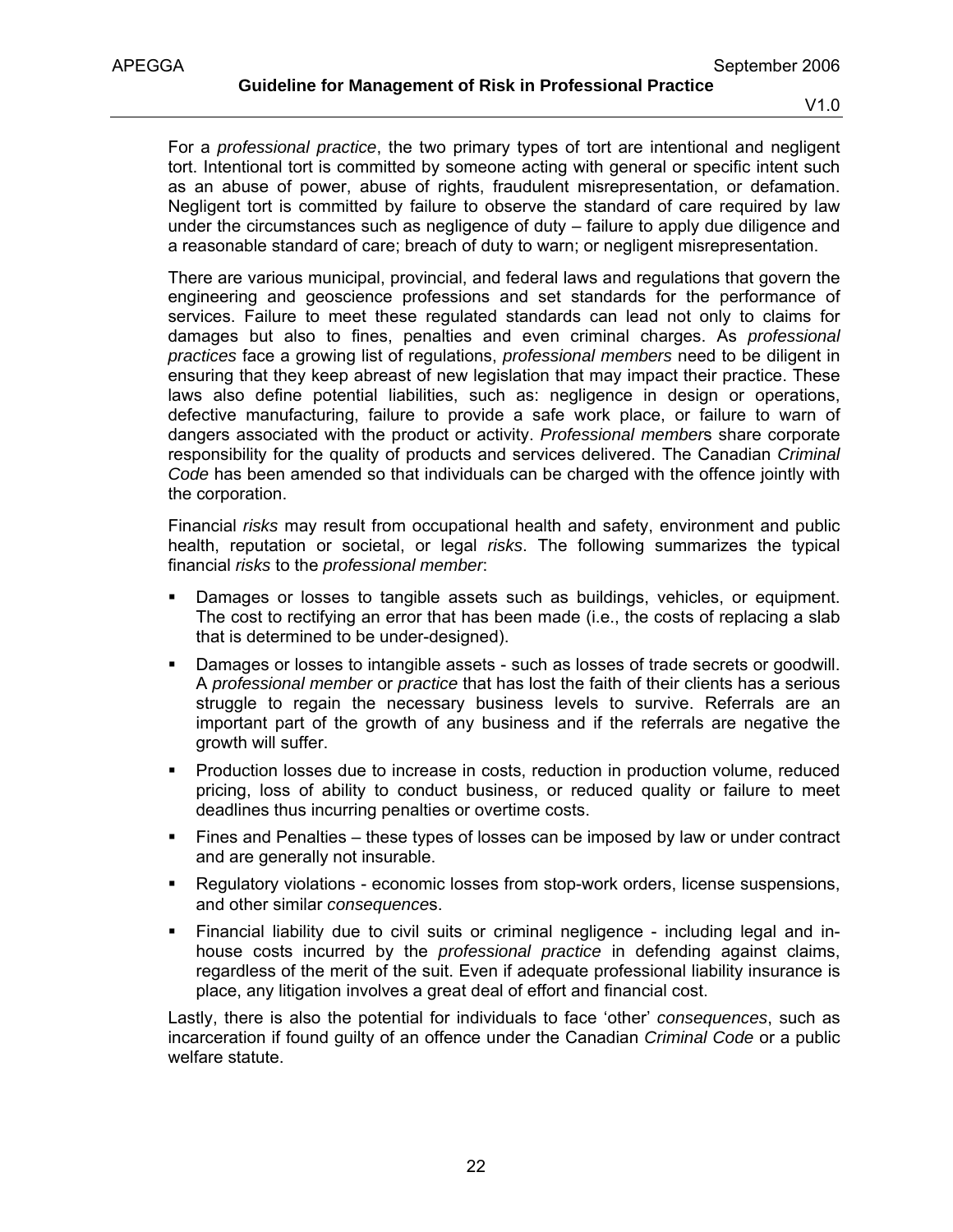-

# **5.5.4 Reputation/Societal Risks**

Any of the above mentioned *risks* could pose a *risk* to the *professional practice*'s reputation or status. This could have further political or financial *consequences* for the *professional practice*, its employees, or even adjacent property owners.

# **6 EVALUATING THE RISKS**

The next step in the *risk management* process is to evaluate the *risk*s in terms of the *acceptability* or *tolerability* of the *risk*s versus regulatory and other standards, the benefits and costs of the activity, and the needs and concerns of *stakeholders*. The *risk*s may be considered to be either broadly acceptable at the current level, acceptable given compensating benefits but *risk management* measures should be considered, or unacceptable/intolerable under any circumstances.

# **6.1 REDUCING RISKS TO AS LOW AS REASONABLY PRACTICABLE**

The *professional practice*'s *risk management* goal should be to reduce the total *risk* to as low as is reasonably achievable or practicable - known as the ALARA or ALARP principle.34 This principle along with the *tolerability* versus *acceptability* of *risk* is illustrated in Figure 6. The ALARP principle considers practicality 'Can something be done?' It also considers the costs and benefits of action/inaction 'Is it worth doing something in these circumstances?' Care must be taken in determining who is evaluating the *risks* and determining *acceptability*. What is acceptable to the *decision makers* may not necessarily be acceptable to other *stakeholders*. The practicality and costs/benefits must to be carefully balanced if the *professional practice*'s *risks* are to be handled with an expressed or implied duty of care.<sup>35</sup>

Note that *risk* evaluation is viewed much more critically by courts when assessing civil liability or liability under public welfare statutes. Instances arise where the evaluation of *risk* is a matter of public and/or corporate policy and the *professional member* may not be qualified to make recommendations with respect to the *tolerable level of risk*.

<sup>34</sup> U.K. Health and Safety Executive (HSE) available URL: http://www.hse.gov.uk/risk/theory/alarpglance.htm. Discussed further in D. Hartford and G. Baecher. Risk and Uncertainty in Dam Safety, Thomas Telford.

<sup>35</sup> Handbook to Risk Management Guidelines Companion to AS/NZS 4360:2004. © 2004 Standards Australia/Standards New Zealand.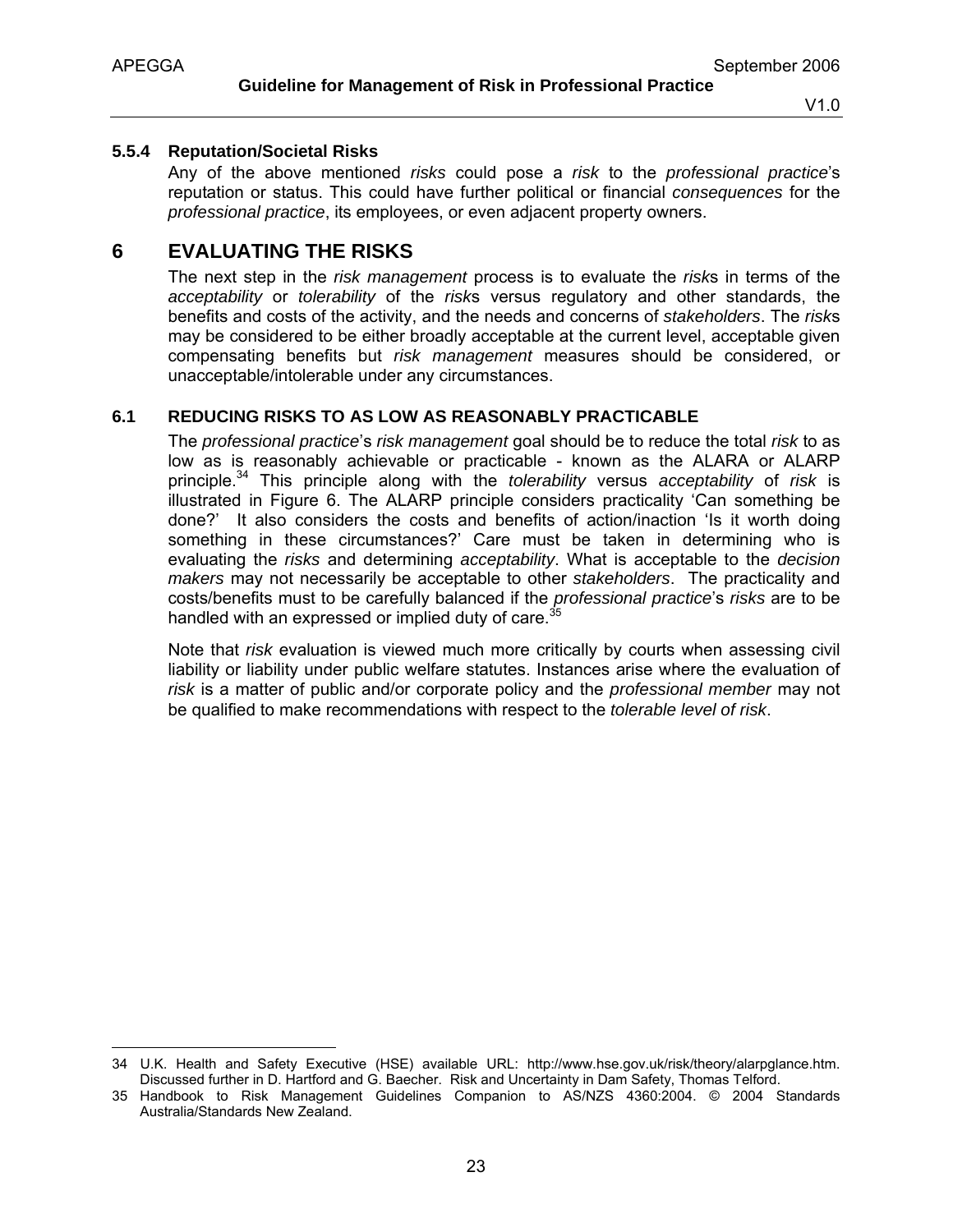## **Guideline for Management of Risk in Professional Practice**

V1.0



Figure 6 – ALARP principle

## **6.2 RISK MATRIX**

The *professional practice* may develop explicit criteria for considering the *consequences* and *probability* of *risk*s and defining an *acceptable* or *tolerable level of risk*. Effectively, this operationalizes the ALARP principle. Often, this is shown in the form of a *risk*  evaluation matrix (see Figure 7), similar to the example given in Figure 4, but includes a description of what are a low level (*acceptable*) *risks*, medium level (*acceptable/tolerable* with certain conditions) *risks* and high level (*intolerable*) *risks*.

Such matrices may be adapted to any *professional practice'*s circumstances, operations, types of *risk,* magnitude of *consequences*, and *vulnerability* to loss. A sole practitioner's *risk* evaluation matrix will differ significantly from that of a large, operating company. Note that this approach does not reflect the time scale (i.e., short, medium, or long-term) associated with the *risk*s, which must be clearly defined.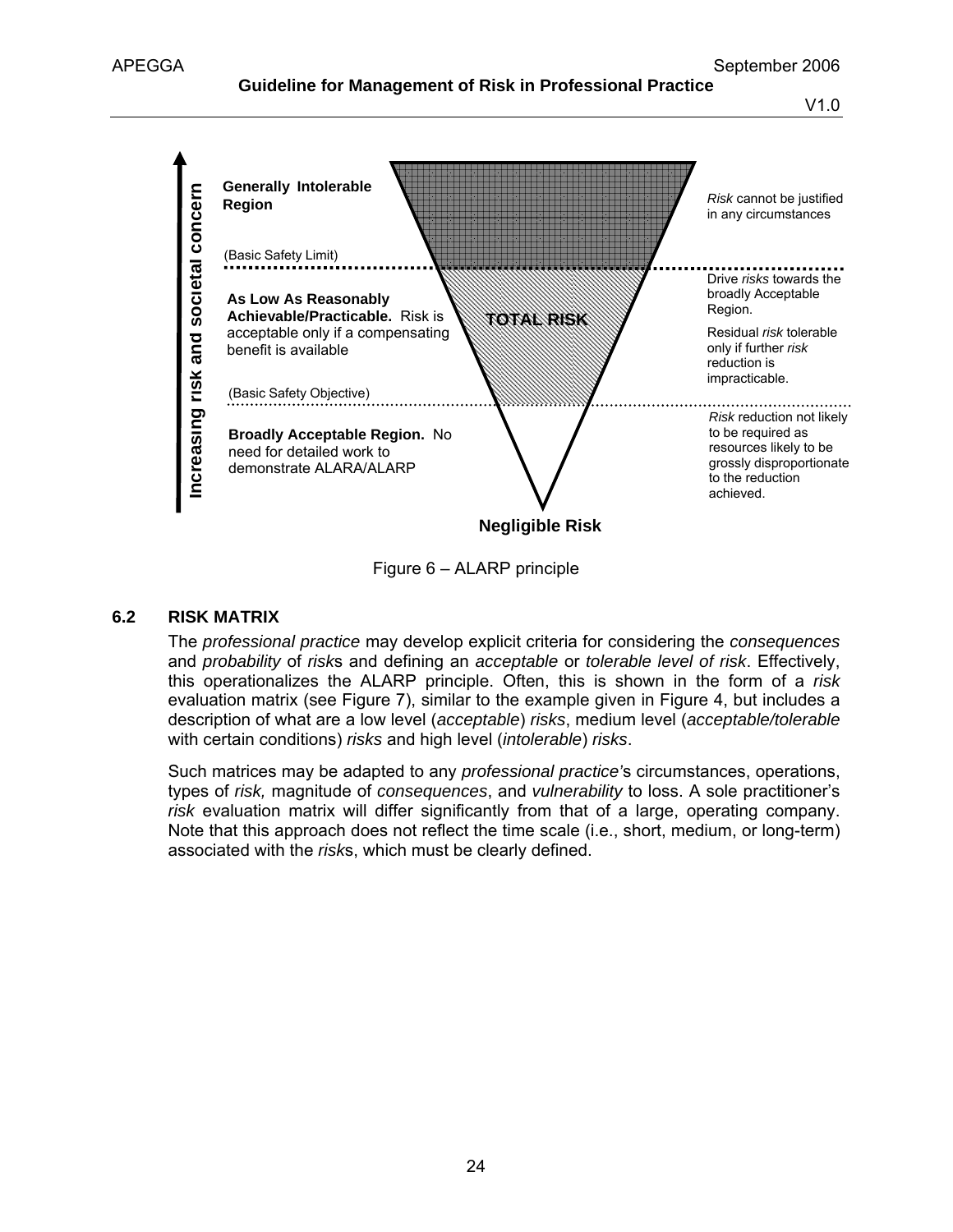# **Guideline for Management of Risk in Professional Practice**

V1.0

|                                              | Multiple                                                                                                                                                                                                                                                                                                                                                                                                                                                                                                  |                                               | M                                                                                | Ne                                                                                           | н                                                                                     | н                                                                                     | н                                                                              | н                                                             |
|----------------------------------------------|-----------------------------------------------------------------------------------------------------------------------------------------------------------------------------------------------------------------------------------------------------------------------------------------------------------------------------------------------------------------------------------------------------------------------------------------------------------------------------------------------------------|-----------------------------------------------|----------------------------------------------------------------------------------|----------------------------------------------------------------------------------------------|---------------------------------------------------------------------------------------|---------------------------------------------------------------------------------------|--------------------------------------------------------------------------------|---------------------------------------------------------------|
| Catastrophic<br>impact<br>Permanent          | Permanent<br>disability /                                                                                                                                                                                                                                                                                                                                                                                                                                                                                 |                                               | M                                                                                | M                                                                                            | DB.                                                                                   | н                                                                                     | н                                                                              | н                                                             |
| impact                                       | Temporary<br>disability/<br>lost time                                                                                                                                                                                                                                                                                                                                                                                                                                                                     |                                               | L                                                                                | M                                                                                            | M                                                                                     | DBI.                                                                                  | H                                                                              | н                                                             |
| Minor<br>environmental<br>impact             | Medical<br>aid, injury<br>or illness/<br>restricted<br>work/<br>nuisance<br>to public                                                                                                                                                                                                                                                                                                                                                                                                                     |                                               | L                                                                                | L                                                                                            | M                                                                                     | M                                                                                     | 1187                                                                           | н                                                             |
| impacts                                      | First aid /<br>minor<br>illness,<br>possible<br>cumulative<br>impact<br>onsite                                                                                                                                                                                                                                                                                                                                                                                                                            |                                               | L                                                                                | L                                                                                            | L                                                                                     | M                                                                                     | M                                                                              | ne:                                                           |
| Release onsite -<br>contained<br>immediately | Incident -<br>no<br>treatment                                                                                                                                                                                                                                                                                                                                                                                                                                                                             |                                               | L                                                                                | L                                                                                            | L                                                                                     | L                                                                                     | M                                                                              | M                                                             |
| <b>ENVIRONMENT &amp;</b><br>PUBLIC HEALTH    | <b>HEALTH &amp;</b><br><b>SAFETY</b>                                                                                                                                                                                                                                                                                                                                                                                                                                                                      |                                               |                                                                                  |                                                                                              |                                                                                       |                                                                                       |                                                                                |                                                               |
|                                              |                                                                                                                                                                                                                                                                                                                                                                                                                                                                                                           |                                               | Expected<br>never to<br>happen<br>p <<br>1/10,000<br>yrs                         | Not<br>during<br>lifetime of<br>the<br>project<br>1/1000 yr<br>$\leq p <$<br>1/10,000<br>yrs | Could<br>happen<br>once in<br>project<br>lifetime<br>1/100 yr<br>$\leq p <$<br>1/1000 | Could<br>happen<br>once in<br>ten<br>years<br>$1/10$ yr<br>$\leq p <$<br>1/100<br>yrs | Could<br>happen<br>as much<br>as once<br>per year<br>1/yr ≤ p<br>< 1/10<br>yrs | Could<br>happen<br>many<br>times per<br>year<br>$p \geq 1/yr$ |
|                                              | $$100M \le$<br>Multiple fatalities<br>Material<br>(corporate)<br>long-term<br>liability<br>$$10M \le$<br>Cost <<br>\$100M.<br>disability / fatality<br>Significant<br>long-term<br>liability,<br>enforcement<br>$$1M \leq Cost$<br>$<$ \$10M<br>Permit<br>violation or<br>administrativ<br>e penalties<br>$$100K \le$<br>Cost < \$1M<br>Uncontained<br>release<br>below legal<br>Small uncontained<br>$$10K \leq Cost$<br>release with minor<br>$<$ \$100K<br>Cost < \$10K<br>LEGAL /<br><b>FINANCIAL</b> | fatalities<br>fatality<br>Significant adverse | CONSEQUENCES INCREASING<br><b>EVALUATION</b><br><b>DESCRIPTOR</b><br>PROBABILITY |                                                                                              |                                                                                       | yrs                                                                                   | <b>LIKELIHOOD INCREASING</b>                                                   |                                                               |

Figure 7 – Sample *risk evaluation* matrix for a large operating company<sup>36</sup>

<sup>-</sup>36 Revised diagram from various industry sources and Frank E. Bird Jr. & Robert G. Loftus, Practical *Loss Control Leadership*. Revised Edition, 1996.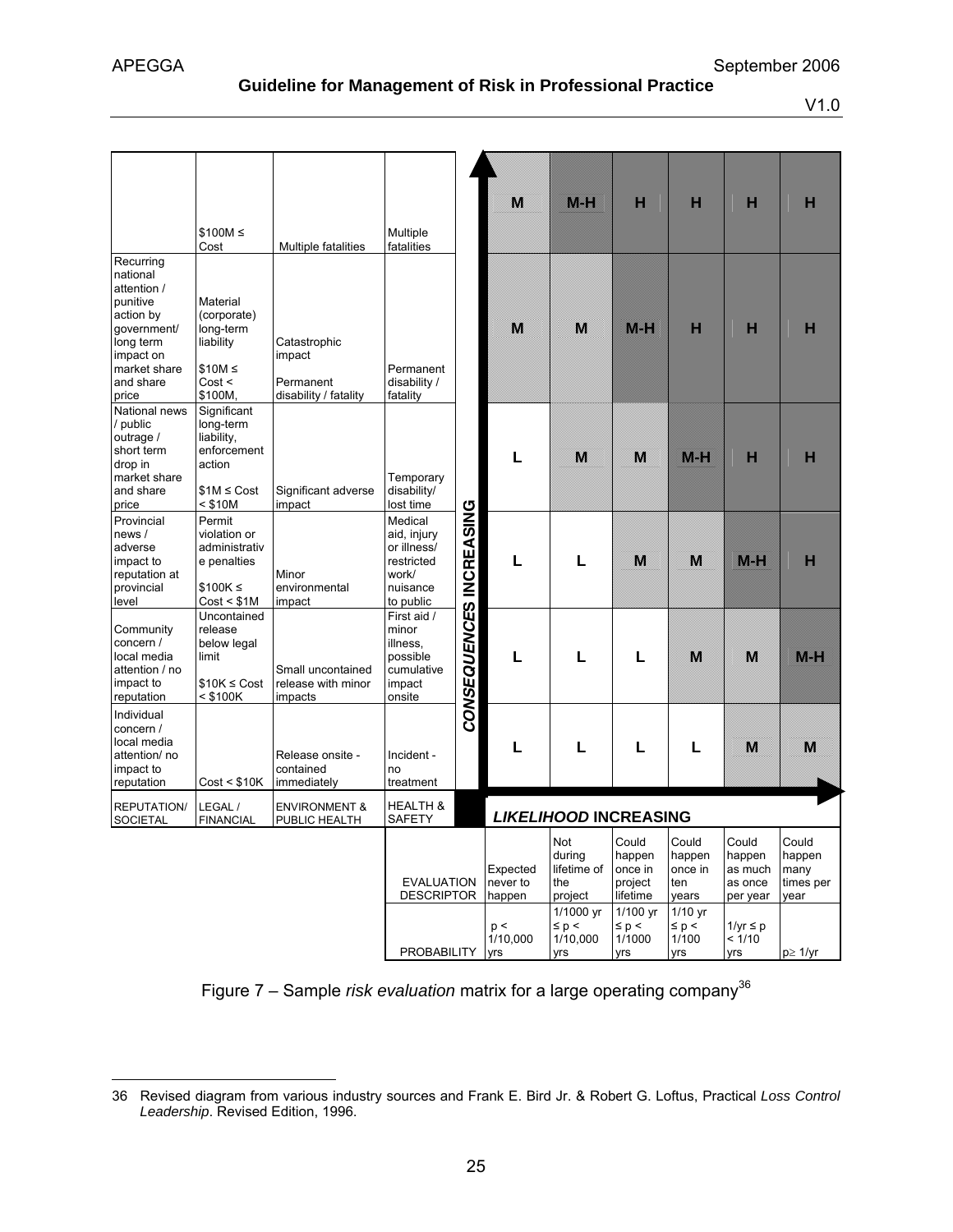A *risk* evaluation matrix may be used to clarify to employees what is considered *tolerable*. *Consequence*s may be represented in terms of effects to occupational health and safety, environment and public health, or in economic terms. *Likelihood* may be represented either quantitatively or qualitatively. The low (L) *risk*s are usually *tolerable* without any further management involvement or design additions; employees are aware of the *risks* and follow established procedures. However, it is then essential to develop programs to monitor the situation so that it does not deteriorate over a period of time. Medium (M) or medium-high (M-H) *risk* is where management needs to be involved to ensure the *risk* is kept under control. It is worthwhile noting that management's responsibilities come to the front line as they are assuming the responsibility for tolerating the *risk.* Again, what is acceptable or tolerable to the decision makers may not necessarily be acceptable to other stakeholders. High (H) *risk*s may require that management takes steps to reduce or control the *risk*s or terminate the project or activity entirely.

Diligent *professional practices* have determined what level of *risk* they are willing to accept and have communicated this to all employees. Then the *professional practice* is able to prioritize the *risks* to be managed, often through Pareto-type analysis (i.e., 80% of risks may be reduced with 20% of resources). Further controls, management systems, protective features, etc. can be added to reduce the *risk* to a more *tolerable* or *acceptable* level. Section 7.0 discusses *risk management* principles in more detail.

# **6.3 BENEFITS VERSUS RISKS**

-

In evaluating *risks*, the opportunities and benefits associated with the project or activity must be compared to the specific vulnerabilities and the particular *risks*. Identification of *risks* and the associated uncertainties is critical to the overall communication and planning, which must be performed before a decision to proceed with a particular project or activity.

Evaluation of the tangible and intangible opportunities and *consequences* should be considered. Benefits from the activity should be considered along with capital and operational costs. "Soft" *risks*, such as negative perceptions, should also be considered because of the significant impact that could result.<sup>37</sup> Negative perceptions need to be managed effectively to ensure perceptions among *stakeholders* do not cause the *risk evaluation* to reach a possibly inaccurate assessment. For example, residents may oppose a landfill being sited in their neighbourhood because they are concerned about noise, additional truck traffic, odour, and reduction in property value without realizing that these impacts could be effectively managed.

Note that the value curve for benefits and costs is asymmetrical – individuals tend to be *risk* averse. Therefore, the benefit-cost analysis is not a simple summation. Costs are weighted more heavily than equivalent benefits. In addition to the net value of the costs and benefits, who bears or receives that net value will affect the acceptability of *risk*.

Consider the asymmetric value of being on-time at an airport departure gate. The cost of being five minutes early at the gate is much less than the cost of being five minutes late.

<sup>37</sup> *Risk* Management *Guideline for Decision Makers*, CAN/CSA-Q850-97 (Reaffirmed 2002), A National Standard for Canada.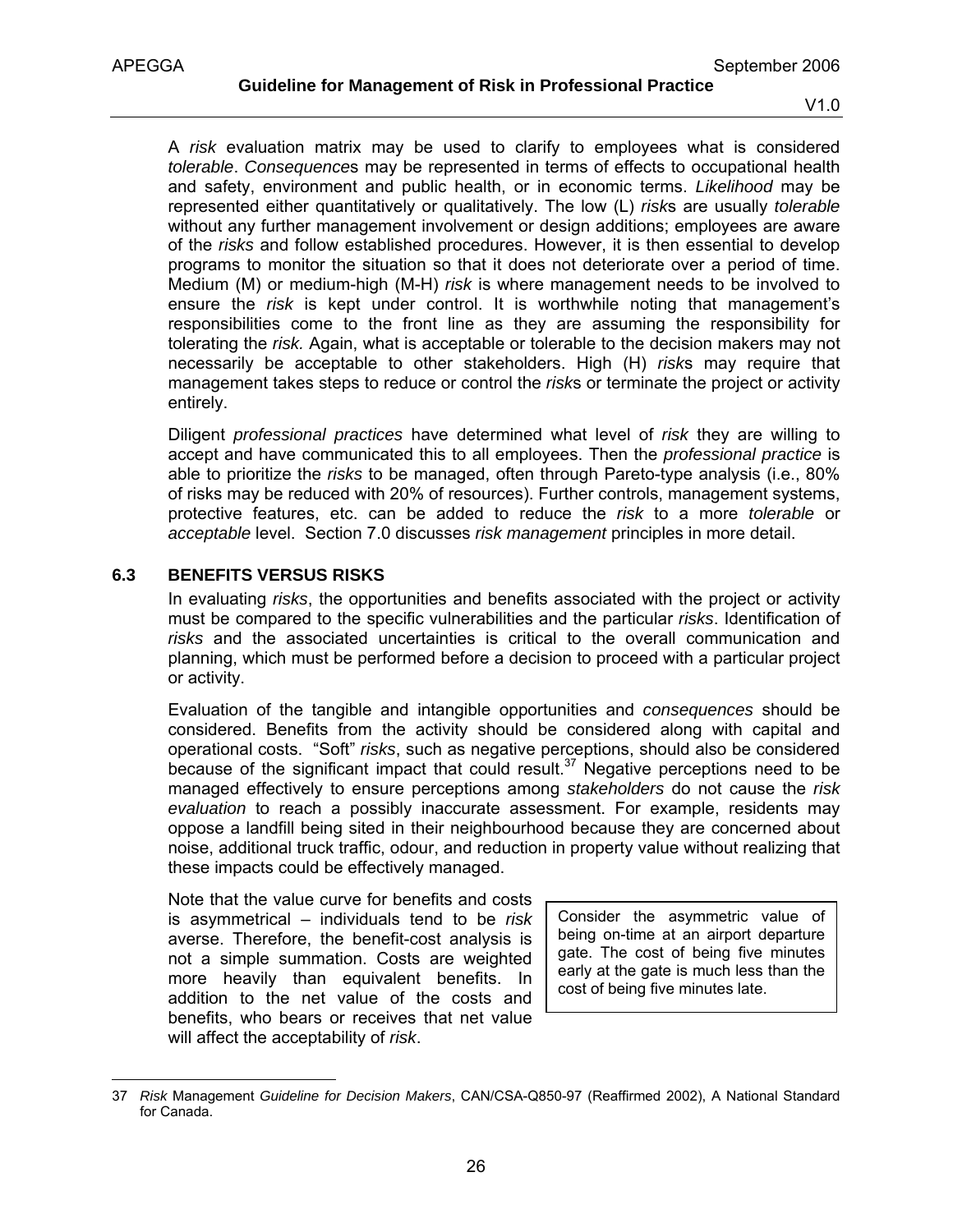-

The exposure to loss should also be measured against the cost of eliminating or reducing the *risk* of loss. However, members should be clearly warned that business decisions which consciously prioritize profit over safety or environmental concerns can, in fact, significantly increase their potential exposure to civil liability and liability under public welfare statutes.

It is very important to recognize when *risks* may be too high. Company values and objectives all come to play, including the idea of lost profits, personal promotions, and professional defeat. A clear statement on the *intolerability* of *risks* (not do something that is unsafe, pollutes, damages assets; *risk*s business needlessly; or impacts the public's view negatively) will indicate the *professional practice's* values to employees and the public.

# **6.4 STAKEHOLDER PERCEPTIONS, PARTICIPATION AND COMMUNICATION**

Ford was aware that the placement of its Pinto fuel tank was such that it created significant risk for passengers to be incinerated after a rear-end collision. In its cost-benefit analysis, Ford projected that the Pinto would cause 180 burn deaths, 180 serious burn injuries, and 2100 burned vehicles valued at an annual cost of \$49.5M. Ford estimated that the cost of installing safety features would total \$137M annually, and decided that it wasn't profitable to fix the Pinto design. Ford was inevitably faced with a civil lawsuit relating to the severe injuries caused by a rear-end collision in a Pinto. The jury returned a \$126M civil judgment against Ford, in large part due to its decision to adhere to a cost-benefit analysis which placed a dollar value on human life. After 27 deaths, Ford had suffered a significant loss of public trust and was required to recall and correct all Pintos.

It must be recognized that any public discussion

of *risk* is a political exercise - *risk* is not solely defined by individuals and the public as an *objective*, calculable phenomenon.<sup>38</sup> *Stakeholders*' evaluation of the *acceptability* or *tolerability* of *risk*s depends upon the *vulnerability* of their resources, their current status, their perception of *risk*, their cost-benefit evaluation, identifying and comparing feasible risk management strategies and contingency planning (discussed in Section 7.0). The list of *stakeholders* developed in the project or activity scope identification stage may need to be revisited and revised.

*Stakeholders*' perception of *risk* depends upon various attributes of the *risk* - whether it is controllable, voluntary, immediate, known to science, etc. There are additional contextual

A voluntary, controllable *risk* would be the personal choice to bungee jump or to drink and drive.

variables that determine how the *risk*s are generally perceived by society and by the political process:<sup>39</sup>

- Emotional associations with the *risk* (stigma).
- Trust in regulatory agencies and *risk*-handling institutions.
- Social and cultural beliefs association with the cause of *risk* or *risk management*.

<sup>38</sup> C.E. Althaus. "A Disciplinary Perspective on the Epistemological Status of Risk", *Risk Analysis*, Vol. 25, No. 3, 2005.

<sup>39</sup> A. Klinkeand O. Renn, "A New Approach to Risk Evaluation and Management: Risk-Based, Precaution-Based, and Discourse-Based Strategies", *Risk Analysis*, Vol. 22, No. 6, 2002.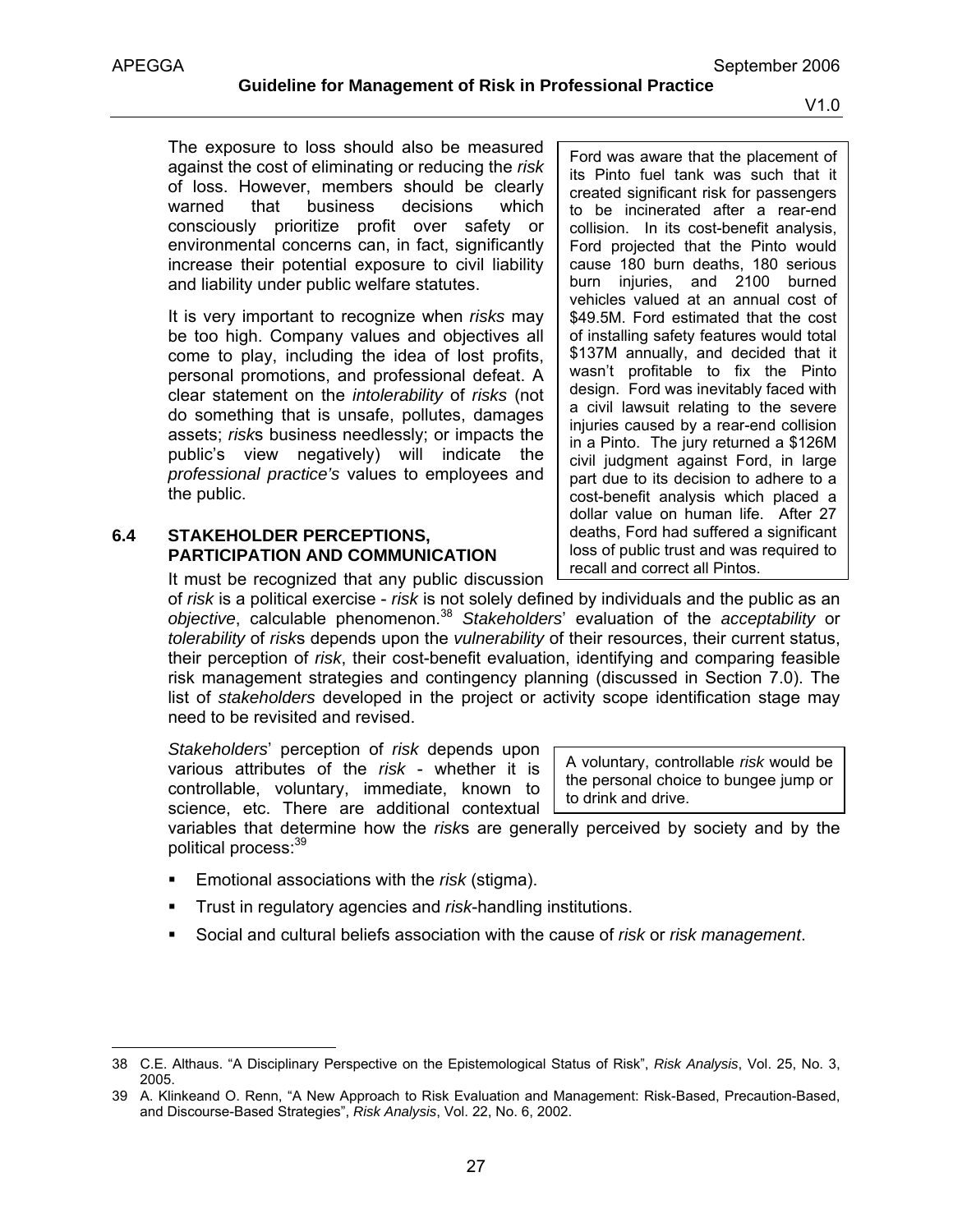The public's evaluation of the *acceptable level of*  risks is difficult to determine:<sup>40</sup> making *stakeholder* involvement so necessary in evaluating and managing *risk* issues. *Stakeholders* may not explicitly accept the *risks*, but be willing to tolerate them. The public's determination of the tolerability of *risk*s and their response depends upon four main elements:

One target for safety as a measure of public *risk acceptability* was that used by the Walkerton Inquiry: safety is a level of *risk* so low that a reasonable informed *person* would be justified in not worrying about that *risk*.

- Inequity and injustice associated with the distribution of *risk*s and benefits over time, space, and social status (thus covering the criterion of equity).
- Psychological stress and discomfort associated with the *risk* or the *risk source* (as measured by psychometric scales).
- Potential for social conflict and mobilization (degree of political or public pressure on *risk* regulatory agencies).
- Spill-over effects that are likely to be expected when highly symbolic losses have repercussions on other fields such as financial markets or loss of credibility in management institutions (theory of social amplification of *risk*).

The level of *stakeholder* involvement and communication must also be considered. Is direct involvement in the *risk* evaluation required? Does *stakeholder* participation involve an approval or decision? Communications must be a two way dialogue with realistic expectations. *Professional practices* must listen carefully, allow participants to provide their perspective, and take the time to understand their perspective. The concept of *risk* is not easily understood and often people's first reaction is to "push back" on *risk* issues until they can understand. The skills and tools around successful *risk* communications and *stakeholder* involvement need to be applied throughout this process.<sup>41</sup>

There is no surer way to generate public outrage than to assume that what is acceptable to the *professional* 

In December 1994 Shell Oil submitted a plan to sink Brent Spar, a 14,500 ton oil platform in the north Atlantic Sea, to the ocean floor. In weighing disposal options for the platform, Shell used an assessment approach know as BPEO, or Best Practical Environmental Option. This involved evaluation of the following criteria: Engineering Complexity, Risk to Health and Safety of Workforce, Environmental Impact and Resource Use, Cost, and Consultation Process. Essentially, the only stakeholders who were considered were shareholders, the British Government, and consulting companies. When Greenpeace and other environmental advocates learned of Shell's plan, they were furious. Public outrage was so extreme that Shell lost millions of dollars in sales, 200 Shell service stations were threatened in Germany, 50 were damaged, two fire-bombed, and one was fired upon. On June 20<sup>th</sup> 1995, Shell cancelled plans for Deep Sea Disposal. On June 29<sup>th</sup>, eleven out of thirteen European governments in the Oslo Commission announced a ban on the dumping of oil installations at sea.

*practice* will also be acceptable to the public. There is substantial literature on *risk* communication (for more resources, refer to Appendix A). However, the best *risk*

<sup>40</sup> D.R. O'Connor. *Report of the Walkerton Inquiry. Part 2. A Strategy for Safe Water*. Toronto, *The Walkerton Inquiry:* 2002. 582 pp.

<sup>41</sup> *In the Chamber of Risks - Understanding Risk Controversies* 2001. McGill Queens University Press. 388 pp. ISBN 0-7735-2246-8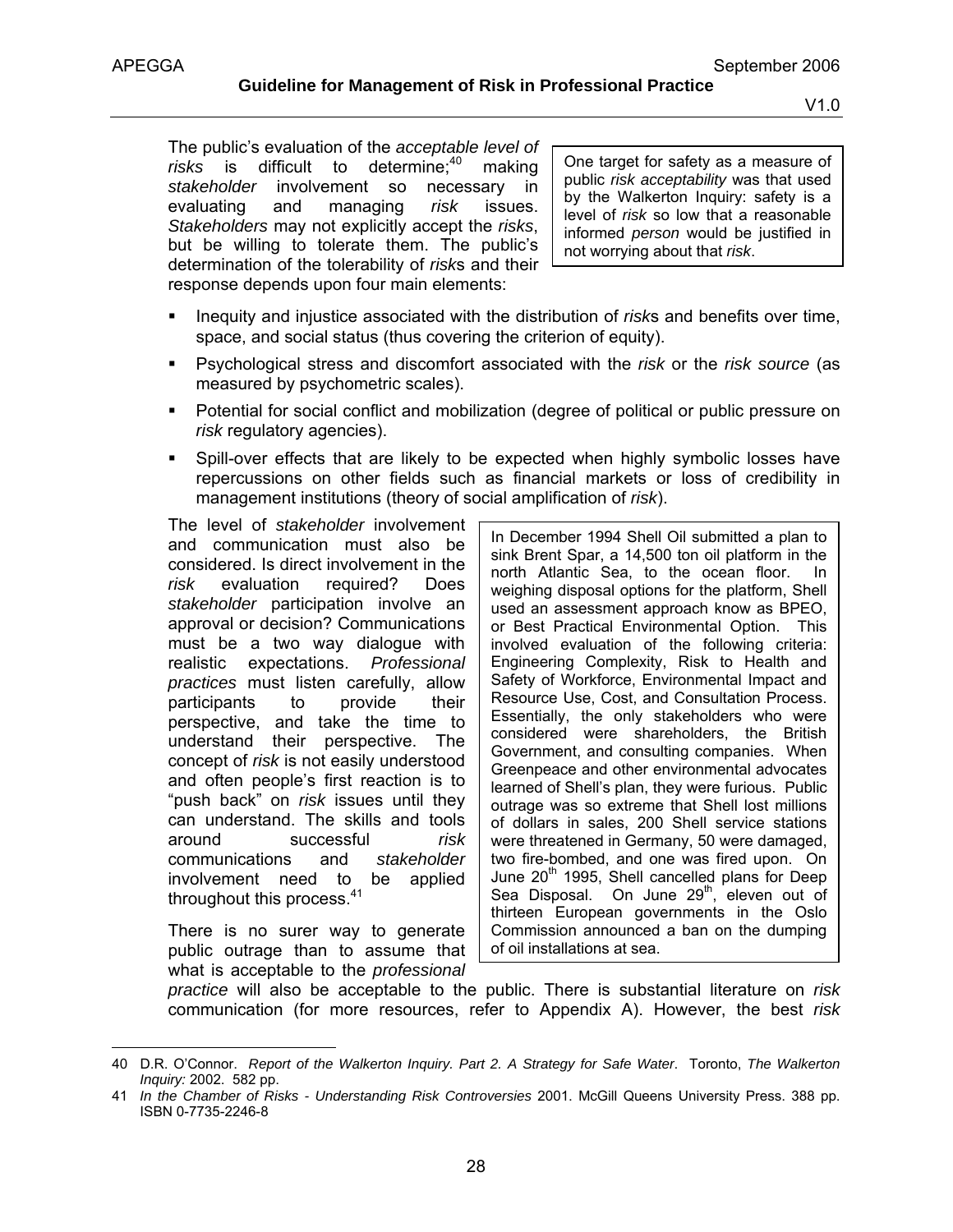communication strategy is to identify *stakeholders* early, include them in the *risk assessment* and *risk evaluation* process, and be honest and transparent throughout the process.

# **7 RISK MANAGEMENT FOR THE PROFESSIONAL PRACTICE**

The *risk management* process is presented in Figure 1. *Professional practice*s that employ this process are able to identify *hazards* and manage the *risks* to occupational health and safety; the environment and public health; legal, financial, and assets; and to the *professional practice's* reputation. This will have a direct bearing on considerations with respect to the need to fund any specific *risks* and the most appropriate vehicle to do  $SO<sub>42</sub>$ 

# **7.1 DUE DILIGENCE AND REASONABLE CARE**

*Professional members* are legally, ethically, and morally bound to safeguard the public, their employees, and the environment. How do *professional member*s ensure that they have fulfilled these obligations? The measure is due diligence and reasonableness: "the diligence reasonably expected from, and ordinarily exercised by, a *person* who seeks to satisfy a legal requirement or to discharge an obligation.<sup>"43</sup> Reasonable care is "a test of liability for [both civil and criminal] negligence, the degree of care that a prudent and competent *person* engaged in the same line of business or endeavor would exercise under similar circumstances". <sup>44</sup>

There is substantial overlap between the concepts of *risk management* and due diligence. A comprehensive, documented *risk management* plan which operates effectively will provide a due diligence defense in most cases. Thus all topics relevant to *risk* prevention and reduction would also be relevant to the topic of due diligence.

In reviewing a due diligence defense, a judge will consider the following:<sup>45</sup>

- 1) Foreseeability Would the incident have been foreseeable to a reasonable member of your industry? Ignorance is not an adequate defense.
- 2) Preventability Defendant must demonstrate that everything reasonable was done to prevent the incident, with documented proof of:
	- Identified workplace *hazard*s.
	- **Prepared and enforced safe work procedures.**
	- **Trained workers**
	- **•** Monitored workers after training.
	- **Implemented progressive disciplinary policies.**
- 3) Controllability Defendant must demonstrate that he or she had no control over the circumstanced that resulted in the incident.

<sup>-</sup>42 Risk factors associated with characteristics of the owner, of the professional practice, the professional services contract, the contractor and the project are discussed in detail in *Development of Consulting Rate Structures and Contracts,* v1.0. APEGGA, February 2005.

<sup>43</sup> Black's Law Dictionary, Second Pocket Edition. Bryan A. Garner, Editor in Chief, West Group, A Thomson Company, St. Paul, Minnesota, 2001.

<sup>44</sup> Black's Law Dictionary, Second Pocket Edition. Bryan A. Garner, Editor in Chief, West Group, A Thomson Company, St. Paul, Minnesota, 2001.

<sup>45</sup> Dr. G.F. Jergeas, P.Eng, Speaking Notes "Risk and Loss Management – Roles and Responsibilities of Professionals", November 2004.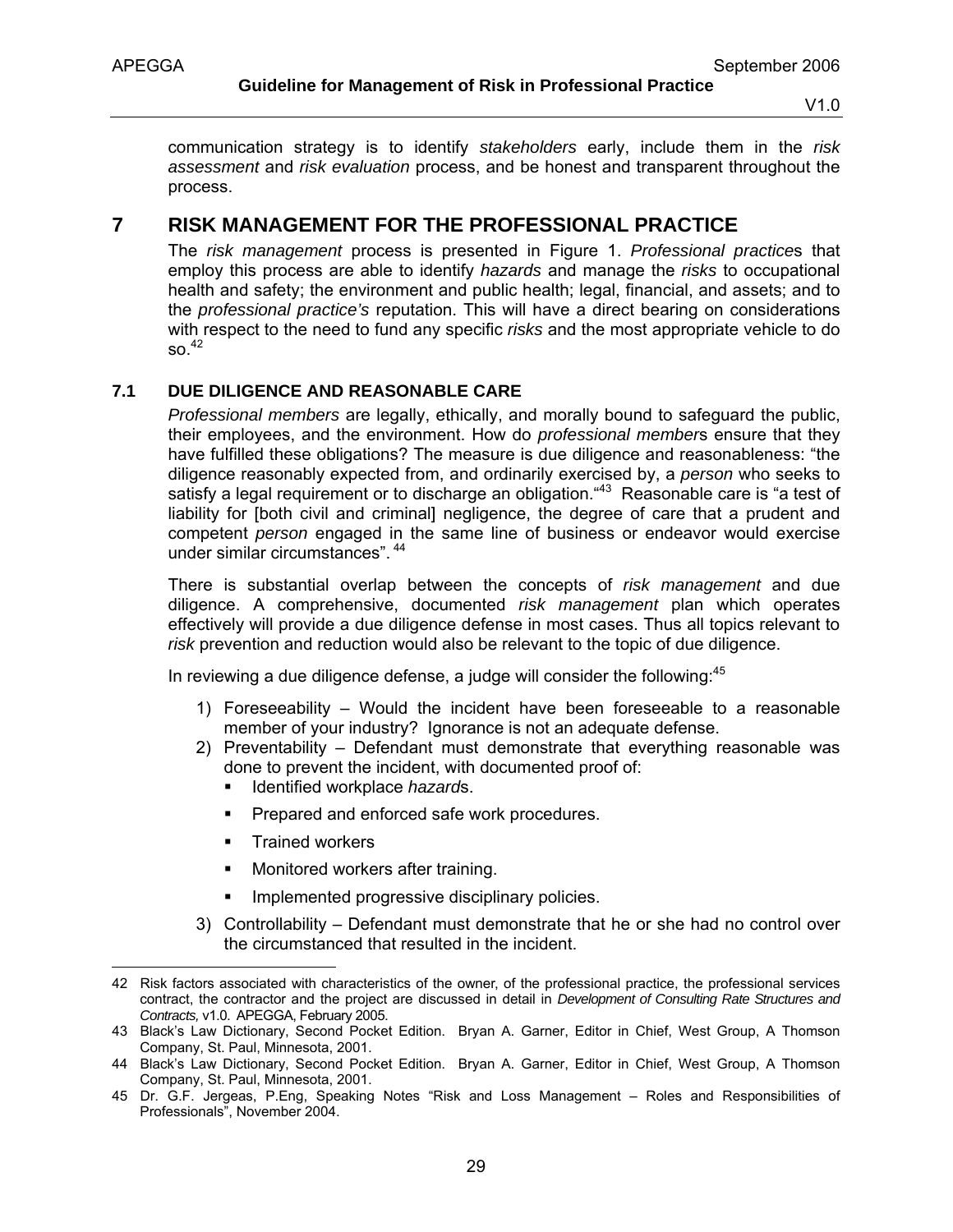- **Policies and procedures meet or exceed industry standards or accreditations.**
- Policies and procedures in place to delegate responsibility.
- Policies and procedures followed in delegating responsibility.

## **7.2 RISK MANAGEMENT APPROACHES**

*A* professional *practice* can use the *risk management* process in Figure 1 to identify and manage *risks*. This serves to protect the public, employees, the environment and itself while acting with due diligence. How does a *professional practice* develop and implement a *risk management* program? The *Occupational Health and Safety Act* and regulations, other legislation and regulations,  $46$  and guidelines (refer to Appendix A) outline methods to identify *risk* exposures, prevent accidents, and the means to protect workers and general public. This *risk management* program must be documented – perhaps in the Professional Practice Management Plan (PPMP), Quality, Environmental (ISO14000), Health and Safety, or Special Operational (ISO9000) Plans. For further assurance, have a third party review the *risk management* program.

The generally recognized elements of an effective, overall *risk management* plan for a *professional practice* include the following (note that these elements are not mutually exclusive):47,48

- 1. Management Leadership, Commitment, and Accountability
- 2. *Risk Assessment* and Management
- 3. Community Awareness and Emergency Preparedness
- 4. Management of Change
- 5. Incident Reporting, Investigation, Analysis, and Actions
- 6. Program Evaluation and Continuous Improvement
- 7. Design, Construction, and Start-up
- 8. Operations and Maintenance
- 9. Employee Competency and Training
- 10. Contractor Competency and Integration
- 11. Operations and Facilities Information and Documentation

Each of these elements is discussed next.

#### **7.2.1 Management Leadership, Commitment, and Accountability**

The leadership, commitment, and accountability are the most important components of a *risk management* program. Without leadership the program will fail. Management sets

<sup>46</sup> Municipal waste by-laws, Alberta Sale of Goods Act, Alberta Environmental Protection and Enhancement Act, the Alberta Water Act, Canadian Motor Vehicles Safety Act, Hazardous Products Act, Canadian Environmental Protection Act 1999, the Canadian Environmental Assessment Act, Canadian Criminal Code and associated regulations.

<sup>47</sup> This listing is consistent with listings used across the US and is supported through the Canadian Society of Chemical Engineering (CSChE), which manages the Major Industrial Accidents Council of Canada (MIACC) with the Canadian Association of Fire Chiefs.

<sup>48</sup> L. Wilson and D. McCutcheon. Industrial Safety and Risk Management. Industrial Safety and Loss Management Program, Faculty of Engineering, University of Alberta. University of Alberta Press, Edmonton, 2003.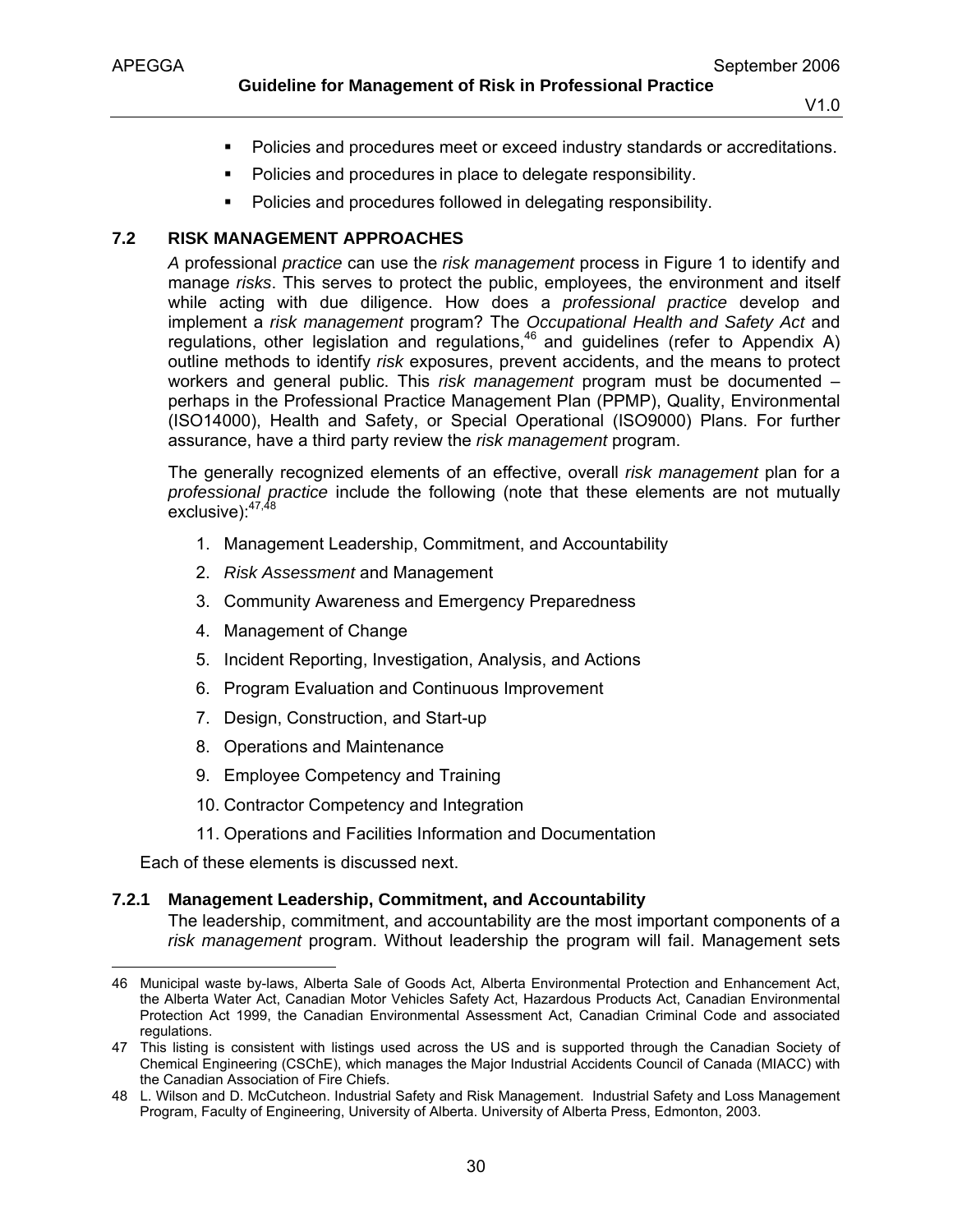the corporate goals and objectives, allocates resources, and holds the organization and individuals accountable for performance. *Risk management* must be a priority for the *professional practice* for any efforts to succeed.

#### **7.2.2 Risk Assessment and Management**

Sections 3-6 of this guideline outlined the principles for identifying hazards and estimating and evaluating risks. Once *risk*s have been evaluated for a *professional practice*, then these *risks* may be prioritized for management. *Risk management*  answers the question: 'What can be done to reduce the *risk*s if we need to?' *Risk management* is a proactive approach to decrease the *probability* and/or *consequences* associated with *hazards* and to control the personnel, material or financial loss or professional liability exposure.

*Risk management* may be considered as a step-wise function including: the prevention of exposure to loss, the mitigation of loss when loss-producing *events* occur, the transfer of *risk* via insurance policies or contractual agreements, and the retention of any remaining *risk* (refer to Figure 8). It should be emphasized that the ultimate goal of *risk management* should be to eliminate *risk*s, if possible. Once a *risk* is identified, alternatives should first be considered to eliminate the *risk* if possible, failing which, measures should be implemented to control and reduce the *risk*. Thus, the transfer or retention of *risk* is may not be necessary.



*Risk Management* Processes



What can be done to reduce the *probability* or *severity* of *risks*? *Risk* prevention, mitigation, and control options can be grouped into ten general strategies:<sup>49</sup> Examples of these strategies are given for the leaking fuel tank in Figure 3.

- 1. Prevent the creation of the *hazard* in the first place (i.e., do not install an underground storage tank).
- 2. Reduce the amount of *hazard* brought into being (i.e., install a smaller underground storage tank).

<sup>49</sup> Haddon, W., "The Basic Strategies for Reducing Damage from Hazards of All Kinds", *Hazard Prevention*, Journal of the System Safety Society, September/October 1980 issue.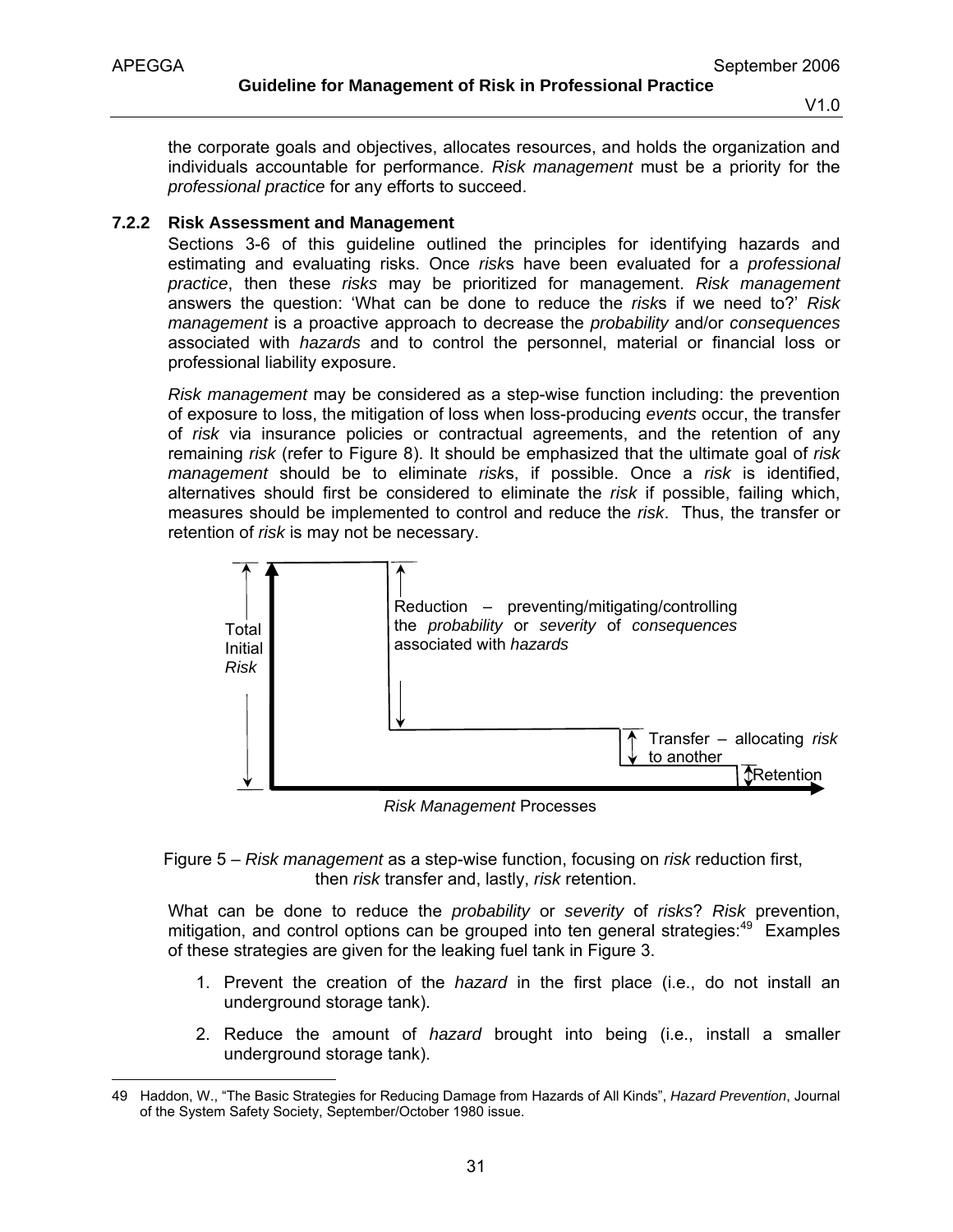- 3. Prevent the release of the *hazard* that already exists (i.e., install a double wall underground storage tank with a leak detection system).
- 4. Modify the rate or spatial distribution of release of the *hazard* from its *source* (install a clay liner around the underground storage tank).
- 5. Separate, in time or in space, the *hazard* from that which is to be protected (i.e., do not install an underground storage tank near residents, ground water, or surface water).
- 6. Separate the *hazard* and that which is to be protected by the interposition of a material 'barrier' (i.e., pave the ground surface to prevent gas vapours; install an interceptor well to prevent the plume from contaminating the ground or surface water).
- 7. Modify relevant basic qualities of the *hazard* (i.e., install the fuel tank above ground instead of underground).
- 8. Make that to be protected more resistant to damage from the *hazard* (i.e., equip gas station workers with breathing apparatus, develop an emergency preparedness plan).
- 9. Begin to counter damage already done by the *hazard* (i.e., remove underground storage tank).
- 10. Stabilize, repair, and rehabilitate the object of the damage (i.e., remediate soil, ground water, and surface water contamination).

When *professional practices* estimate and evaluate their *risks*, it is recommended that that they consider these basic principles to prevent or reduce the *risks*. Many of these ten general *risk* reduction strategies are inherent in the following elements of a *risk management* program for any *professional practice,* activity, or project.

# **7.2.3 Community Awareness and Emergency Preparedness**

Understanding the worst case scenario and then developing an emergency plan around managing it is important for the success of the *professional practice* and the well being of its employees and surrounding residents. If the emergency plan is set up to handle the worst case, then it will be able to handle minor incidents.

In addition to handling emergencies, a *professional practice* needs to work with its community and *stakeholders* on an ongoing basis. The public can be a *professional practice*'s greatest supporter if knowledge is shared with them. *Professional practice*s should attempt to understand the needs of the community and *stakeholders* in order to be an effective member of the community.

# **7.2.4 Management of Change**

When any changes are made in a *professional practice's* operations, design, construction change orders, organization, regulatory operations, processes, or policies, the *risk management* process must be used once again to identify new *hazards* and evaluate new *risks*. Changes in processes often create potential problems upstream or downstream. Doing planned reviews ensures that any changes are contemplated by and included in the *professional practices risk management* program. If any new *hazards* are not identified, operational *risk* may unknowingly increase.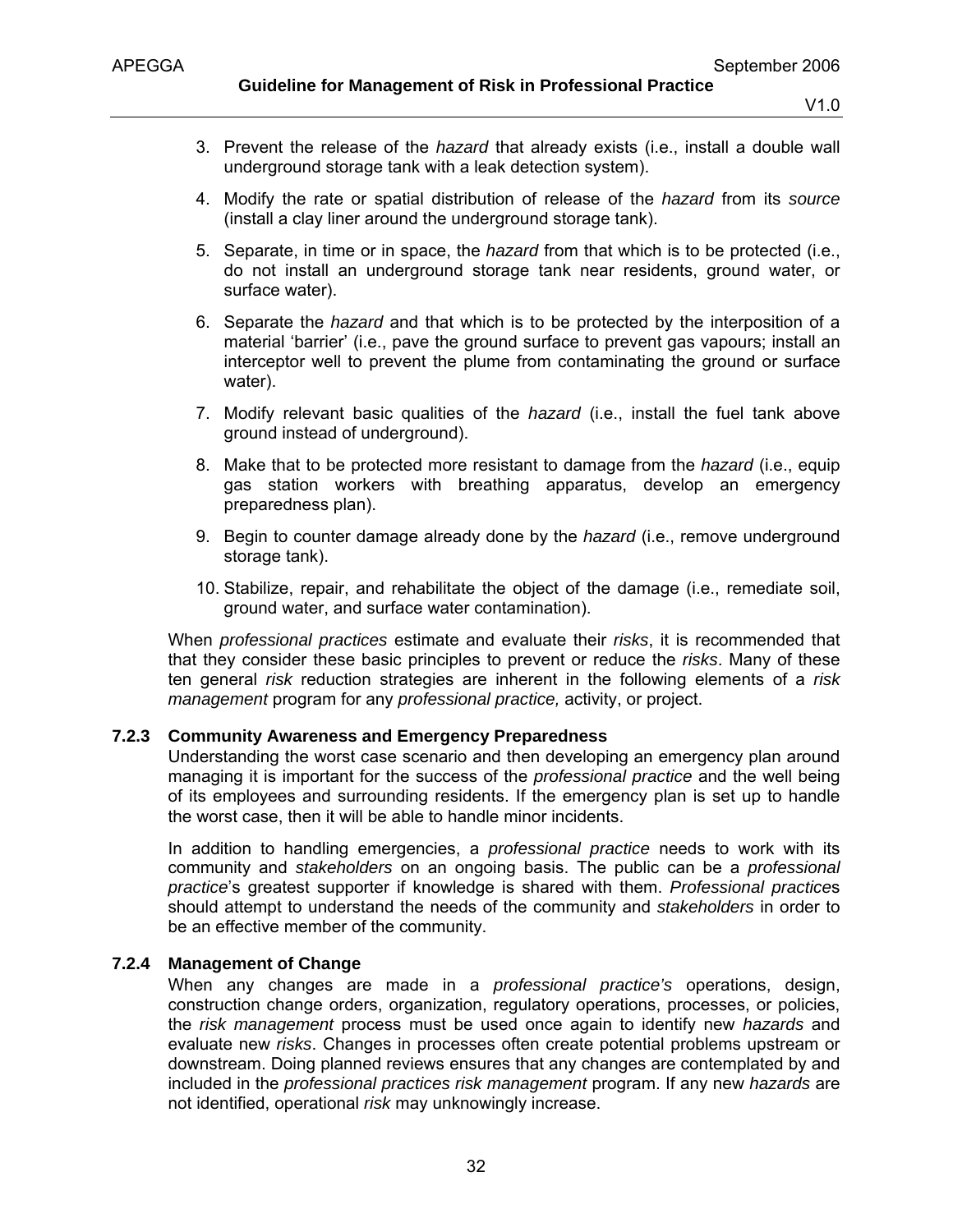# **7.2.5 Incident Reporting, Investigation, Analysis, and Actions**

Documentation and the analysis of incidents can provide a great deal of insight into future consequences of activities or projects. Incidents, including close-calls, should be investigated if the causes are not well known. Without doing this a *professional practice* will not learn from the incident nor proactively reduce the *risk*s. Investigations provide information for future reference, for updating protective features, and improve training materials.

Incidents are usually caused by underlying factors, which may not be readily apparent. Often the fundamental causes are organizational/institutional factors and not human factors. Methodologies are available for doing basic cause investigations.<sup>50</sup>

# **7.2.6 Program Evaluation, Continuous Improvement, and Peer Review**

An ever improving *risk management* program is needed to maintain a competitive position and good *stakeholder* relations. Effectively managing *risk*s may also result in improving operations and reducing costs, reducing the *probability* and *consequence*s of incidents, improving personnel morale, and reducing insurance premiums.

In March 2005, there was an explosion at a BP-Amoco refinery in Texas City that killed fifteen people, injured 100 employees and thirty members of the public, with eight in critical condition. The explosion was believed to be the result of an unconfined vapour cloud explosion with a started car as the *source* of ignition. Of interest are the following incidents which occurred at the same plant.

- The day prior to the explosion, a furnace valve caught fire.
- In March 2004, a similar explosion on the same plant had occurred, requiring evacuation of the entire facility. Afterwards BP was fined \$US 63,000 for fourteen safety violations including problems with its Emergency Shutdown System and Employee Training.
- In 2002, at the same plant, two maintenance employees were killed when scalding hot water (260°C) was released from a pump seal – only a check valve was used as isolation for the pump.

Management may also engage peer review – which can be seen as a method of *risk* avoidance for professional design firms. *Risk* issues often originate in the soft side of a *professional practice*; running the firm, managing projects and relating to clients. Insurance companies offering professional liability insurance have long recognized this; and encourage firms to avail themselves of peer review services.<sup>51</sup>

The purpose of a peer review is to give the firm a proactive, voluntary, and confidential means to improve its practice, by identifying the firm's objectives, policies, and procedures (such as might be stated in a Professional Practice Management Plan) and then examining how these policies and procedures are implemented.

# **7.2.7 Design, Construction, and Start-up**

Design, construction, and start-up of a project tend to present particularly greater *risks*. For large projects, a formal *risk management* plan should be developed (including identification and funding of *risk*, development and implementation of quality control procedures, and the effective resolution of disputes). A *risk* manager may be assigned.

 $\overline{a}$ 50 Frank E. Bird Jr. & Robert G. Loftus. *Practical Loss Control Leadership.* Revised Edition, 1996.

<sup>51</sup> Peer review services are often available through professional societies or associations. For example, the Association of Consulting Engineers of Canada (ACEC) offers a well organized and active peer review program. The accredited reviewers are themselves senior engineering executives with many years of accumulated experience. They have trained for this activity and are obliged to attend refresher sessions at regular intervals.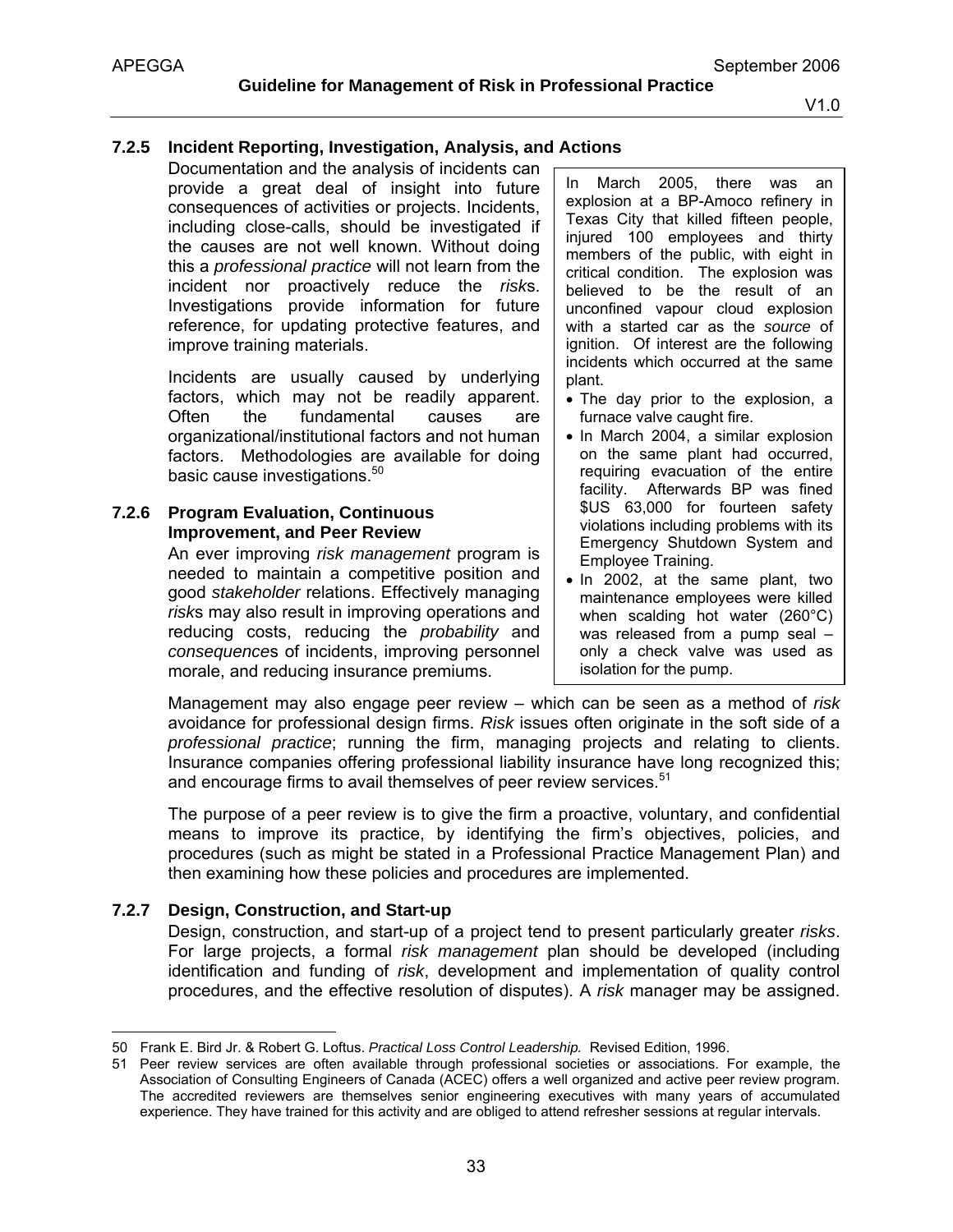-

**Guideline for Management of Risk in Professional Practice** 

V1.0

For smaller projects, *risk management* should be addressed as part of the project management and execution activities.

At the project level, the *risk*s can become very specific with very specific control strategies developed. The *risk*s can be associated with the project owner approvals, financial, political climate, environmental approvals, public or *stakeholder* tolerance, cost control, schedules, communication, site safety, design, specifications, quantity estimates, procurement, construction management and contracts, and commissioning. Following is a brief overview of additional considerations to manage *risk*s:<sup>52</sup>

#### **Preparing Tender and Contract Documents**

- Standard policies and procedures should be established for preparing tender and contract documents.
- A system for control of tender documents and handling addenda during tendering should be included. Project management staff should be trained in presiding at tender openings, evaluating tenders and recommending contract awards.
- Standard company contract forms and general conditions of contract should be subject to professional and legal reviews on a regular basis. Personnel should understand the organization's role and responsibilities within the context of these documents.
- The excessive use of wholesale reuse of existing documentation for new projects should be approached with caution. Careful review of any documentation re-used from previous contracts must be conducted in order to ensure the appropriateness to the new project or activity.

#### **Professional Services Agreements**<sup>53</sup>

Project owners often engage other *professional members* for design and construction.

- For projects that involve an owner commissioning the services of a consultant, a professional services agreement should be established between involved parties.
- The agreement can reduce or mitigate project *risk* through project management processes, agreement language and terms, and insurance provisions.

Sound contracts reduce disputes. In 40% of Encon's errors and omissions claims, there have been no contracts signed by the parties.

- Legal advice regarding the wording of the contracts rather than using a generic or simplified agreement may also provide protection to the professional practice.
- Specific contractual clauses may limit liability between the owner, consultant, and other third parties. Further, the *Alberta Limitations Act 1999* sets time limits for breach of contract lawsuits. Refer to *APEGGA's Development of Consulting Rate*

<sup>52</sup> More detailed information may be obtained from: Professional Liability Insurance websites such as the Encon Group (www.encon.ca) or XL Capital (www.XLDP.com); the Consulting Engineers of Alberta (www.cea.ca) documents *Procedures & Quality Assurance of Proposals and Projects* and *Quality Based Selection*, and *Risk Management Guideline for Decision Makers*, CAN/CSA-Q850-97 (Reaffirmed 2002), A National Standard for Canada. Also, the Consulting Engineers of Alberta's *Procedures & Quality Assurance of Proposals And Projects* is available online at: http://www.cea.ca/pdf/QAManual.doc.

<sup>53</sup> The APEGGA publication entitled *Developing Consulting Rate Structures and Contracts* provides more detailed information regarding Professional Services Agreements.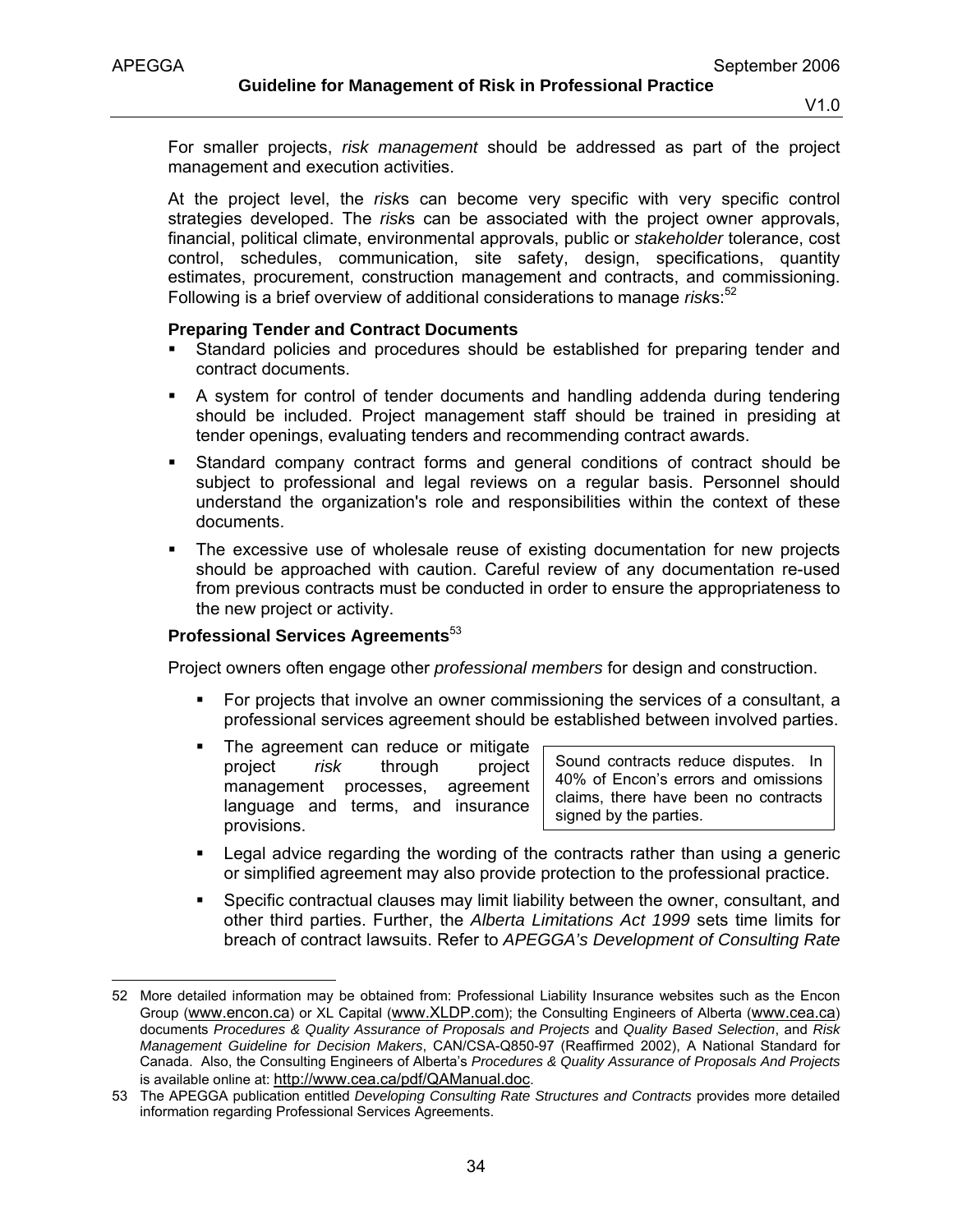*Structures and Contracts* for a more thorough discussion of limitation of contractual liability. Prudent *risk management* requires that *professional members* pay close attention to the terms and conditions of the contracts that they are asked to sign. In some cases, liability assumed under a contract may be uninsurable.

## **Project Planning, Management, and Execution**

For each project, especially for large, multidisciplinary projects, a plan should be developed to confirm the following:

- Clear definition of the objectives, concepts, and assignment project and an understanding of the scope limitations.
- **Development of work plan, functional description, site data, code restrictions,**
- Budget, cost limitations, schedules, time restrictions.
- Organization and composition of the project team to facilitate communication and coordination of technical disciplines, define lines of communication and define lines of authority to minimize gaps or overlaps.
- Change management system to document and confirm all changes to schedule, cost and project scope.

*Risk* reduction solutions for the project itself may consider the following: $54$ 

- **s** substitution in the process,
- change in the design of process systems,
- **n** modification of the control systems,
- organizational change,
- **•** operating and maintenance procedures,
- **Personal protective equipment,**
- **·** improved communications,
- **EXEDER** increased of varied training, and
- **simulations to improve understanding.**

#### **Quality Control Procedures**

-

- Effective project management requires the establishment of ongoing project review, quality standards, and the processes to be used to ensure compliance.
- Critical stages should be identified at which reviews and sign-offs are required and the follow-up to ensure that the reviews are undertaken.

#### **Project Communications and Records**

- For larger projects, regular meetings should be held and minutes from these meetings recorded. Procedures should be developed for recording all communications, including identifying when verbal communications will be confirmed in writing.
- A document control and file management system should be in place to ensure that documentation is kept up to date and to facilitate retrieval of project information.

<sup>54</sup> Laird Wilson and Doug McCutcheon, *Industrial Safety and Risk Management*, University of Alberta Press, 2003, p. 46.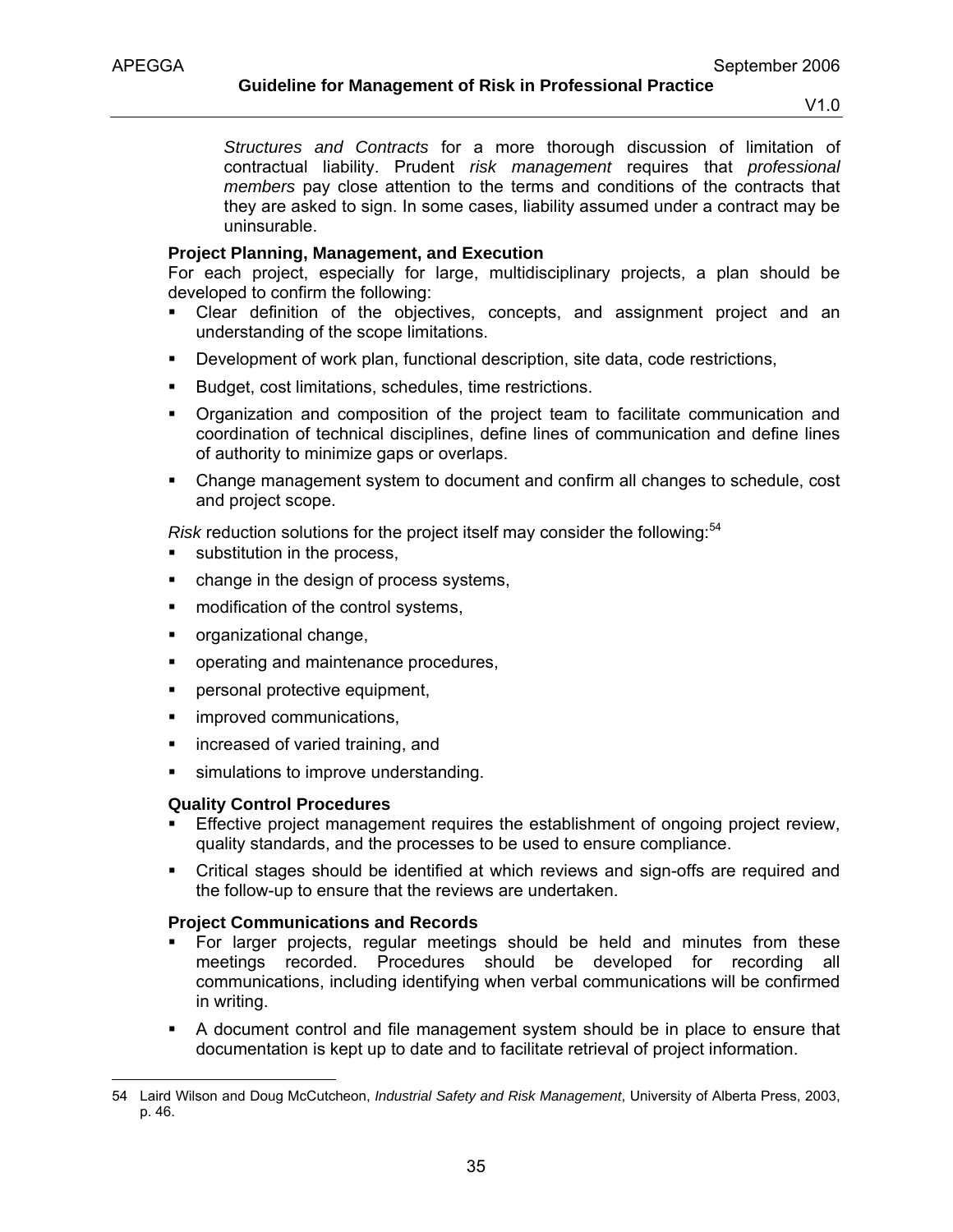Procedures should ensure that only current documents, drawing and specifications are being used or issued. A policy should be in place that sets out file backup and archival requirements.

#### **Cost Estimation and Control**

- Procedures for preparing cost estimates and tracking expenditure commitments should be established. The ability to estimate and track costs is essential to effective project management.
- The certainty of any cost estimates and the limitations of their use should also be considered where appropriate.

#### **Construction Management and Review**

- Communication procedures should be established for the construction period. Systems should be in place for handling change requests, change orders, progress payment processing, shop drawing reviews and other documentation.
- Project managers should review field reports promptly and follow-up as required. Field personnel should be given clear lines of responsibility, authority and reporting expectations.

#### **Project Close-Out**

 Standard policies and procedures should therefore be established for closing out projects, including documentation of original design, change orders, project history and as-builts conditions. These procedures should include archiving requirements, close-out communications, record drawings, sign-off requirements and final project evaluation.

# **7.2.8 Operations and Maintenance**

To control *risk*, the operation and maintenance of facilities must be within established criteria. Real-time operational data provides feedback. A *professional practice* should provide necessary reference resources for decision-making and keep records of activities.

# **7.2.9 Employee Competency and Training**

Careful selection of employees is imperative. It is the responsibility of the *professional practice* to ensure employees are properly trained in order to do their job. That training is of current policy and procedures meaning the content of any training course must be current and kept up to date with changes. The trainers must be qualified to put on course material and have skills in delivery of the content. They need to be skilled in how to deliver training in an effective way such that

Despite massive media attention about the fatal Walkerton outbreak, only 11 months later North Battleford also had a drinking water outbreak of cryptosporidiosis that affected thousands of residents and travelers. Although the public inquiry into the North Battleford outbreak revealed many institutional, regulatory and technical problems, Justice Laing noted that the City lacked the knowledge to assure safe drinking water and maintained policies that prevented it from acquiring such knowledge. In particular, he noted that the City failed to encourage continuing education for its operators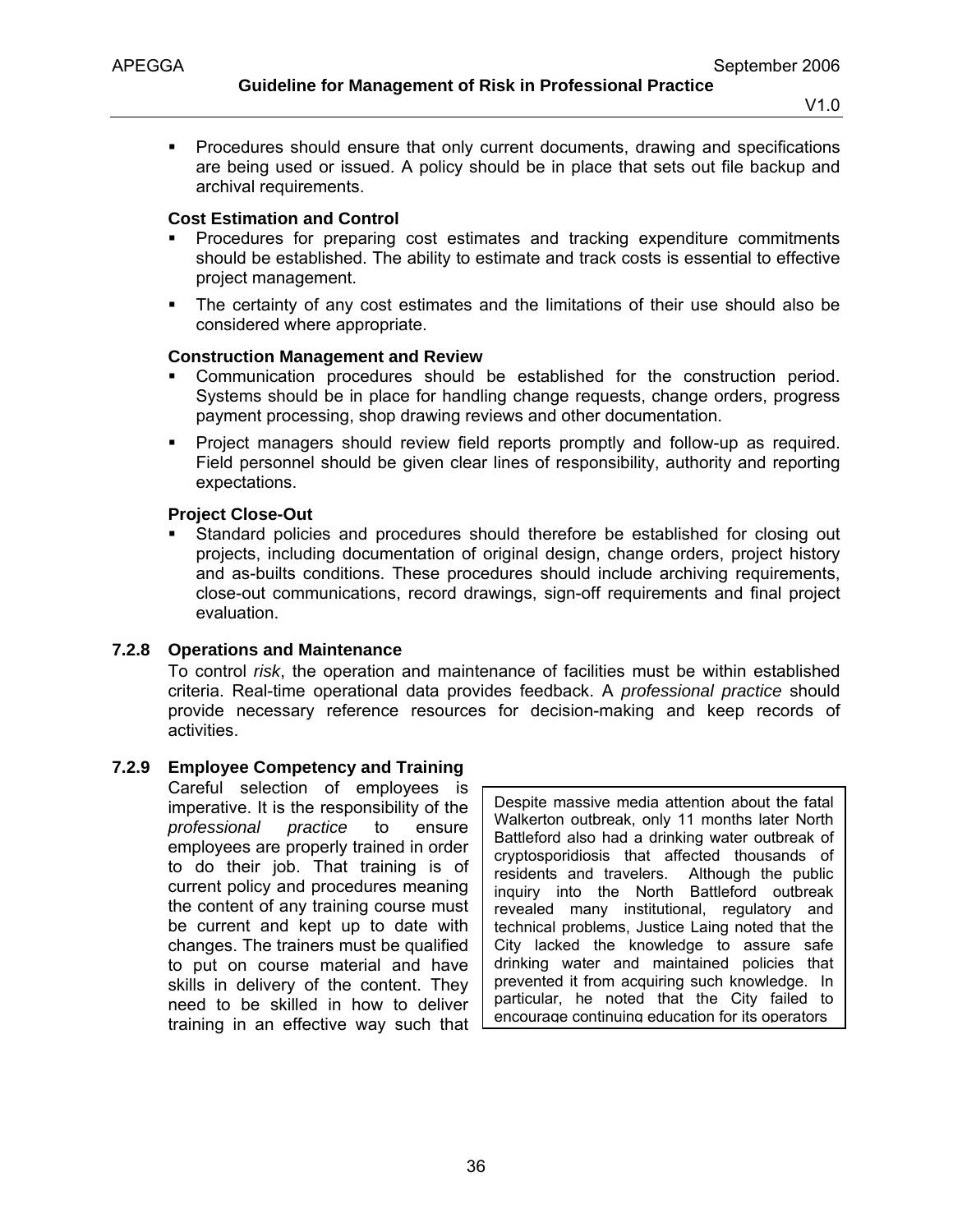they can measure how well the training was retained. The water contamination in North Battleford is a prime example of inadequate employee training.<sup>55</sup>

Finally, there is a strong need to provide refresher training on an annual basis to ensure all workers are following the policy and procedures as expected. This is also a time to look at the operation and changes in order to update the training content. It is common knowledge that people will forget the procedures if they do not use them and people will develop short cuts in order to get the work done more easily.

#### **7.2.10 Contractor Competency and Integration**

Contractors play an increasingly larger role in companies and may introduce additional *risks* into the operation. Contractors cannot be expected to know the *professional prac*tice's business or policies. Therefore, the *professional practice* must ensure that contractors are trained and audited in safety procedures, included in job briefings, and integrated in operations. Management must recognize where the contractor could have a negative effect on the operation and put in place procedures to protect against possible incidents.

A maintenance worker experienced difficulty removing bolts on a tank and used a grinder to cut the bolts. Sparks ignited residual gas in the tank and caused an explosion, which resulted in a fatality. Employers must ensure that proper work instructions are in place for contractors. In this case, the operating company and contractor were both fined by Alberta Occupational Health and Safety.

## **7.2.11 Operations and Facilities Information and Documentation**

Selecting what information to document and how to manage it should be part of *professional practice's risk management* program. Documentation of operational details is important from the conceptual stage through the research stage and into design, construction, start-up and operation. Accurate and up to date documentation demonstrates due-diligence and supports informed decision making.

# **8 TRANSFER, RETENTION, AND MONITORING OF RISK**

*Risk* exists as an integral part of the products of engineering and geoscience and how *professional members* practice their professions. Complete *risk* avoidance is neither possible nor desirable. However, *professional members* are reminded of their ethical obligations as per the *Code of Ethics*: they cannot allow any transfer, retention, or externalization of *risk* that would harm the public, their employees, or the environment.

# **8.1 TRANSFER OF RISK**

 $\overline{a}$ 

There are two primary methods of transferring *risk*: contractually to other parties through terms in an agreement or to an insurer through an insurance policy. *Professional members* are advised to discuss these methods of risk transfer with legal counsel or their insurance providers.

<sup>55</sup> R.D. Laing. *Report of the* Commission of Inquiry into matters relating to the safety of the public drinking water in the City of North Battleford, Saskatchewan. March 28, 2002 Department of Justice, Government of Saskatchewan: 372 pp. Available URL; http://www.northbattlefordwaterinquiry.ca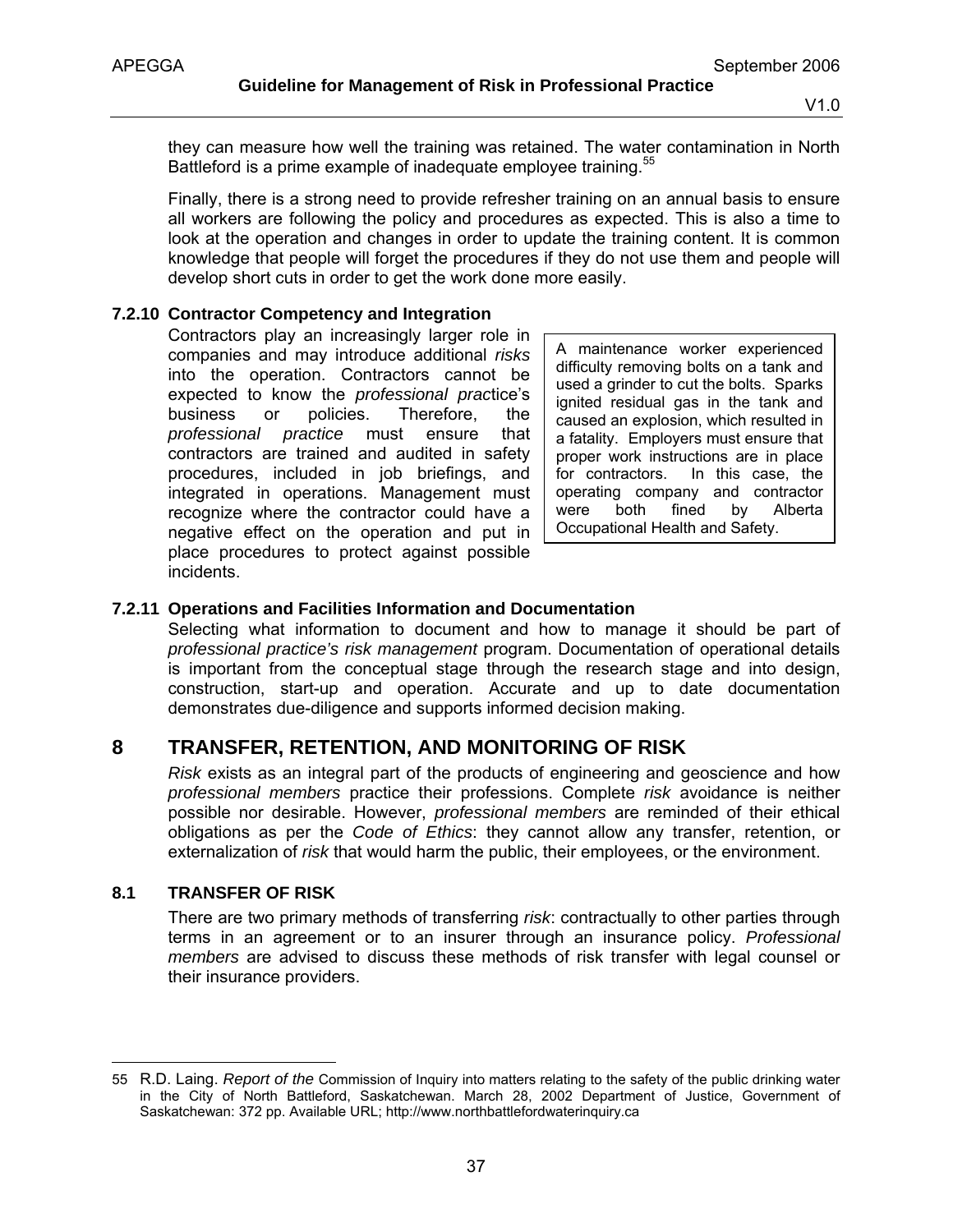#### **Contract Language**

After considering the general terms of the *contract*, specific attention should be given to limiting liability. The degree of care, limitation of liability, and third party indemnity are discussed in the APEGGA document: *'Development of Consulting Rate Structures and Contracts'.* 

It is important for a *professional member* to be aware that some aspects of contractual language may not be enforceable, particularly if it is in contravention of regulatory of statutory requirements. Some attempts are made by *professional members* to transfer *risk* or obligations for some types of projects or activities in project documentation or project specifications. Professional members should be aware that to transfer *risk*, more than one method of communicating this transfer may be required.

#### **Insurance**

Upon assessing the *risk*, the *professional practice* should ensure that the coverage and terms of the errors and omissions and professional liability insurance are sufficient for the scope of work. In addition to professional practice coverage, project specific insurance may be available and can be arranged by either the owner or the consultant. APEGGA's Guideline for the *Development of Consulting Rate Structures and Contracts* also discusses errors and omissions and general liability insurance. In *professional practice*, it is important to ensure that any sub-consultants or other professionals involved in a particular project or activity have adequate insurance to in the event of negative *consequences*.

A *professional practice* may be able to illustrate that its *risk management* program results in lower than average *risks*. If that is the case, then it may be able to negotiate with insurers for lower premiums or expanded coverage.

# **8.2 RETENTION AND MONITORING OF RISK**

Although a *risk* may be tolerated this does not mean that the *risk* has disappeared or that it has remained static. The *consequences* of that particular *hazard* may occur and it is essential that the *professional practice's risk management* systems are actively monitoring the operation for concerns and take proactive actions to correct potential problems. Also, as a project progresses or a *professional practice*'s business evolves, the *acceptable*/*tolerable* level or type of *risk* will may change. A good *risk management* program must have a mechanism in place for periodic review to continually monitor and manage *risks*.

# **9 SUMMARY**

No document can advise on the level of *risk* a *professional practice* should be willing to assume. This guideline points out some methods to identify and evaluate the *risk* and common methods for managing *risks*. These principles only provide an introduction for a *professional member* to develop a *professional practice's risk management* plan. *Professional members* are advised to source additional references and resources, where appropriate, for their own *professional practices*.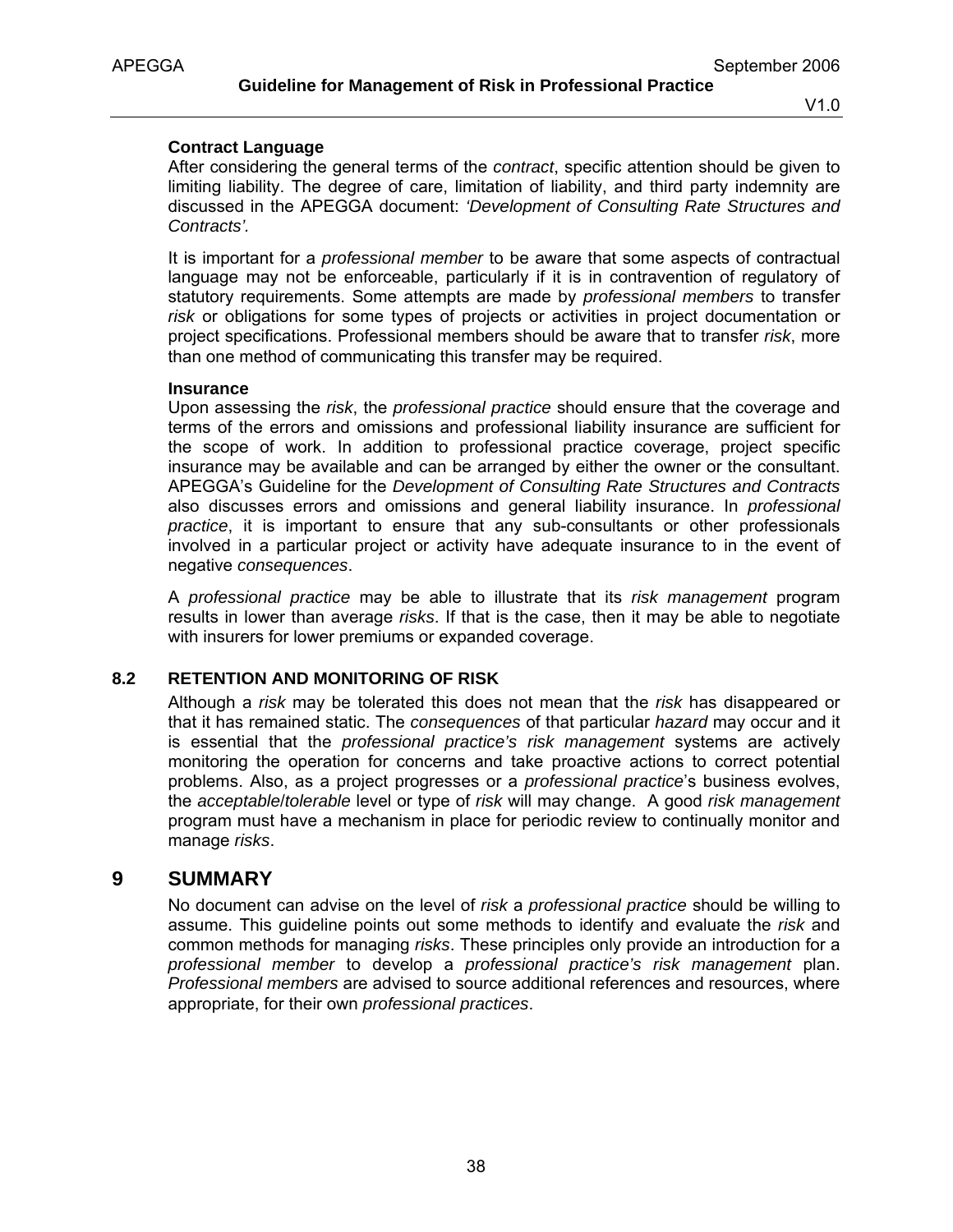# **APPENDIX A – ADDITIONAL REFERENCES AND RESOURCES**

#### **BOOKS**

"Safety and Health for Engineers" second edition by Roger L. Brauer ISBN –10: 0-471-29189-7 – Publisher John Wiley & Sons Inc.

"Basic Guide to System Safety" second edition by Jeffrey Vincoli ISBN-10: 0-471-72241-3 – Publisher John Wiley & Sons Inc.

Loss Prevention in the Process Industries Hazard Identification and Control" second edition by Frank P Lees ISBN 0-7506-1547-8 – Publisher Butterworth-Heinemann

"Risk Communications, Risk Statistics, and Risk Comparisons: A Manual for Plant Managers" by Vincent Covello, Peter Sandman, Paul Slovic – Published by the Chemical Manufacturers Association

Prospects and Problems in Risk Communications" edited by William Leiss – Published by the Institute for Risk Research ISBN 0-88898-095-7

IEC-61882

#### **WEB SITES**

#### *Global Risk Management:*

Risk World (a very broad website of risk contacts) www.riskworld.com

Knovel Library (an online library service with many current titles on risk under the "safety, health and hygiene" category. You need to have a subscription to access the documents but many companies might be smart to have it) www.knovel.com

The American Institute for Chemical Engineers "Safety and Health Division" www.shdiv.aiche.org

The Health and Safety Executive of the United Kingdom www.hse.gov.uk

The International Electrotechnical Commission (IEC) (much of what is happening around the world in the areas of electrical standards) www.iec.ch

European Technology Platform – Industrial Safety (many connections to all types of health, safety and risk from a joint European approach) www.industrialsafety-tp.org

Marsh Consulting an insurance industry view of the worlds largest disasters from 1972 – 2001, interesting reading) www.marshriskconsulting.com

ROOT Cause Analysis techniques developed for incident investigations by a company called Apollo Associated Services Corp. www.apollorca.com

ESR Technology, engineering safety and risk topics for many industries and another European connection www.aeat.com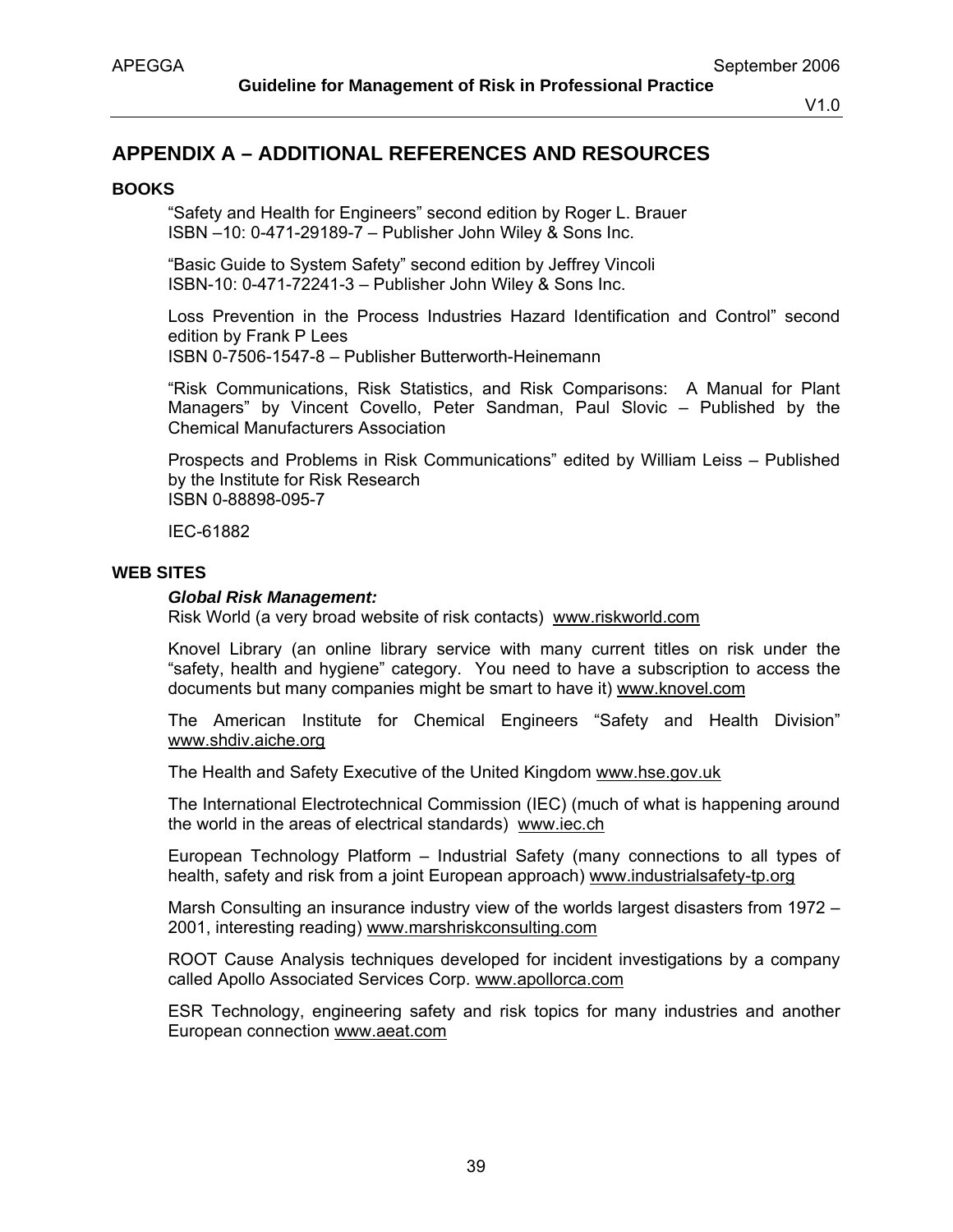#### *Canadian Risk Management:*

Construction Owners Association of Alberta (a very good website for getting useable materials for program development) www.coaa.ab.ca

Alberta Environment www.environment.gov.ab.ca

The Alberta Safety Council www.safetycouncil.ab.ca

The Alberta Construction Safety Association www.acsa-safety.org

Alberta "Workplace Health and Safety" www.gov.ab.ca/hre/whs/index.asp

Alberta Workers' Compensation Board www.wcb.ab.ca

The Encon Group www.encon.ca

XL Capital (formerly DPIC) www.xldp.com

Department of Justice – Canada for "BILL C-45 - AMENDMENTS TO THE CRIMINAL CODE AFFECTING THE CRIMINAL LIABILITY OF ORGANIZATIONS" www.canada.justice.gc.ca

Health Canada "Occupational Health and Safety – *Publications*" www.hrsdc.gc.ca

Association of Workers' Compensation Boards of Canada" www.awcbc.org

Canadian Society for Chemical Engineering Process Safety Division (where the MIACC materials can be located.) www.cheminst.ca/divisions/psm/index.htm

Canadian Centre for Occupational Health and Safety (Canada's version of the US NIOSH, a very good website for current workplace exposure data) www.ccohs.ca

Canadian Centre for Occupational Health and Safety (a specific webpage on Due Diligence in Canada) www.ccohs.ca/oshanswers/legisl/diligence.html

Canadian Association of Fire Chiefs (another location for MIACC information on emergency response) www.cafc.ca

Canadian Standards Association www.csa-intl.org.

Q850/97 "Risk Management Guideline for Decision-Makers"

PLUS 663 "Land use planning for pipelines: A guideline for local authorities, developer, and pipeline operators"

Z1000-06 "Occupational health and safety management"

CAN/CSA Z731 "Emergency Preparedness and Response"

Minerva – Safety Management Education (a program directed at safety education in businesses across Canada, a good place for business case studies) www.safetymanagementeducation.com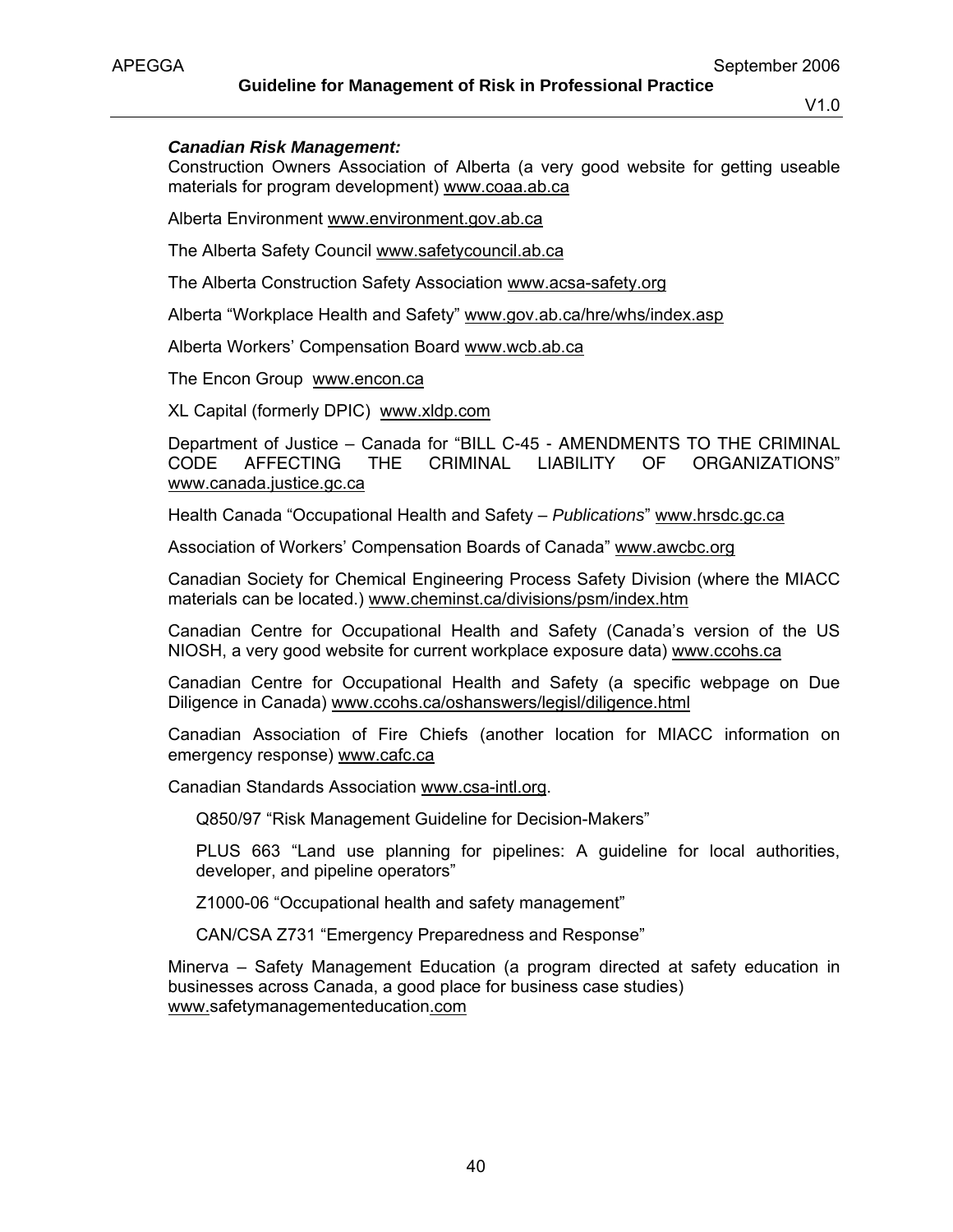# *US Risk Management:*

The US National Institute for Occupational Safety and Health (NIOSH) a very good resource for hazardous chemicals. www.cdc.gov/niosh/homepage

The US Environmental Protection Agency www.epa.gov

The US Occupational Safety and Health Administration www.osha.gov

The Energy and Utilities Board of Alberta (EUB) www.eub.ca

# *Risk Communications*

Center for Risk Communication www.centerforriskcommunication.org

The human factor topic through the eyes of a psychologist "Stanley Milgram". Which is interesting in terms of understanding how people think. www.stanleymilgram.com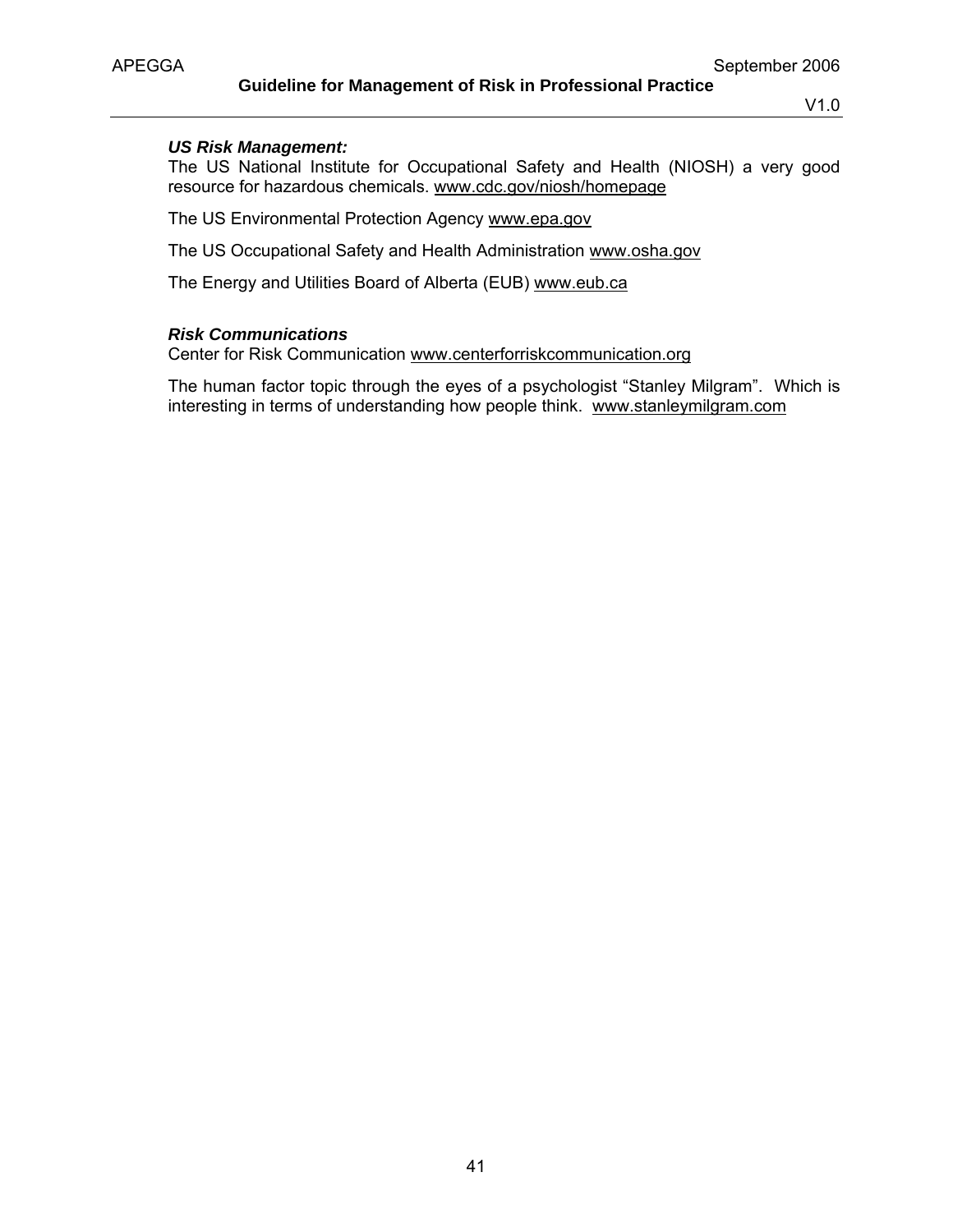# **APPENDIX B - RISK MANAGEMENT CHECKLISTS FOR A PROFESSIONAL PRACTICE**

These checklists<sup>56</sup> have been revised as a starting point for *professional practices* to consider the various methods of controlling/reducing their *risks*.

## **LIMITING RISKS TO WORKERS**

- $\Box$  Provide a safe environment for employees to work in.
- □ Make safety everyone's concern.
- $\Box$  Evaluate the air quality in your building.
- Control employees' exposure to workplace contaminants and *hazard*s.
- $\Box$  Incorporate procedures to protect workers from abuse, discrimination, harassment, violence, substance abuse, depression, etc.
- $\Box$  Pay attention to ergonomics.
- $\Box$  Evaluate material handling practices.
- Minimize the *risk* of slips and falls.
- $\Box$  Use proper machine guards to protect employees.
- $\Box$  Ensure that emergency egress and evacuation procedures are in place.
- $\Box$  Ensure WCB coverage is in place.
- $\Box$  Require employees to report all accidents and illnesses immediately.
- $\Box$  Focus on getting injured employees back to work quickly and safely.

## **LIMITING PROPERTY RISKS**

- Identify potential *hazard*s and determine appropriate mitigation strategies.
- $\Box$  Take inventory of your business assets and store that documentation offsite.
- $\Box$  Install and maintain appropriate fire detection and suppression equipment.
- $\Box$  Consider installing a security alarm system.
- $\Box$  Back up your computer records regularly and store them off site.
- $\Box$  Install and update anti-virus software on each employee's computer.
- $\Box$  Make sure your disaster recovery plan is appropriate and comprehensive.
- $\Box$  Have a contingency plan for power outages.
- $\Box$  Keep your facilities neat and orderly; inspect and service machinery and equipment annually.
- $\Box$  Maintain adequate property insurance.
- $\Box$  Keep up to date with applicable building, safety, and other codes.

# **LIMITING VEHICLE RISKS**

-

- $\Box$  Carefully select and supervise employees who will drive your vehicles.
- □ Consider testing your drivers for use of controlled substances and alcohol.
- $\Box$  Implement a comprehensive driver-training program.
- $\Box$  Limit employees' personal use of company-owned vehicles.
- $\Box$  Make sure that employed vehicles used for your business are properly insured.
- $\Box$  Maintain your vehicles regularly.
- $\Box$  Maintain records for all vehicles.
- $\Box$  Caution your drivers about the safe use of cell phones.
- $\Box$  Establish a formal process for reporting and investigating motor vehicle incidents.
- $\Box$  Ensure your drivers get enough sleep.

<sup>56</sup> Checklists compiled from information provided from The Hartford Business Insurance Centre for Midsize Businesses. Available URL: http://mb.thehartford.com/reduce\_risk/